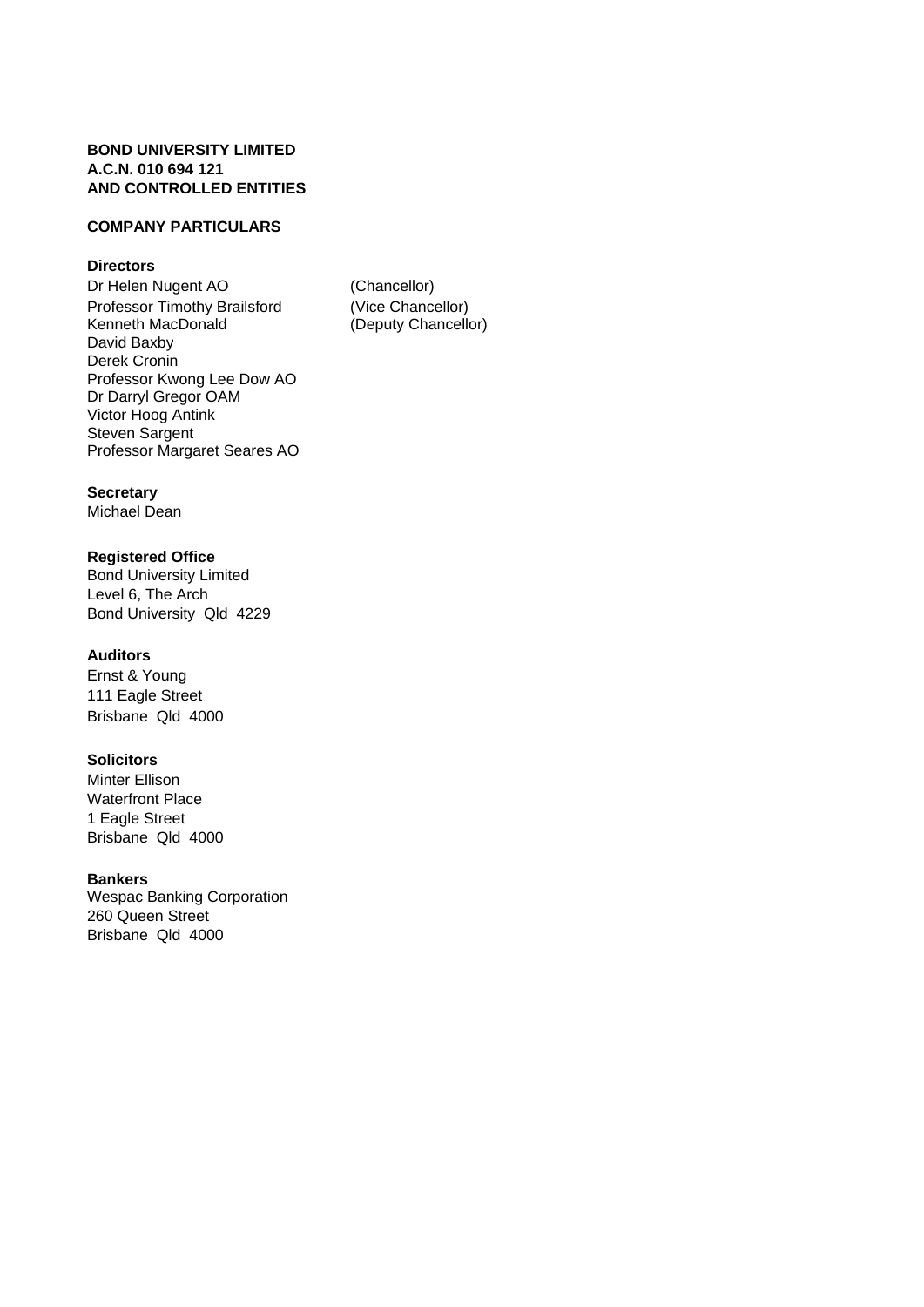#### **DIRECTORS' REPORT**

The directors present their report on the consolidated entity consisting of Bond University Limited and the entities it controlled ("Group") at the end of, or during, the year ended 31 December 2015.

#### **Directors**

The following persons were directors of Bond University Limited during the whole of the financial year and up to the date of this report:

Dr Helen Nugent AO Professor Timothy Brailsford Kenneth MacDonald Professor Kwong Lee Dow AO Dr Darryl Gregor OAM Victor Hoog Antink Steven Sargent Professor Margaret Seares AO

Peta Fielding and Tom Ray were directors from the beginning of the financial year until their retirement on 17 April 2015.

David Baxby and Derek Cronin were elected as directors on 17 April 2015 and continue in office at the date of this report.

#### **Mission Statement**

As Australia's first private university, Bond University seeks to be recognized internationally as a leading independent university, imbued with a spirit to innovate, a commitment to influence and a dedication to inspire tomorrow's professionals who share a personalised and transformational student experience.

#### **Objectives and Strategies**

| <b>Objectives:</b> |                                                                                                                                  |
|--------------------|----------------------------------------------------------------------------------------------------------------------------------|
|                    | Build on our international brand, underpinned by a distinctive value proposition centred on an<br>outstanding student experience |
|                    | Strengthen our financially sustainable business model and robust capital base                                                    |
|                    | Grow and diversify our student enrolments, particularly through international and<br>postgraduate students                       |
|                    | Focus on niche centres of research excellence                                                                                    |

| <b>Strategies:</b> |                                                                                                 |
|--------------------|-------------------------------------------------------------------------------------------------|
|                    | Growing our educational product portfolio with high quality, flexible and sustainable offerings |
| 2.                 | Expanding our global focus and reach through international partnerships and benchmarking        |
|                    | Elevating our reputation and influence by focusing on research, external partnerships and our   |
|                    | ability to attract world-renowned academics                                                     |
|                    | Maintaining and building on the unique Bond student experience                                  |
| 5.                 | Leveraging our partnerships with alumni, industry bodies and the wider community                |

#### **Principal Activities and Significant Changes in Nature of Activities**

The principal activity of the consolidated entity is the promotion and operation of Bond University in Queensland. The University also has an agreement with Business Breakthrough University (BBT) in Japan for the delivery of a Masters of Business Administration program in Japan.

Bond University provides English language courses through the Bond University English Language Institute (BUELI), and operates Bond College that provides pathway programs into the University.

In addition to this, Bond University Limited has two subsidiaries - Campus Operations Pty Ltd operates student accommodation including food and beverage facilities and Lashkar Pty Ltd owns and manages the Bond Institute of Health and Sport (BIHS) building.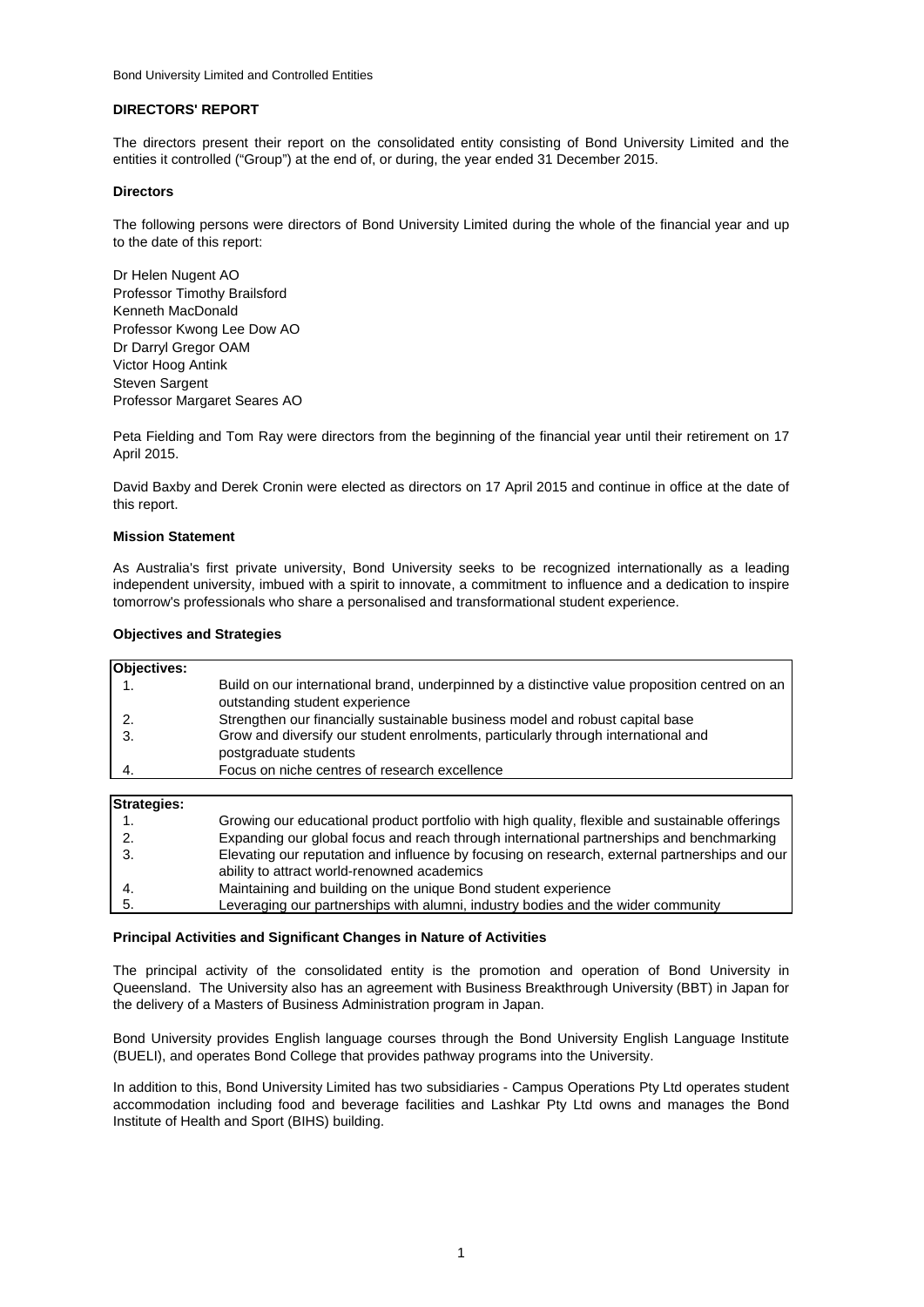#### **Principal Activities and Significant Changes in Nature of Activities (continued)**

These principal activities have directly contributed to Bond achieving its objectives. As a not-for-profit entity, the University reinvests its surplus from operations back into the University and continues to introduce new courses, maintain and enhance an innovative and agile teaching and learning environment with the increasing use of technology, and invests in research (including collaborations with industry partners).

#### **Key Performance Indicators**

The Council and management monitor the Group's overall performance, from its implementation of the mission statement and strategic plan through to the performance of the Group against its operating plan and budget.

The Council, together with management, have identified key performance indicators (KPIs) that will be used to monitor performance. These KPIs have been developed across each of the key objectives of the University and include measures of financial performance, surveys to assess the quality of services provided to the students including teaching and learning outcomes, improvements in the number of research active staff including measurement of research outputs, increase in industry sponsorships and internships for students.

Senior management will report, on a regular basis, the outcome of these measures to Council.

#### **Dividends**

Bond University Limited is a not-for-profit company limited by guarantee. Accordingly, no dividend was declared (2014: nil).

#### **Other Corporate Information**

Bond University Limited was incorporated as a company limited by guarantee. Pursuant to the Constitution of the company, each member has undertaken in the event of a deficiency on winding up, to contribute an amount not exceeding \$10. At 31 December 2015, the registered membership of the company was 30 and the collective liability of members was \$300 (2014: \$300).

#### **Review of Operations**

The University achieved a net profit of \$6.6 million for the year compared with \$5.3 million in the prior year.

The net profit was derived from total operating revenue of \$160.2 million (2014: \$154.7 million) and other income of \$16.3 million (2014: \$12.6 million), less total operating expenditures of \$169.9 million (2014: \$162.0 million).

The University includes in other income all research, donations and grants income once received, for which there can be specific restrictions on its use.

#### **Significant Changes in the State of Affairs**

There were no significant changes in the state of affairs of the consolidated entity during the financial year.

#### **Matters Subsequent to the End of the Financial Year**

Since balance date, the Group has entered into a contract for the purchase of vacant land to the value of \$13 million, inclusive of fees and charges.

No other matter or circumstance has arisen since 31 December 2015 that has significantly affected or may significantly affect:

- (a) the consolidated entity's operations in future financial years, or
- (b) the results of those operations in future financial years, or
- (c) the consolidated entity's state of affairs in future financial years.

#### **Likely Developments and Expected Results of Operations**

There are no likely developments not otherwise disclosed in the accounts to report upon.

#### **Environmental Regulation**

The company is subject to environmental regulation only in respect to any tree clearing that may be associated with a new building site or in the case of a specialised building, the management of medical or trade waste.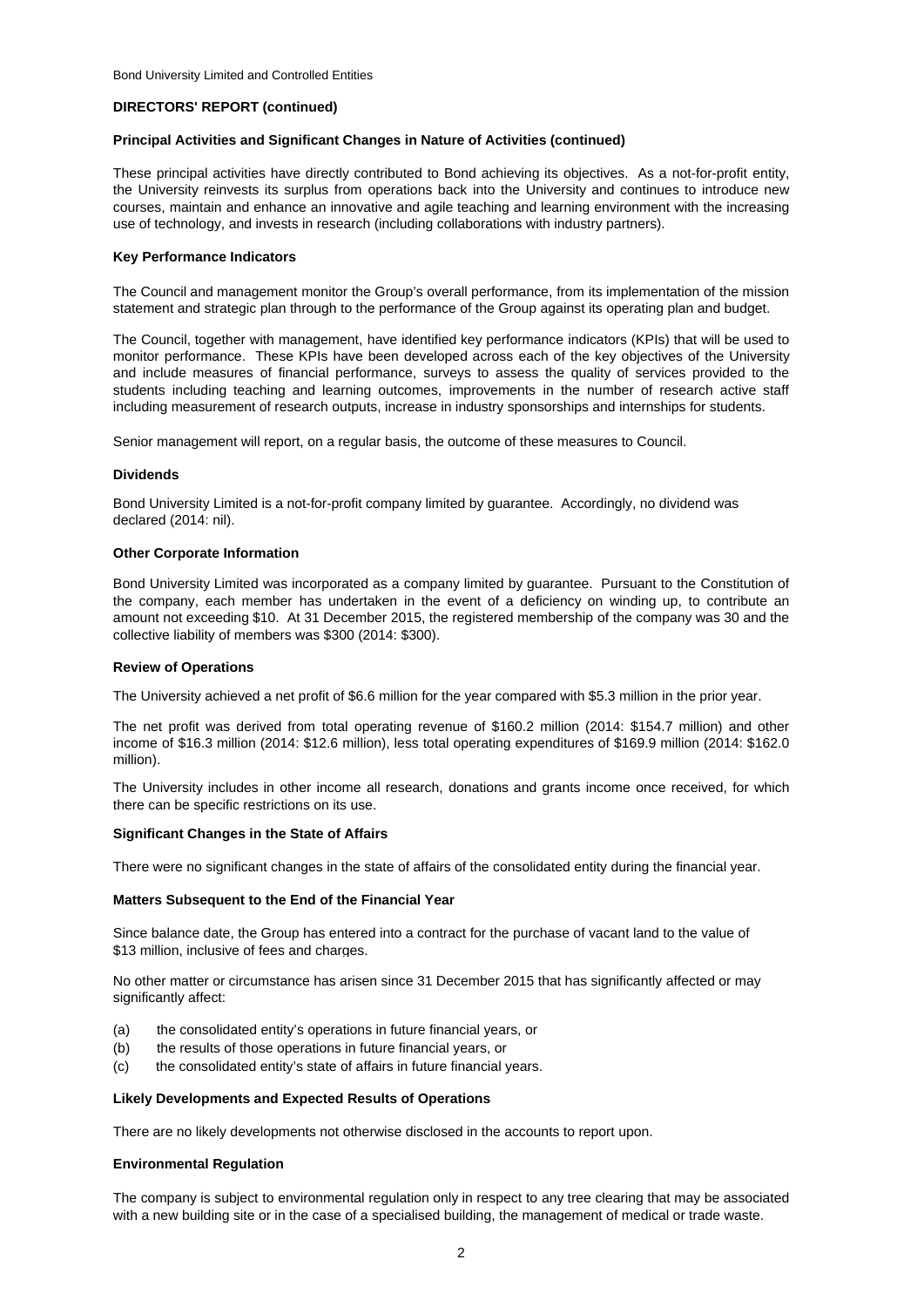#### **Information on Directors**

**Dr Helen Nugent AO** *Chairman – Non-executive director*

*Qualifications*

PhD Qld, BA (Hons) Qld, MBA (Dist.) Harv, Hon DBus Qld, FAICD

#### *Experience*

Independent non-executive director and Chairman of Bond University Limited since 22 May 2009. Strong background in education: President of Cranbrook School; former Professor of Management (AGSM), University of New South Wales; former Member of Council, Monash University; former member of Bradley Review into higher education. Experienced non-executive director, having previously been Chairman of Veda Group, Funds SA and Swiss Re (Australia) and a non-executive director of Macquarie Group. Prior executive roles include having been Director of Strategy at Westpac Banking Corporation and a partner at McKinsey & Company.

*Other current or recent directorships* Chairman, Australian Rail Track Corporation. Non-Executive Director, Origin Energy. Chairman, National Portrait Gallery of Australia

Chancellor. Chairman of Nominations Advisory Committee. Member of Audit & Risk Management Committee. Member of Occupational Health and Safety Committee. *Special responsibilities* Member of Bond University Ltd.

#### **Professor Timothy Brailsford** *Executive director*

*Qualifications* PhD Monash, MEc, FAIM, FCPA, FFin

#### *Experience*

Executive director, Vice-Chancellor and President of Bond University Limited since 11 January 2012. Former Executive Dean of Faculty of Business, Economics, Law and Tourism of the University of Queensland. Former Foundation Head & Dean of the UQ Business School. Former Dean of the Faculty of Economics and Commerce of the Australian National University.

*Other current directorships* Chair, Queensland Independent Remuneration Tribunal. Director, Australian University Sport.

*Special responsibilities* Vice-Chancellor and President.

#### **Kenneth MacDonald**

*Non-executive director*

*Qualifications* BA (Hons), LLB (Hons) Qld

#### *Experience*

Independent non-executive director of Bond University Limited since 23 April 2010. Consultant to law firm Allens Arthur Robinson. Mr. MacDonald is an experienced corporate lawyer and company director with significant legal and corporate governance skills and experience. He is currently Chairman of Highlands Pacific Limited, and until recently was Deputy Chairman of QIC Limited. When he retired as a partner of Allens he was Queensland Practice Director and Executive Partner of the Energy Resources and Infrastructure Department. He has previously served as National President of the Australian Mining and Petroleum Association as well as its Queensland President and was Chairman of the Coal Law Committee of the International Bar Association. He has chaired and been a member of editorial panels of academic journals in the energy and natural resources field, as well as acting as a peer reviewer.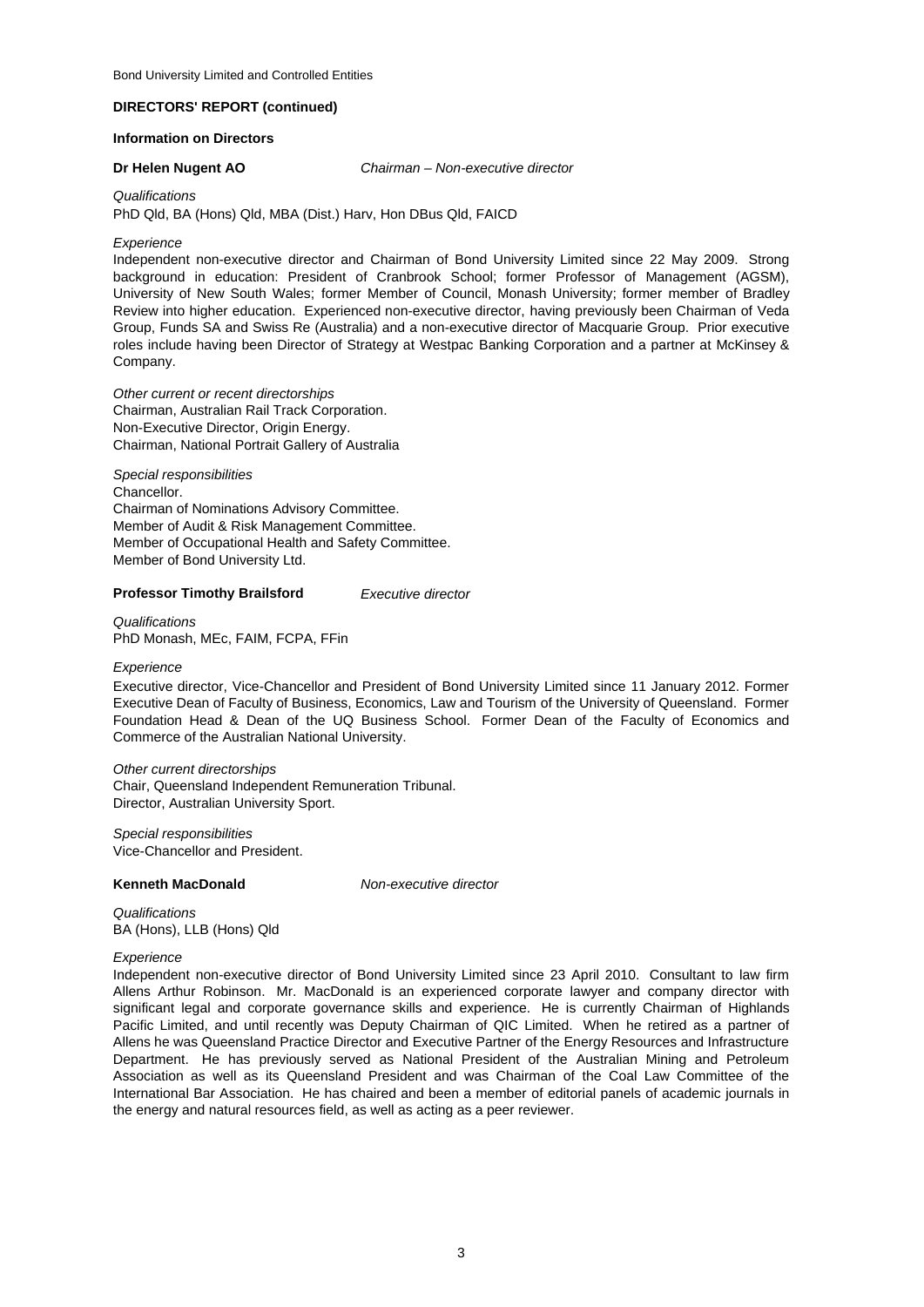#### **Information on Directors (continued)**

*Other current directorship* Chairman, Highlands Pacific Limited.

*Special responsibilities* Deputy Chancellor. Member of Bond University Ltd.

#### **David Baxby**

*Non-executive director*

*Qualifications* BComm LLB (Hons) Bond

#### *Experience*

Independent non-executive director of Bond University Limited since 17 April 2015. Former CEO and President of Global Blue SA based in Geneva. Prior to that was the Co-CEO of the Virgin Group and a Partner at Goldman Sachs in Australia. Mr. Baxby has significant high level experience / commercial business experience, both in Australia and abroad. He has high level skills and experience in finance, technology and corporate commercial, particularly ecommerce as well as marketing.

#### *Other current directorships* Non-executive Director of: Virgin Australia Holdings Limited. Skywest Airlines Australia Pty Ltd. Tiger Airways Australia Pty Ltd. Annecy Capital Partners Pte Ltd.

*Special responsibilities* Member of the Alumni Advisory Board.

**Derek Cronin** *Non-executive director*

*Qualifications* LLB Bond

#### *Experience*

Independent non-executive director of Bond University Limited since 17 April 2015. Mr. Cronin is an experienced lawyer with considerable expertise in dispute resolution and commercial litigation. He brings significant skills and experience in the legal, general business, commercial and community sectors, together with a sound understanding of the higher education sector.

Forbes Cronin Investments Pty Ltd. *Other current directorships* Queensland Aids Council. Gold Coast Project for Homeless Youth. Forbes Storage Gold Coast Pty Ltd.

Member of the Law Advisory Board. Member of the Alumni Advisory Board. *Special responsibilities*

#### **Professor Kwong Lee Dow AO** *Non-executive director*

#### *Qualifications*

BSc (Hons) Melb, BEd Melb, Hon. LLD Melb, D.Univ. Ballarat, Hon Ded HKIEd

#### *Experience*

Independent non-executive director of Bond University Limited since 1 February 2010. Former Vice-Chancellor of the University of Melbourne. Professor Lee Dow is a leading educationalist who has significant teaching and research experience and a deep understanding of education administration.

#### *Other current directorships*

Chairman and Director, Australian Multicultural Foundation. Council Member, University of Tasmania.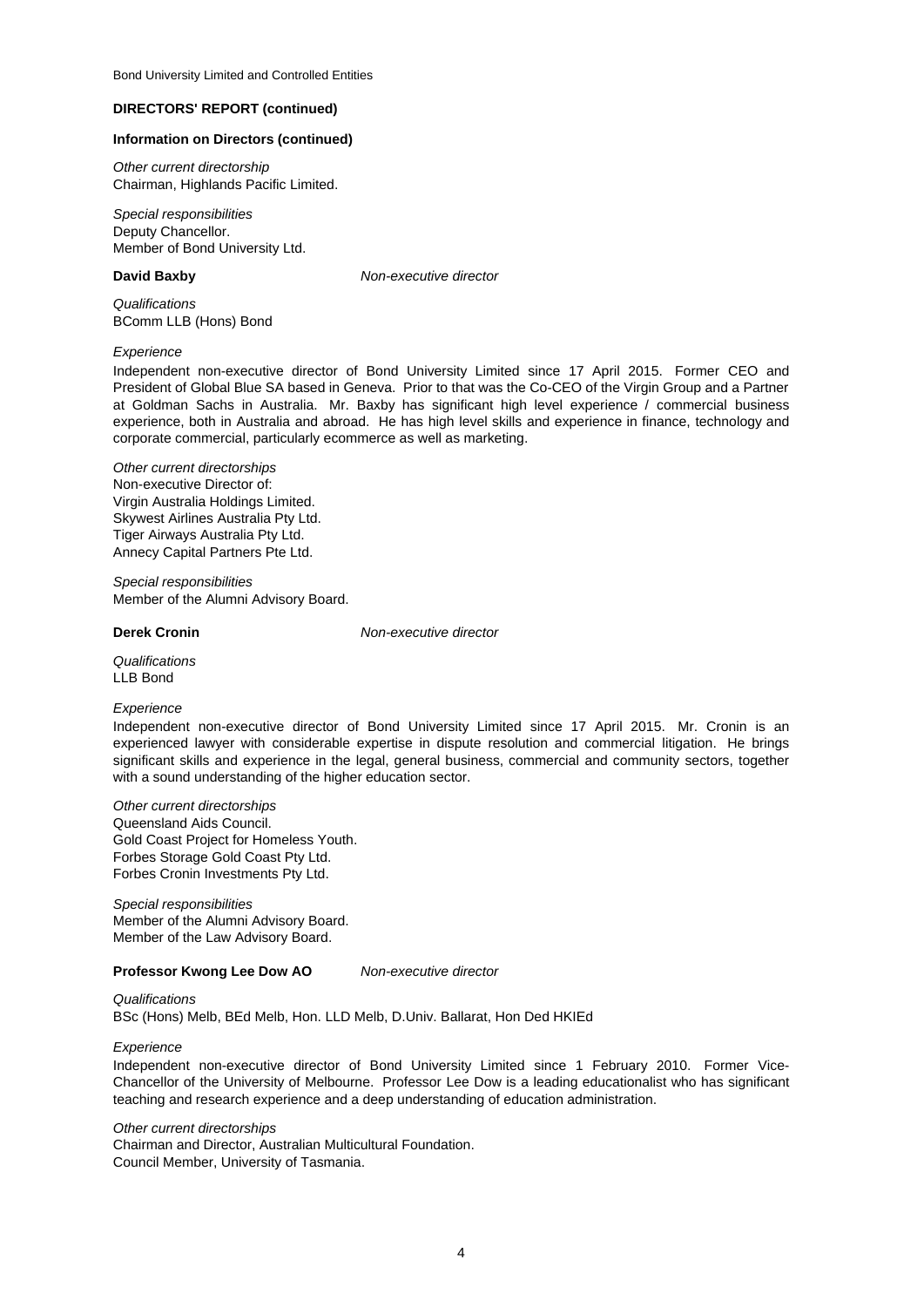#### **Information on Directors (continued)**

*Special responsibilities* Member of Audit & Risk Management Committee. Member of Occupational Health and Safety Committee. Chairman of the Academic Promotions Committee.

#### **Dr Darryl Gregor OAM**

*Non-executive director*

*Qualifications* MBBS Qld

#### *Experience*

Independent non-executive director of Bond University Limited since 2 May 2014. Founding partner of the Eye Centre and founding partner of the Laser Vision Centre and was an executive director of Vision Eye Institute from 2008 to 2010. He is a medical tourism advisor to the Gold Coast City Council, Fellow of the Royal Australian College of Ophthalmologists, former president of the Gold Coast Medical Association, branch councillor of AMA Queensland and he built Queensland's first ophthalmic day theater. Dr. Gregor is a founding member of the Australian Society of Cataract and Refractive Surgeons and a member of the Australian Institute of Company Directors.

*Other current directorship* Partner, Vision Eye Institute Ltd.

#### **Victor P Hoog Antink**

*Non-executive director*

*Qualifications* MBA Harv, BCom Qld, FCA, FAICD, FRICS, FAPI

#### *Experience*

Independent non-executive director of Bond University Limited since 26 December 2014. Mr. Hoog Antink is the Chairman of the Bond Business School Advisory Board. He is a Director of Sands China Ltd (HKSE 1928) listed in Hong Kong and The Property Industry Foundation, and a former Chairman of South Bank Corporation. Before becoming a Non-Executive Director in 2012, Mr. Hoog Antink was the CEO of the DEXUS Property Group for more than eight years. Prior to that, he was the Director of Funds Management at Westfield responsible for the Westfield Trust and the Westfield America Trust. Mr. Hoog Antink has also served as the National President of the Property Council of Australia and has extensive experience in managing businesses and investments in Australia and internationally.

Director, Property Industry Foundation. Chairman, Bond Business School Advisory Board. *Other current directorships* Director, Sands China Ltd.

*Special responsibilities* Chair of Occupational Health & Safety Committee. Chair of Audit & Risk Management Committee.

#### **Steven Sargent**

*Non-executive director*

*Qualifications* BBus Charles Sturt

#### *Experience*

Independent non-executive director of Bond University Limited since 1 February 2010. Mr. Sargent is a nonexecutive director of Origin Energy Ltd, Chairman of the Origin Foundation, a non-executive director of The Great Barrier Reef Foundation, and formerly a non-executive director of Veda Group Ltd. Mr. Sargent has significant experience in finance and in global business.

The Great Barrier Reef Foundation. *Other current directorships* Origin Energy Ltd. Origin Foundation Ltd.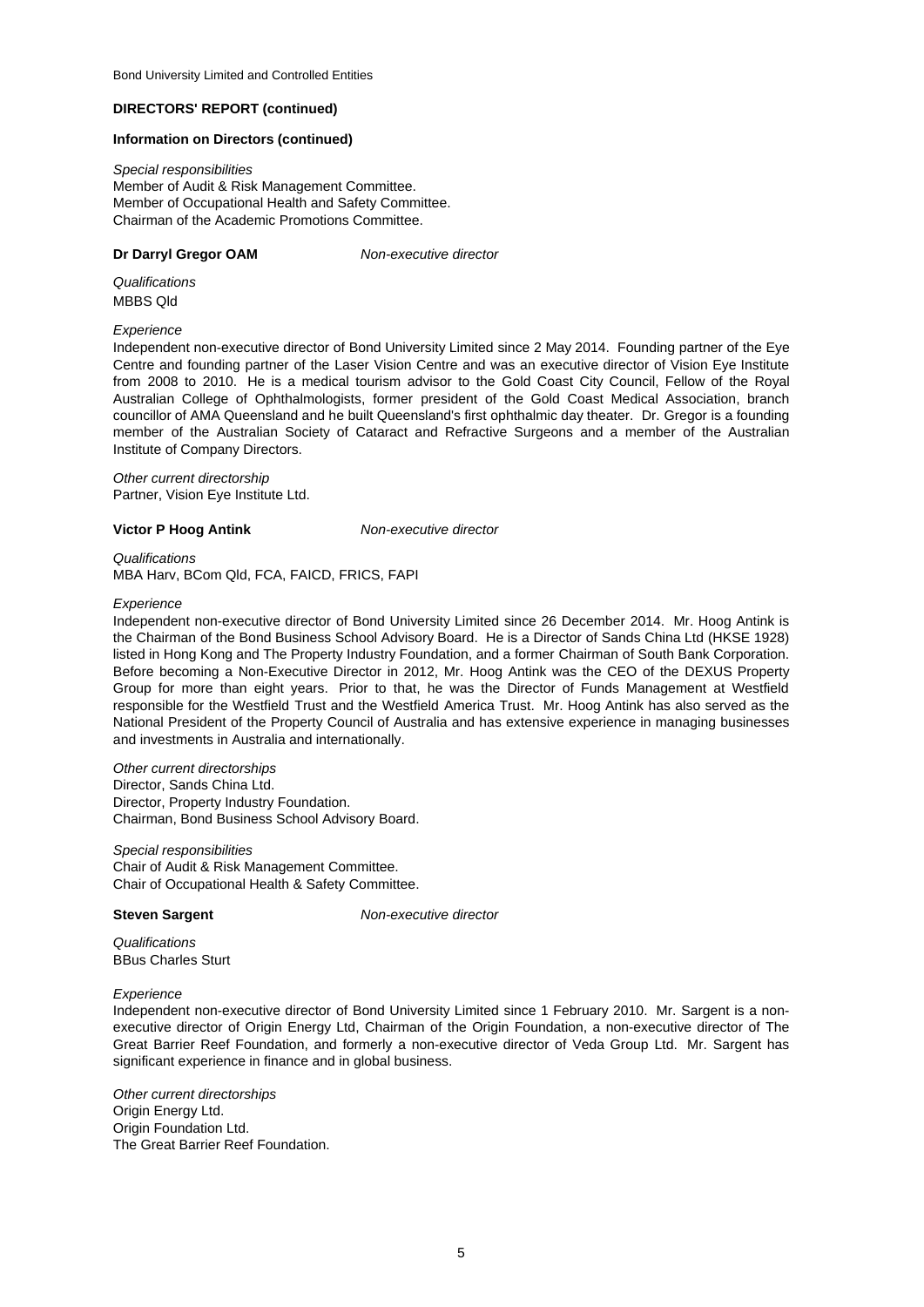#### **Information on Directors (continued)**

*Special responsibilities* Member of Audit & Risk Management Committee. Member of Occupational Health and Safety Committee.

#### **Professor Margaret Seares AO**

*Qualifications* PhD UWA, Hon DLitt UWA

*Experience*

Independent non-executive director of Bond University Limited since 23 April 2010. Former Senior Deputy Vice-Chancellor of the University of Western Australia. Former Chairman of Australia Council. Professor Seares is an educationalist who has experience in research and infrastructure within the university sector. She also has significant experience in the not-for-profit sector. She has been a member of the Advisory Committee of the Australian Research Council and member of the boards of National Research Infrastructure Council, Education Investment Fund and the Creative Industries Innovation Centre.

*Non-executive director*

Chair, Perth International Arts Festival. *Other current directorship*

*Special responsibilities* Member of Nominations Advisory Committee.

#### **Company Secretary**

The Company Secretary is Mr. Michael Dean LIB, GDipAppCorpGov, MMgmt, FCIS. Mr Dean was appointed to the position of Company Secretary on 8 October 2009.

#### **Meetings of Directors**

The numbers of meetings that each Director was eligible to attend and the number they attended for the year ended 31 December 2015 were:

| <b>MEETINGS OF DIRECTORS</b>                        |                            |                                                | <b>MEETINGS OF COMMITTEES</b> |                                                           |                            |                                                                  |                            |                                                                |                                   |
|-----------------------------------------------------|----------------------------|------------------------------------------------|-------------------------------|-----------------------------------------------------------|----------------------------|------------------------------------------------------------------|----------------------------|----------------------------------------------------------------|-----------------------------------|
| <b>Scheduled</b><br>Meetings &<br><b>Attendance</b> |                            | <b>Unscheduled</b><br>Meetings &<br>Attendance |                               | <b>Nominations</b><br><b>Advisory</b><br><b>Committee</b> |                            | <b>Audit &amp; Risk</b><br><b>Management</b><br><b>Committee</b> |                            | Occupational<br><b>Health &amp; Safety</b><br><b>Committee</b> |                                   |
| No. of<br><b>Mtgs</b><br>Held*                      | No. of<br>Mtgs<br>Attended | No. of<br>Mtgs<br>Held*                        | No. of<br>Mtgs<br>Attended    | No. of<br><b>Mtgs</b><br>Held*                            | No. of<br>Mtgs<br>Attended | No. of<br><b>Mtgs</b><br>Held*                                   | No. of<br>Mtgs<br>Attended | No. of<br><b>Mtgs</b><br>Held*                                 | No. of<br><b>Mtgs</b><br>Attended |
| 7                                                   | 7                          |                                                |                               | 1                                                         | 1                          | 4                                                                | 4                          | 4                                                              | 4                                 |
| 7                                                   | $\overline{7}$             |                                                |                               | $**$                                                      | $***$                      | $***$                                                            | $***$                      | $**$                                                           | $***$                             |
| $\overline{7}$                                      | $\overline{7}$             |                                                |                               | $**$                                                      | $***$                      | **                                                               | $***$                      | $**$                                                           | $***$                             |
| 4                                                   | 3                          |                                                |                               | $***$                                                     | $***$                      | $***$                                                            | $***$                      | $***$                                                          | $***$                             |
|                                                     |                            |                                                |                               |                                                           |                            |                                                                  |                            |                                                                |                                   |
| 4                                                   | 4                          |                                                |                               | $***$                                                     | $***$                      | $***$                                                            | $***$                      | $***$                                                          | $***$                             |
|                                                     |                            |                                                |                               | $***$                                                     | $***$                      | $***$                                                            | $***$                      | $***$                                                          | $***$                             |
| 7                                                   | 6                          |                                                |                               | $**$                                                      | $***$                      | 4                                                                | 3                          | 4                                                              | 3                                 |
| 3                                                   | 3                          |                                                |                               | $***$                                                     | $***$                      | $***$                                                            | $***$                      | $***$                                                          | $***$                             |
|                                                     |                            |                                                |                               |                                                           |                            |                                                                  |                            |                                                                |                                   |
| 7                                                   | 6                          |                                                |                               | $**$                                                      | $***$                      | **                                                               | $***$                      | $**$                                                           | $***$                             |
| 7                                                   | 7                          |                                                |                               | $**$                                                      | $***$                      | 4                                                                | 4                          | 4                                                              | 4                                 |
| 3                                                   | 2                          |                                                |                               | 1                                                         | 1                          | **                                                               | $***$                      | $**$                                                           | $***$                             |
|                                                     |                            |                                                |                               |                                                           |                            |                                                                  |                            |                                                                |                                   |
| 7                                                   | 7                          |                                                |                               | $**$                                                      | $***$                      | 4                                                                | 4                          | 4                                                              | 4                                 |
| 7                                                   | 7                          |                                                |                               | 1                                                         | 1                          | $***$                                                            | $***$                      | $***$                                                          | $***$                             |
|                                                     |                            |                                                |                               |                                                           |                            |                                                                  |                            |                                                                |                                   |

\* Number of meetings held during the time the director held office or was a member of the committee during the year and was eligible to attend (including avoiding conflicts of interest).

\*\* Not a member of the relevant committee.

All committees have one or more independent members who are not members of the board of directors.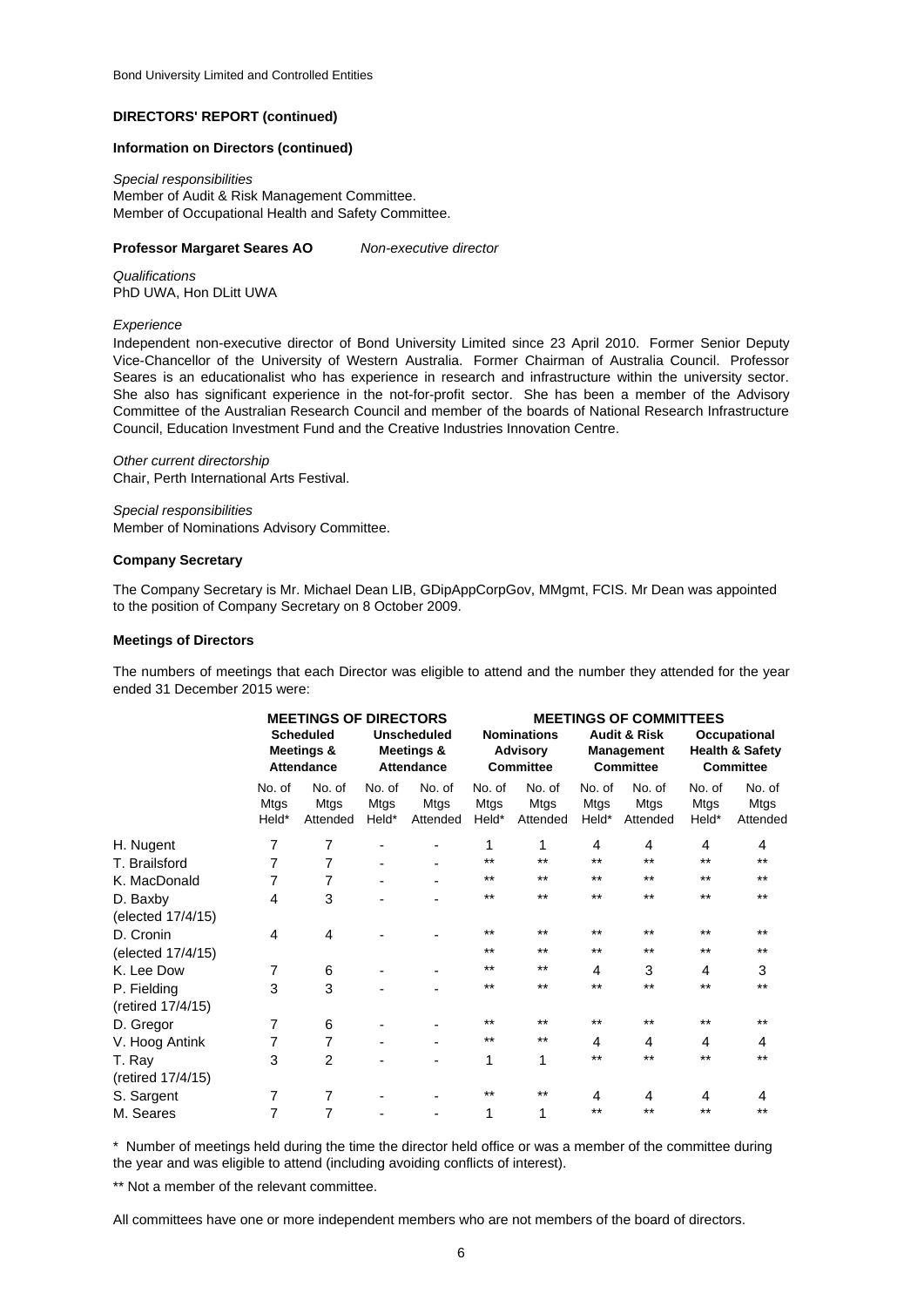The company has entered into an agreement with its insurer to insure all directors of the company including executive officers of the company and its controlled entities and independent members of committees.

The liabilities insured are legal costs that may be incurred in defending civil or criminal proceedings that may be brought against the officers in their capacity as directors or executive officers or independent members of committees of entities in the consolidated entity, and any other payments arising from liabilities incurred by the officers in connection with such proceedings. This does not include such liabilities that arise from conduct involving a wilful breach of duty or the improper use of inside information or position to gain advantage or to cause detriment to the company.

Disclosure of the amount of premium paid is prohibited under the terms of the insurance contract.

#### **Rounding of Amounts**

The company is of a kind referred to in Class Order 98/100, issued by the Australian Securities and Investments Commission, relating to the 'rounding off' of amounts in the directors' report. Amounts in the directors' report have been rounded off in accordance with that Class Order to the nearest thousand dollars, or in certain cases, the nearest dollar.

#### **Auditor and Auditor's Independence Declaration**

A copy of the auditor's independence declaration as required under section 307C of the *Corporations Act 2001* is set out on the next page.

This report is made in accordance with a resolution of the directors.

the M. Maple

Dr H M Nugent AO Professor Tim Brailsford

Gold Coast 9 March 2016

Tim Brakford

Director and Chancellor Vice Chancellor and President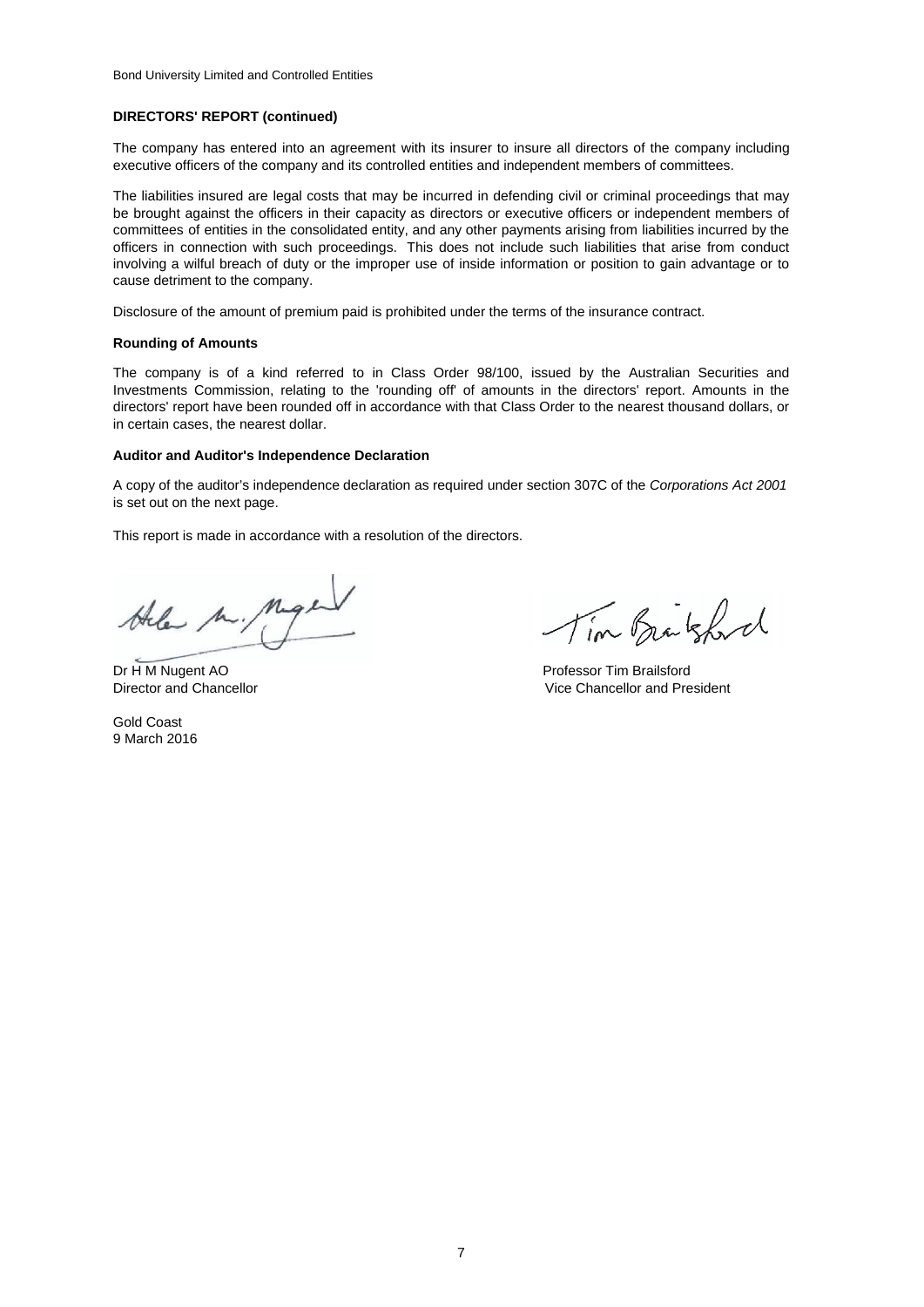

Ernst & Young 111 Eagle Street Brisbane QLD 4000 Australia GPO Box 7878 Brisbane QLD 4001

Tel: +61 7 3011 3333 Fax: +61 7 3011 3100 ey.com/au

# **Auditor's Independence Declaration to the Directors of Bond University Limited**

As lead auditor for the audit of Bond University Limited for the financial year ended 31 December 2015, I declare to the best of my knowledge and belief, there have been:

- a) no contraventions of the auditor independence requirements of the *Corporations Act 2001* in relation to the audit*;* and
- b) no contraventions of any applicable code of professional conduct in relation to the audit.

This declaration is in respect of Bond University Limited and the entities it controlled during the financial year.

Ernst + Young

Ernst & Young

Winna Brown Partner 9 March 2016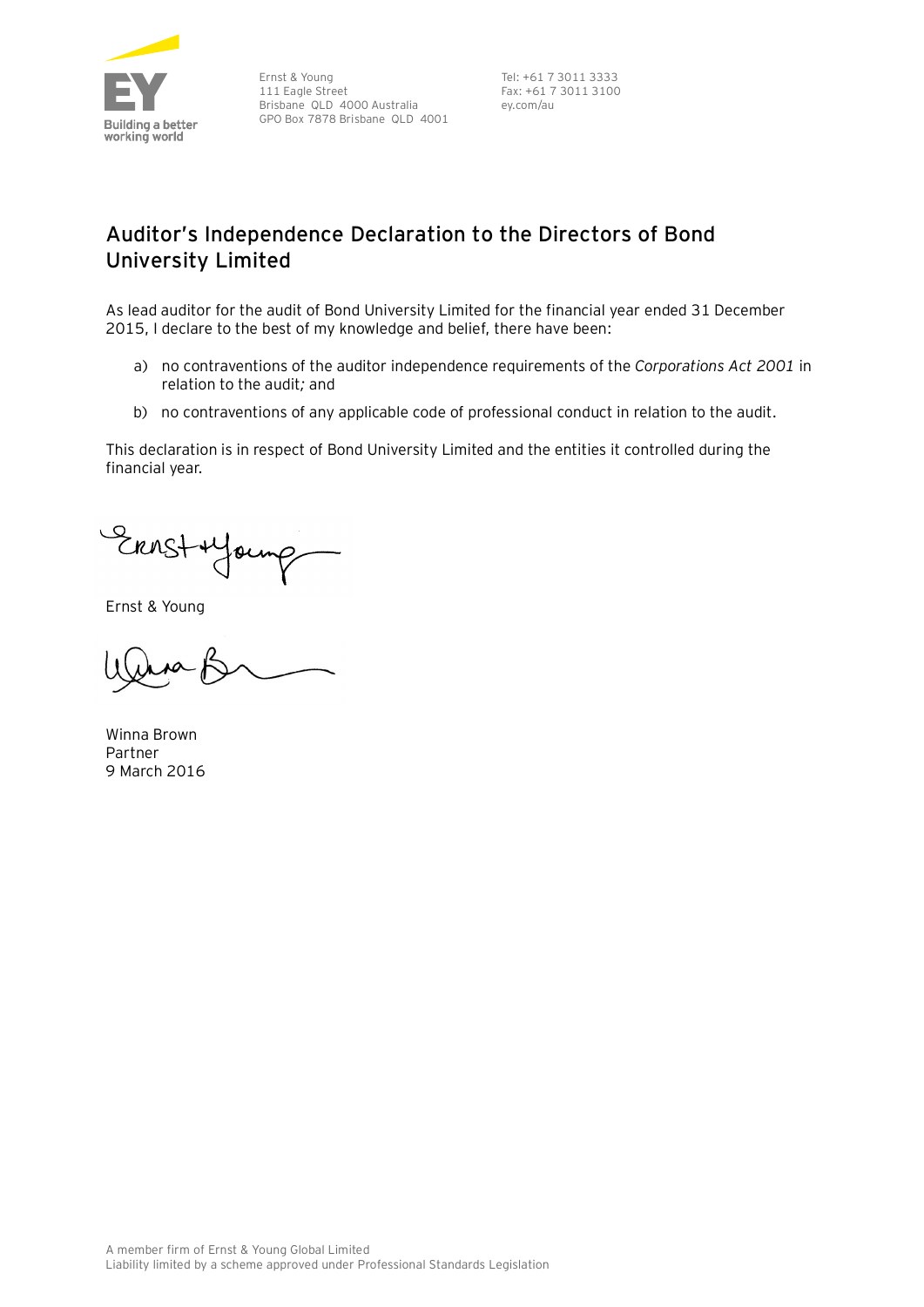# **FINANCIAL REPORT 31 DECEMBER 2015**

### **CONTENTS**

| <b>Financial statements</b>                    |    |
|------------------------------------------------|----|
| Consolidated income statement                  | 10 |
| Consolidated statement of comprehensive income | 11 |
| Consolidated statement of financial position   | 12 |
| Consolidated statement of changes in equity    | 13 |
| Consolidated statement of cash flows           | 14 |
| Notes to the consolidated financial statements | 15 |
| Directors' declaration                         | 39 |
| Independent auditor's report to the members    | 40 |

Page

Bond University Limited is a not-for-profit company limited by guarantee, incorporated and domiciled in Australia. Its registered office and principal place of business is:

 Bond University Limited Level 6, The Arch Bond University Qld 4229

A description of the nature of the consolidated entity's operations and its principal activities is included in the directors' report on pages 1 - 2, which does not form part of these financial statements.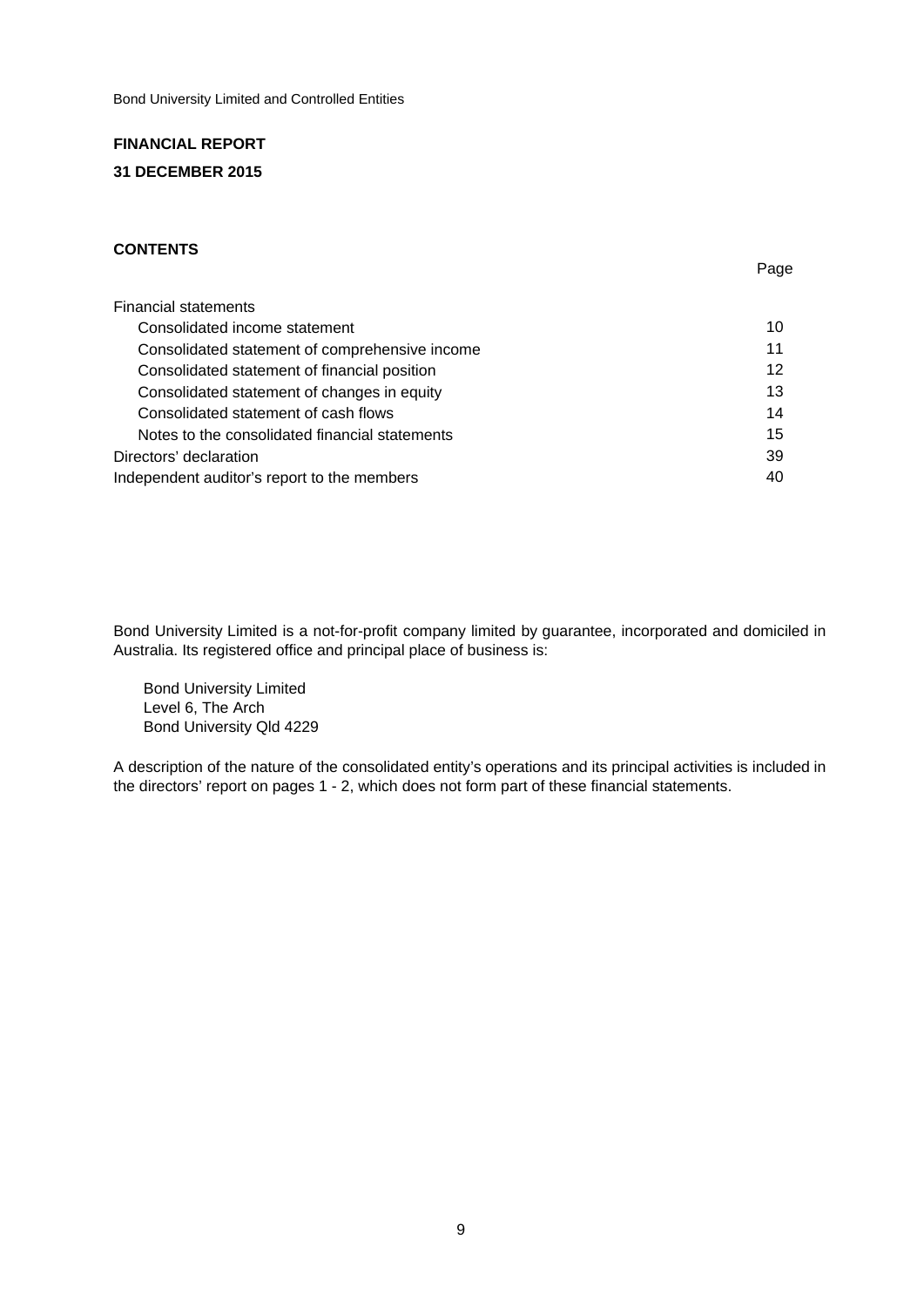## **CONSOLIDATED INCOME STATEMENT FOR THE YEAR ENDED 31 DECEMBER 2015**

|                                                              | <b>Notes</b>   | 2015<br>\$'000 | 2014<br>\$'000 |
|--------------------------------------------------------------|----------------|----------------|----------------|
| <b>Revenue from continuing operations</b>                    | $\overline{4}$ | 160,159        | 154,662        |
| Other income                                                 | 5              | 16,266         | 12,585         |
| Salaries and related expenses                                | 6(a)           | (105, 875)     | (98, 120)      |
| Facilities management and maintenance                        |                | (10, 027)      | (9,349)        |
| Utilities and outgoings                                      |                | (4,015)        | (4, 343)       |
| Marketing and promotional expenses                           |                | (10, 108)      | (9, 912)       |
| Food and beverage cost - Conference Centre                   |                | (2,941)        | (2,622)        |
| Service fee - external programs                              |                | (1,509)        | (1, 557)       |
| Consumables                                                  |                | (1, 861)       | (1,908)        |
| Minor equipment                                              |                | (1,409)        | (1, 319)       |
| Other expenses from ordinary activities                      | 6(d)           | (12,848)       | (12,261)       |
| Earnings before interest, tax, depreciation and amortisation |                | 25,832         | 25,856         |
| Depreciation and amortisation expenses                       | 6(b)           | (17, 236)      | (18, 435)      |
| Finance costs                                                | 6(c)           | (1, 985)       | (2, 127)       |
| Profit before income tax                                     |                | 6,611          | 5,294          |
| Income tax expense                                           | 2(e)           |                |                |
| Profit for the year                                          |                | 6,611          | 5,294          |

As a not-for-profit University, any profit is reinvested into the University's activities and facilities.

*The above consolidated income statement should be read in conjunction with the accompanying notes.*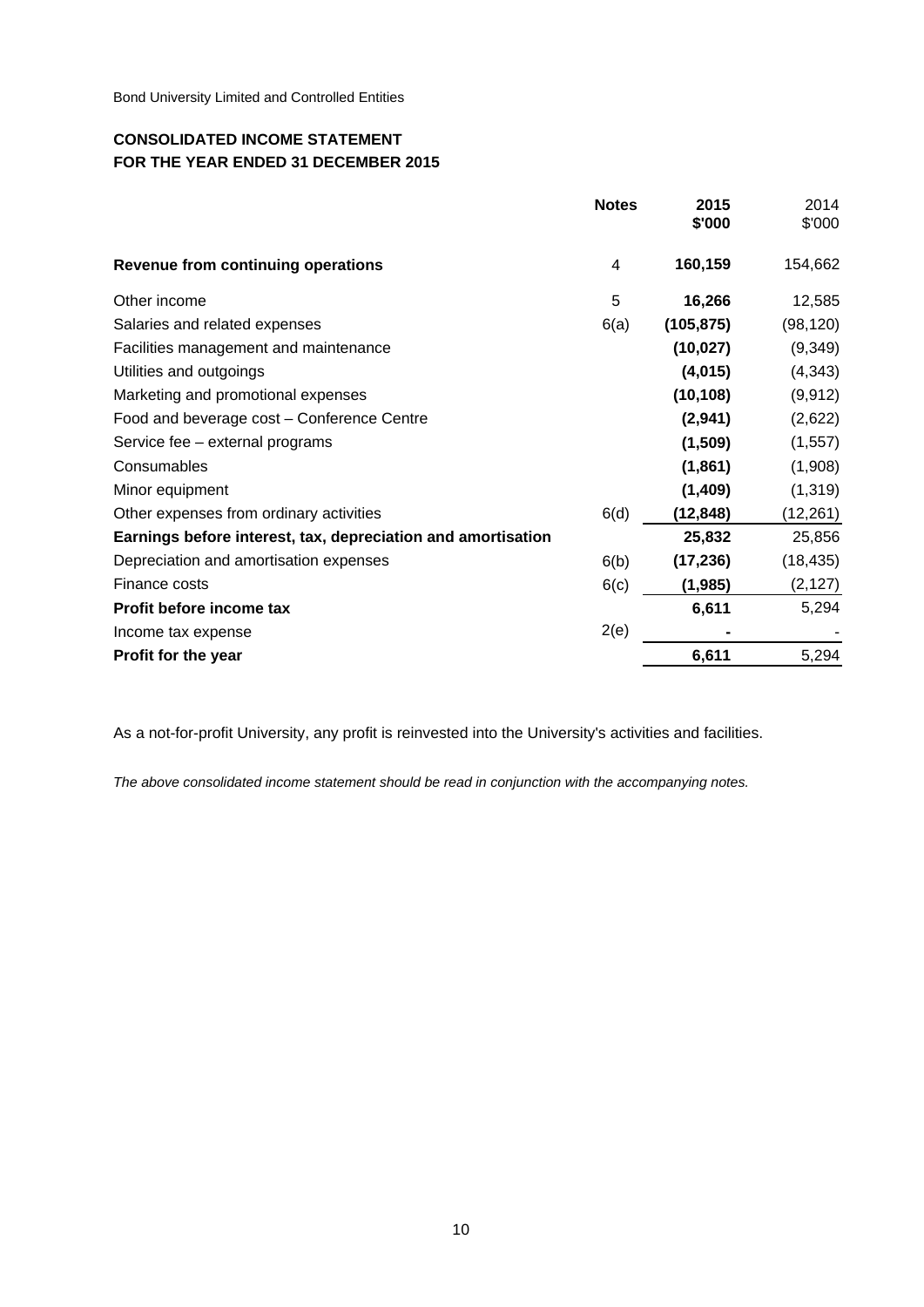## **CONSOLIDATED STATEMENT OF COMPREHENSIVE INCOME FOR THE YEAR ENDED 31 DECEMBER 2015**

|                                                               | <b>Notes</b> | 2015<br>\$'000 | 2014<br>\$'000 |
|---------------------------------------------------------------|--------------|----------------|----------------|
|                                                               |              |                |                |
| Profit for the year                                           |              | 6,611          | 5,294          |
| Other comprehensive income                                    |              |                |                |
| Items that may be reclassified subsequently to profit or loss |              |                |                |
| Net movement on cashflow hedges                               | 24(a)        | 100            | (67)           |
| Other comprehensive income/(loss) for the year, net of tax    |              | 100            | (67)           |
| Total comprehensive income for the year, net of tax           |              | 6,711          | 5,227          |

*The above consolidated statement of comprehensive income should be read in conjunction with the accompanying notes.*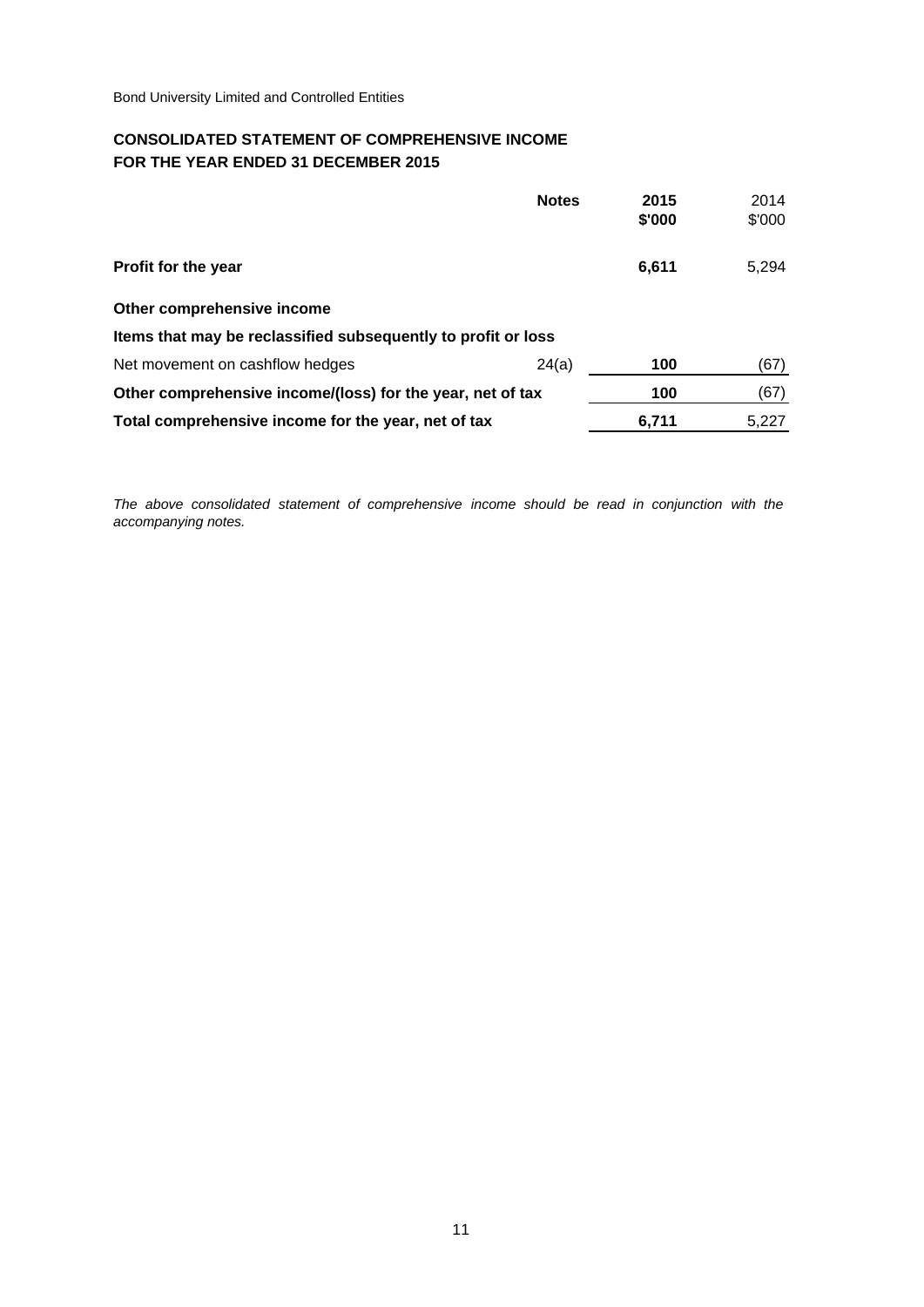### **CONSOLIDATED STATEMENT OF FINANCIAL POSITION AS AT 31 DECEMBER 2015**

|                                                             | <b>Note</b> | 2015<br>\$'000 | 2014<br>\$'000 |
|-------------------------------------------------------------|-------------|----------------|----------------|
| <b>ASSETS</b>                                               |             |                |                |
| <b>CURRENT ASSETS</b>                                       |             |                |                |
| Cash and cash equivalents                                   | 7           | 68,389         | 62,172         |
| Cash - Restricted                                           | 8           | 24,213         | 21,319         |
| Trade and other receivables                                 | 9           | 4,011          | 4,060          |
| Prepayments                                                 |             | 4,814          | 2,543          |
| Inventories                                                 | 10          | 295            | 270            |
| Other financial assets at fair value through profit or loss | 11          | 260            | 298            |
| <b>TOTAL CURRENT ASSETS</b>                                 |             | 101,982        | 90,662         |
| <b>NON-CURRENT ASSETS</b>                                   |             |                |                |
| Trade receivables                                           | 12          | 96             | 144            |
| Other financial assets                                      | 13          | 11             | 11             |
| Property, plant and equipment                               | 14          | 132,948        | 133,184        |
| Intangible assets                                           | 15          | 2,981          | 2,645          |
| <b>TOTAL NON-CURRENT ASSETS</b>                             |             | 136,036        | 135,984        |
| <b>TOTAL ASSETS</b>                                         |             | 238,018        | 226,646        |
| <b>LIABILITIES</b>                                          |             |                |                |
| <b>CURRENT LIABILITIES</b>                                  |             |                |                |
| Trade and other payables                                    | 16          | 12,745         | 10,600         |
| Interest-bearing loans and borrowings                       | 17          | 370            | 1,232          |
| Derivative financial instruments                            | 18          |                | 100            |
| Provisions                                                  | 19          | 15,681         | 13,155         |
| Other current liabilities                                   | 20          | 12,430         | 11,345         |
| <b>TOTAL CURRENT LIABILITIES</b>                            |             | 41,226         | 36,432         |
| <b>NON-CURRENT LIABILITIES</b>                              |             |                |                |
| Interest-bearing loans and borrowings                       | 21          | 36,983         | 37,301         |
| Provisions                                                  | 22          | 2,261          | 2,076          |
| <b>TOTAL NON-CURRENT LIABILITIES</b>                        |             | 39,244         | 39,377         |
| <b>TOTAL LIABILITIES</b>                                    |             | 80,470         | 75,809         |
| <b>NET ASSETS</b>                                           |             | 157,548        | 150,837        |
| <b>EQUITY</b>                                               |             |                |                |
| Contributed equity                                          | 23          |                |                |
| Reserves                                                    | 24(a)       |                | (100)          |
| Retained earnings                                           | 24(b)       | 157,548        | 150,937        |
| <b>TOTAL EQUITY</b>                                         |             | 157,548        | 150,837        |

*The above consolidated statement of financial position should be read in conjunction with the accompanying notes.*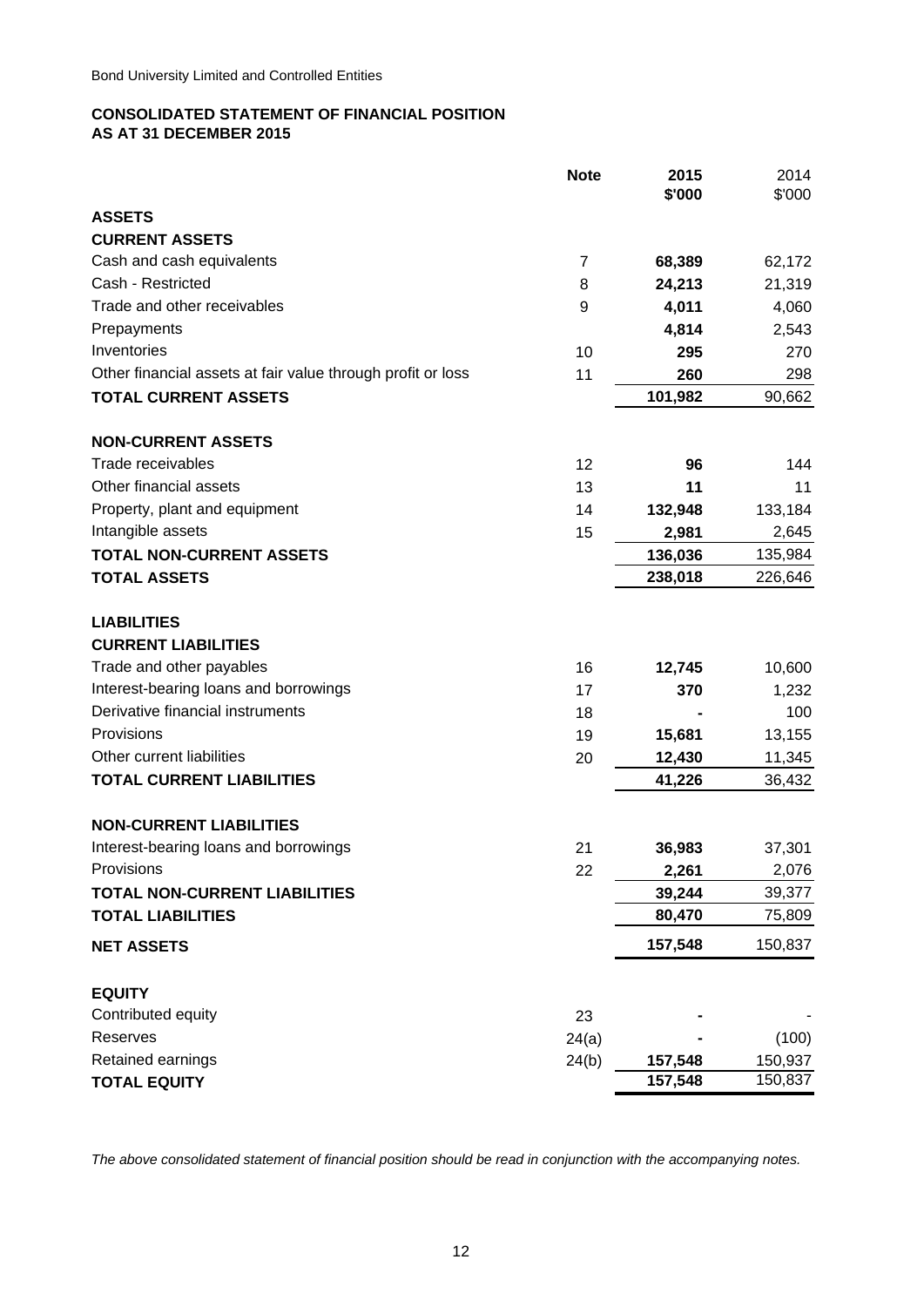### **CONSOLIDATED STATEMENT OF CHANGES IN EQUITY FOR THE YEAR ENDED 31 DECEMBER 2015**

|                                                         |              | <b>Contributed</b><br><b>Equity</b> | <b>Reserves</b> | <b>Retained</b><br><b>Earnings</b> | <b>Total Equity</b> |
|---------------------------------------------------------|--------------|-------------------------------------|-----------------|------------------------------------|---------------------|
|                                                         | <b>Notes</b> | \$'000                              | \$'000          | \$'000                             | \$'000              |
| <b>Consolidated</b>                                     |              |                                     |                 |                                    |                     |
| <b>Balance at 1 January 2014</b>                        |              |                                     | (33)            | 145,643                            | 145,610             |
| Profit for the year                                     |              |                                     |                 | 5,294                              | 5,294               |
| Other comprehensive income (loss)<br>for the year       |              |                                     | (67)            |                                    | (67)                |
| Total comprehensive income for<br>the year              |              |                                     | (67)            | 5,294                              | 5,227               |
| <b>Balance at 31 December 2014</b>                      |              |                                     | (100)           | 150,937                            | 150,837             |
| Profit for the year                                     |              |                                     |                 | 6,611                              | 6,611               |
| Other comprehensive income (loss)<br>for the year       | 24           |                                     | 100             |                                    | 100                 |
| comprehensive<br>Total<br>income<br>(loss) for the year |              |                                     | 100             | 6,611                              | 6,711               |
| <b>Balance at 31 December 2015</b>                      | 24           |                                     |                 | 157,548                            | 157,548             |

*The above consolidated statement of changes in equity should be read in conjunction with the accompanying notes.*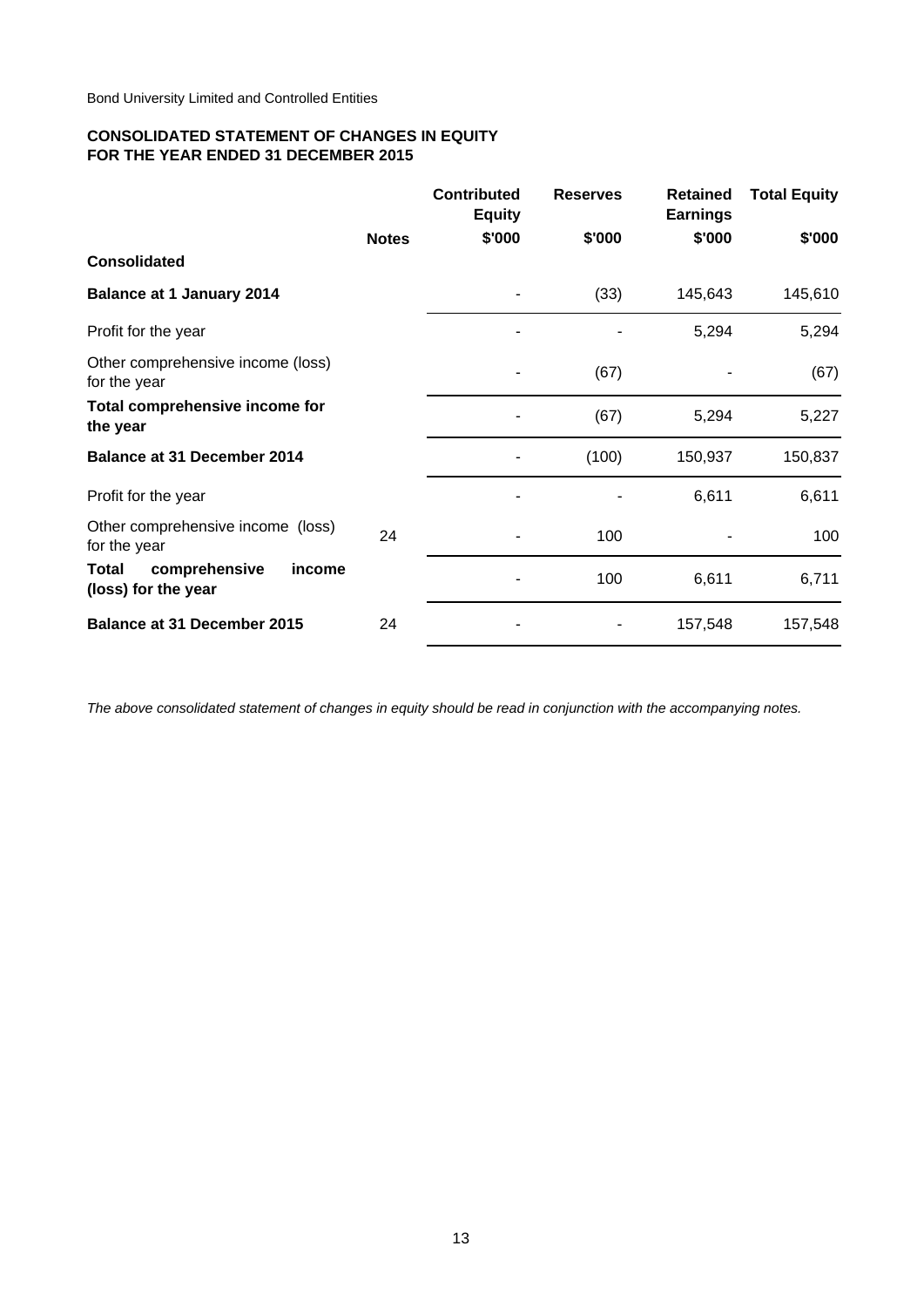### **CONSOLIDATED STATEMENT OF CASH FLOWS FOR THE YEAR ENDED 31 DECEMBER 2015**

|                                                        | <b>Notes</b> | 2015<br>\$'000 | 2014<br>\$'000 |
|--------------------------------------------------------|--------------|----------------|----------------|
| <b>Operating Activities</b>                            |              |                |                |
| Receipts from customers (inclusive of applicable GST)  |              | 156,749        | 149,938        |
| Payments to suppliers and employees (inclusive of GST) |              | (131, 569)     | (128, 143)     |
| Interest received                                      |              | 1,561          | 2,517          |
| Interest paid                                          |              | (1, 951)       | (2, 141)       |
|                                                        |              |                |                |
| Net cash flows from operating activities               |              | 24,790         | 22,171         |
| <b>Investing Activities</b>                            |              |                |                |
| Payment for property, plant and equipment              |              | (15, 875)      | (9,706)        |
| Payment for intangible assets                          |              | (1, 389)       | (2, 148)       |
| Dividends received                                     |              | 283            | 17             |
| Proceeds from sale of property, plant and equipment    |              | 59             | 173            |
| Net cash flows used in investing activities            |              | (16, 922)      | (11, 664)      |
| <b>Financing Activities</b>                            |              |                |                |
| Repayment of borrowings                                |              | (37, 333)      | (2,667)        |
| Proceeds from borrowings                               |              | 36,667         |                |
| Repayment of lease liabilities                         |              | (600)          | (1,058)        |
| Net cash flows used in financing activities            |              | (1, 266)       | (3,725)        |
| Net increase in cash and cash equivalents              |              | 6,602          | 6,782          |
| Net foreign exchange difference                        |              | (385)          | (134)          |
| Cash and cash equivalents at 1 January                 |              | 62,172         | 55,524         |
| Cash and cash equivalents at 31 December               | 7            | 68,389         | 62,172         |

*The above consolidated statement of cash flows should be read in conjunction with the accompanying notes.*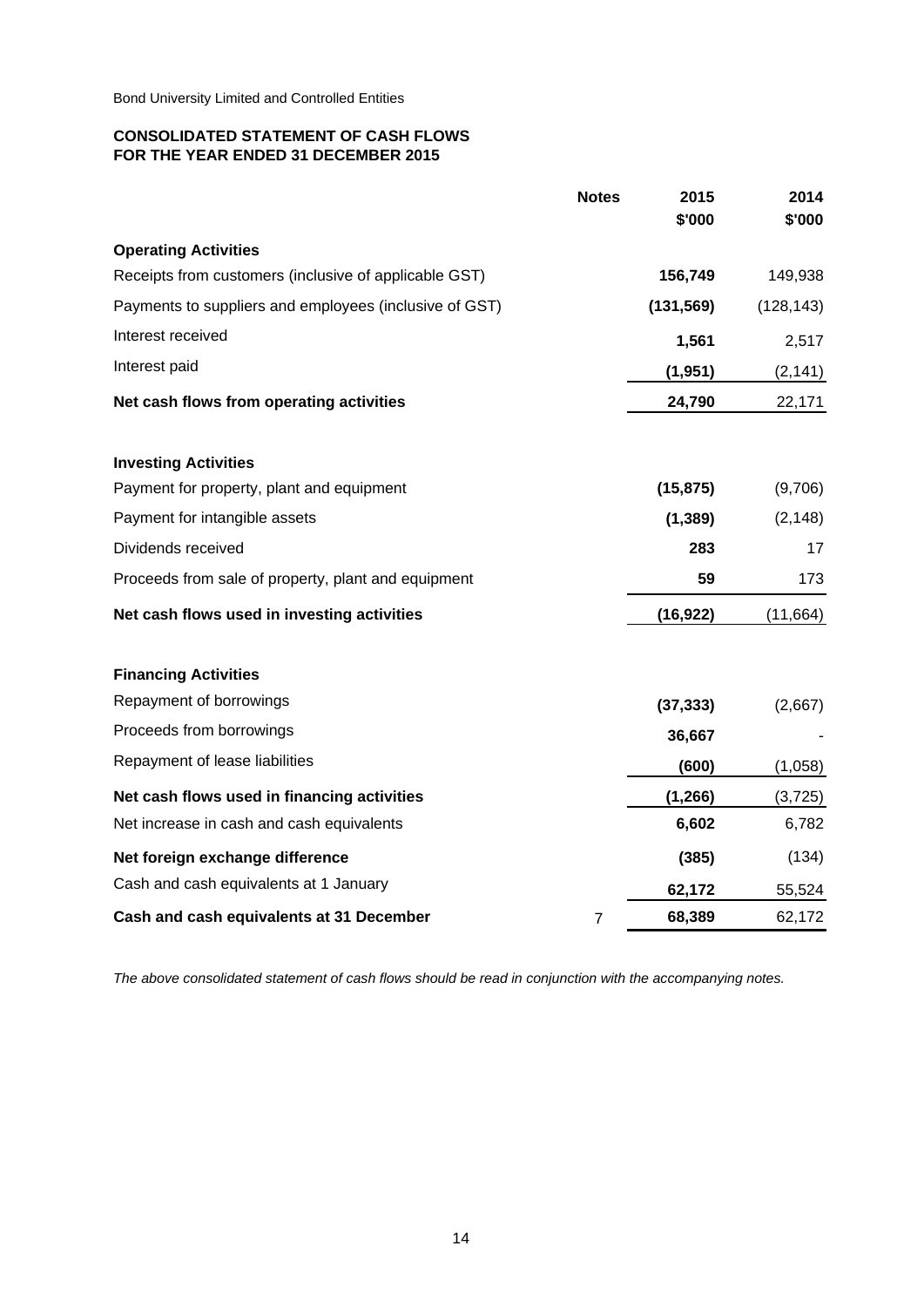# **CONTENTS OF THE NOTES TO THE CONSOLIDATED FINANCIAL STATEMENTS**

|    |                                                                              | Page |
|----|------------------------------------------------------------------------------|------|
| 1  | Corporate Information                                                        | 16   |
| 2  | <b>Summary of Significant Accounting Policies</b>                            | 16   |
| 3  | Significant Accounting Judgments, Estimates and Assumptions                  | 24   |
| 4  | Revenue                                                                      | 25   |
| 5  | Other Income                                                                 | 25   |
| 6  | Expenses                                                                     | 25   |
| 7  | Current Assets - Cash and Cash Equivalents                                   | 26   |
| 8  | Current Assets - Cash - Restricted                                           | 26   |
| 9  | Current Assets – Trade and Other Receivables                                 | 26   |
| 10 | <b>Current Assets - Inventories</b>                                          | 27   |
| 11 | Current Assets - Other Financial Assets at Fair Value Through Profit or Loss | 27   |
| 12 | Non-current Assets - Receivables                                             | 27   |
| 13 | Non-current Assets - Other Financial Assets                                  | 28   |
| 14 | Non-current Assets - Property, Plant and Equipment                           | 28   |
| 15 | Non-current Assets - Intangible Assets                                       | 29   |
| 16 | Current Liabilities - Trade and Other Payables                               | 30   |
| 17 | Current Liabilities - Interest-bearing Loans and Borrowings                  | 30   |
| 18 | <b>Derivative Financial Instruments</b>                                      | 30   |
| 19 | Current Liabilities - Provisions                                             | 31   |
| 20 | Current Liabilities - Other                                                  | 31   |
| 21 | Non-current Liabilities - Interest-bearing Loans and Borrowings              | 31   |
| 22 | Non-current Liabilities - Provisions                                         | 33   |
| 23 | <b>Contributed Equity</b>                                                    | 33   |
| 24 | Reserves and Retained Earnings                                               | 33   |
| 25 | Contingencies                                                                | 33   |
| 26 | Commitments                                                                  | 34   |
| 27 | <b>Related Party Transactions</b>                                            | 35   |
| 28 | <b>Subsidiaries</b>                                                          | 35   |
| 29 | Parent Entity Financial Information                                          | 35   |
| 30 | Non-cash Investing and Financing Activities                                  | 36   |
| 31 | Events Occurring After the Reporting Period                                  | 36   |
| 32 | Acquittal of Australian Government Financial Assistance                      | 37   |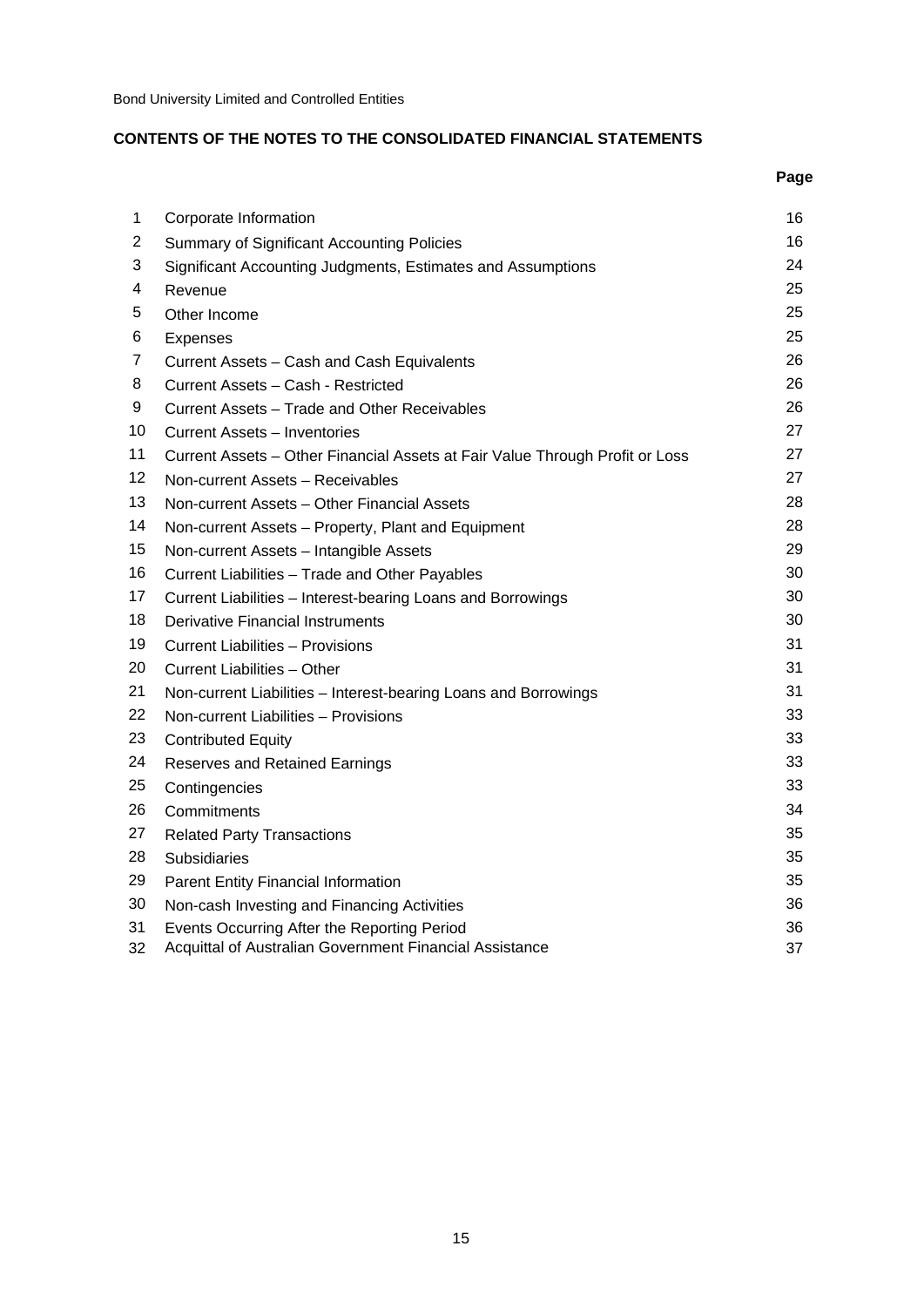### **NOTES TO THE CONSOLIDATED FINANCIAL STATEMENTS**

For the year ended 31 December 2015

### **Note 1. Corporate Information**

The consolidated financial statement of Bond University Limited for the year ended 31 December 2015 was authorised for issue in accordance with a resolution of the directors on 9 March 2016.

### **Note 2. Summary of Significant Accounting Policies**

### **(a) Basis of Preparation**

The financial report is a general purpose financial report, which has been prepared in accordance with the requirements of the Corporations Act 2001, Australian Charities and Not-for-Profits Commission Act 2012 and other authoritative pronouncements of the Australian Accounting Standards Board. The financial report has also been prepared on a historical cost basis, except for derivative financial instruments and available-for-sale investments, which have been measured at fair value.

The financial report is presented in Australian dollars and all values are rounded to the nearest thousand dollars (\$000) unless otherwise stated.

### **Statement of Compliance**

The financial report is a general purpose financial report, which has been prepared in accordance with the requirements of the Corporations Act 2001, Australian Accounting Standards – Reduced Disclosure Requirements and other authoritative pronouncements of the Australian Accounting Standards Board. The Group is a not-for-profit, private sector entity which is not publicly accountable. Therefore, the consolidated financial statements for the Group are tier 2 general purpose financial statements which have been prepared in accordance with Australian Accounting Standards – Reduced Disclosure Requirements (AASB – RDRs) .

#### **(b) New and Amended Standards and Interpretations**

The Group has adopted the new and amended Australian Accounting Standards and AASB Interpretations as of 1 January 2015.

AASB 13 Fair Value Measurement AASB 116 Property, Plant and Equipment AASB 138 Intangible Assets

The adoption of these standards had not resulted in a change to the measurement or presentation of the financial position or performance of the group in these financial statements.

#### **(c) Basis of Consolidation**

The consolidated financial statements comprise the financial statements of Bond University Limited and its subsidiaries and special purpose entities (the Group) as at 31 December 2015. Control is achieved when the Group is exposed, or has rights, to variable returns from its involvement with the subsidiary and has the ability to affect those returns through its power over the subsidiary. Specifically, the Group controls a subsidiary if and only if the Group has:

i) Power over the subsidiary (i.e. existing rights that give it the current ability to direct the relevant

activities of the subsidiary);

- ii) Exposure, or rights, to variable returns from its involvement with the subsidiary; and
- iii) The ability to use its power over the subsidiary to affect its returns.

When the group has less than a majority of the voting or similar rights of a subsidiary, the Group considers all relevant facts and circumstances in assessing whether it has power over a subsidiary including:

i) The contractual arrangement with the other vote holders of the subsidiary

ii) Rights arising from other contractual arrangements

iii) The Group's voting rights and potential voting rights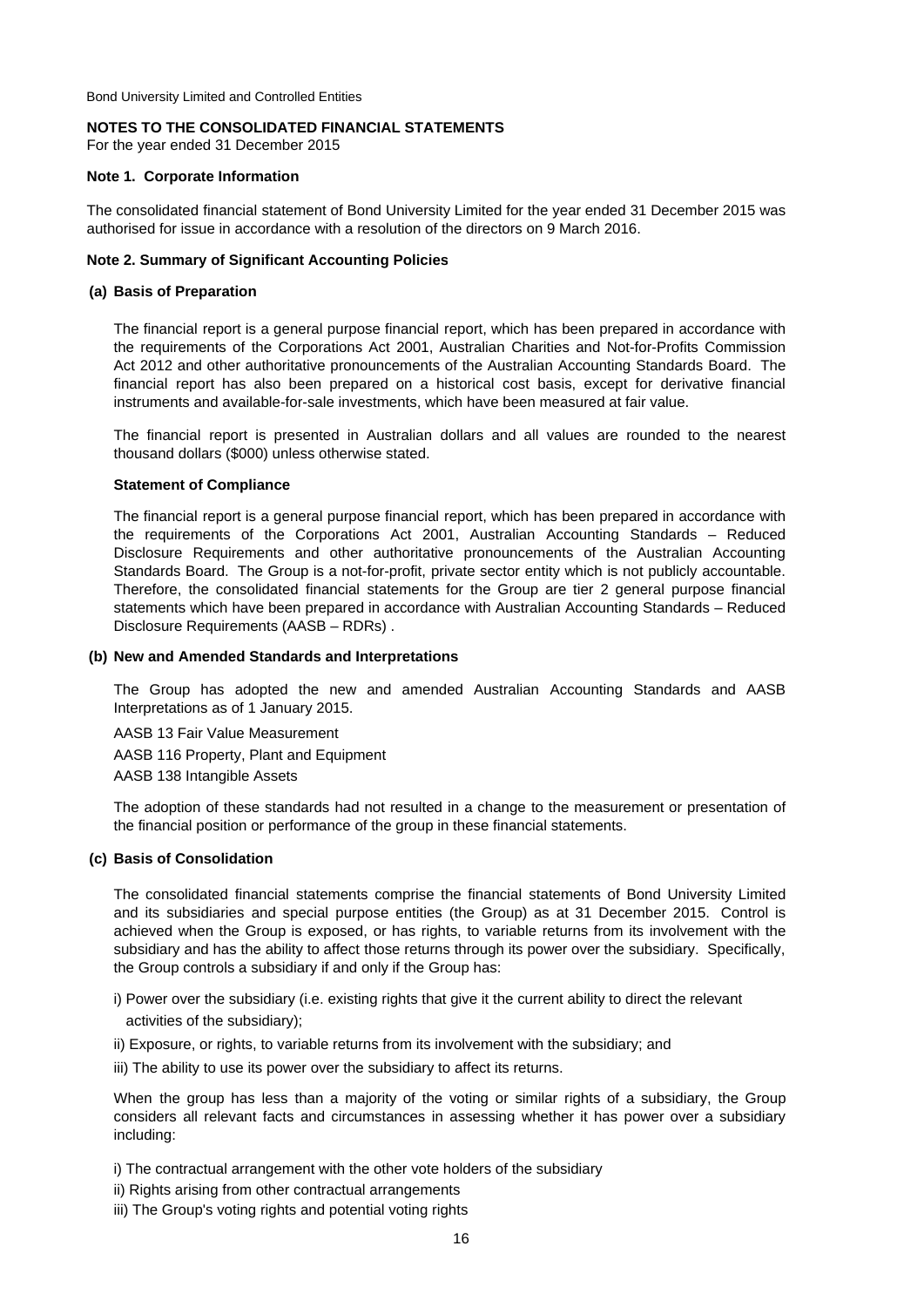### **NOTES TO THE CONSOLIDATED FINANCIAL STATEMENTS**

31 December 2015 (continued)

### **Note 2. Summary of Significant Accounting Policies (continued)**

#### **(c) Basis of Consolidation (continued)**

The Group re-assesses whether or not it controls a subsidiary if facts and circumstances indicate that there are changes to one or more of the three elements of control. Consolidation of a subsidiary begins when the Group obtains control over the subsidiary and ceases when the Group loses control of the subsidiary. Assets, liabilities, income and expenses of a subsidiary acquired or disposed of during the year are included in the statement of comprehensive income from the date the Group gains control until the date the Group ceases to control the subsidiary.

When necessary, adjustments are made to the financial statements of subsidiaries to bring their accounting policies into line with the Group's accounting policies. All intra-group assets and liabilities, equity, income, expenses and cash flows relating to transactions between members of the Group are eliminated in full on consolidation.

### **(d) Revenue Recognition**

Revenue is measured at the fair value of the consideration received or receivable.

The Group recognises revenue when the amount of revenue can be reliably measured, it is probable that future economic benefits will flow to the entity and specific criteria have been met for each of the Group's activities as described below. The Group bases its estimates on historical results, taking into consideration the type of activity, the type of transaction and the specifics of each arrangement.

Revenue is recognised for the major business activities as follows:

Tuition and student food and accommodation revenue is recognised monthly as the services are provided to students. Tuition revenue is net of financial aid provided to students by the University.

Other food and beverage income is recognised upon provision to customers.

Interest revenue is recognised on a time proportion basis using the effective interest method.

Dividends are recognised as revenue when the right to receive payment is established, which is generally when shareholders approve the dividend.

Donations, research and other grant income are recognised as income when received or where control of the right to receive the grant has been obtained.

Other income is recognised when the service is provided.

#### **(e) Income Tax**

The Company, Bond University Limited, and its controlled entities, Campus Operations Pty Limited and Lashkar Pty Limited are exempt from income tax under section 50-5 of the Income Tax Assessment Act 1997.

### **(f) Foreign Currencies**

The Group's consolidated financial statements are presented in Australian dollars, which is also the parent company's functional currency. For each entity, the Group determines the functional currency and items included in the financial statements of each entity are measured using that functional currency.

Transactions in foreign currencies are initially recorded by the Group's entities at their respective functional currency spot rates when the transaction first qualifies for recognition. Monetary assets and liabilities denominated in foreign currencies are translated at the functional currency spot rates of exchange at the reporting date. Differences arising on settlement or translation of monetary items are recognised in profit or loss.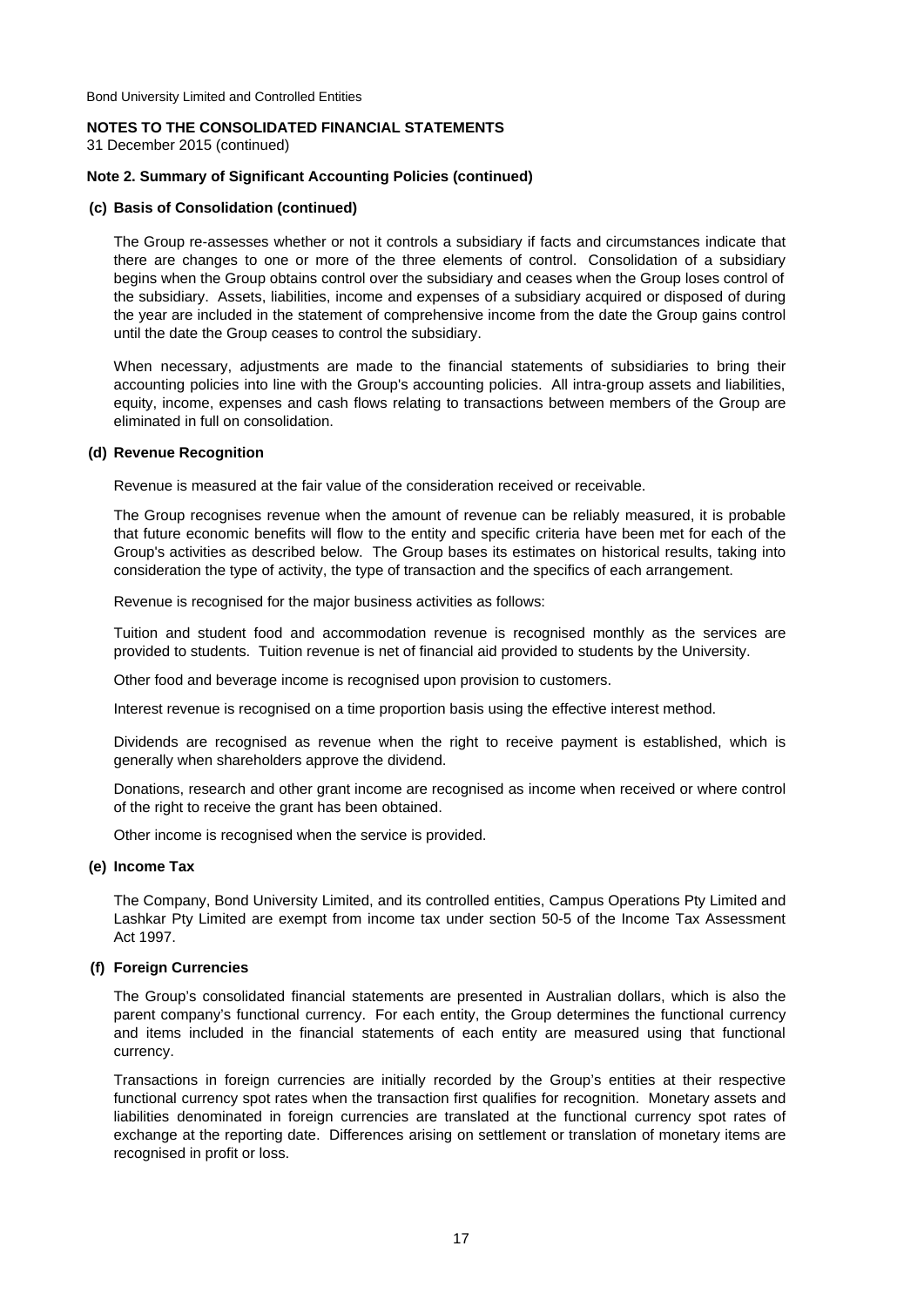31 December 2015 (continued)

### **Note 2. Summary of Significant Accounting Policies (continued)**

### **(g) Leases**

Leases of property, plant and equipment where the Group, as lessee, has substantially all the risks and rewards of ownership are classified as finance leases. Finance leases are capitalised at the lease's inception at the fair value of the leased property or, if lower, the present value of the minimum lease payments. The corresponding rental obligations, net of finance charges, are included in other short-term and long-term payables. Each lease payment is allocated between the liability and finance cost. The finance cost is charged to the income statement over the lease period so as to produce a constant periodic rate of interest on the remaining balance of the liability for each period. The property, plant and equipment acquired under finance leases is depreciated over the shorter of the asset's useful life and the lease term if there is no reasonable certainty that the Group will obtain ownership at the end of the lease term.

Leases in which a significant portion of the risks and rewards of ownership are not transferred to the Group as lessee are classified as operating leases. Payments made under operating leases (net of any incentives received from the lessor) are charged to the income statement on a straight-line basis over the period of the lease.

### **(h) Impairment of Assets**

Assets are tested for impairment whenever events or changes in circumstances indicate that the carrying amount may not be recoverable. An impairment loss is recognised for the amount by which the asset's carrying amount exceeds its recoverable amount. The recoverable amount is the higher of an asset's fair value less costs to sell and value in use. As a not-for-profit entity, value in use of property, plant and equipment and intangible assets at cost includes depreciated replacement cost. For the purposes of assessing impairment, assets are grouped at the lowest levels for which there are separately identifiable cash inflows which are largely independent of the cash inflows from other assets or groups of assets (cash-generating units). Non-financial assets other than goodwill that suffered an impairment are reviewed for possible reversal of the impairment at the end of each reporting period.

#### **(i) Cash and Cash Equivalents**

Cash and cash equivalents in the statement of financial position comprise cash on hand, deposits held at call with financial institutions, other short-term, highly liquid investments with original maturities of three months or less that are readily convertible to known amounts of cash and which are subject to an insignificant risk of changes in value, and bank overdrafts. For the purposes of the statement of cash flows, cash excludes the Endowment Fund and other restricted cash balances.

#### **(j) Trade Receivables**

Trade receivables are recognised initially at fair value and subsequently measured at amortised cost using the effective interest method, less an allowance or impairment. Trade receivables are generally due for settlement within 30 days. They are presented as current assets unless collection is not expected for more than 12 months after the reporting date in which case they are presented as noncurrent assets.

Collectability of trade receivables is reviewed on an ongoing basis. Debts which are known to be uncollectible are written off by reducing the carrying amount directly. A provision for impairment of trade receivables is used when there is objective evidence that the Group will not be able to collect all amounts due according to the original terms of the receivables. Significant financial difficulties of the debtor, probability that the debtor will enter bankruptcy or financial reorganisation, and default or delinquency in payments (more than 30 days overdue) are considered indicators that the trade receivable is impaired. The amount of impairment allowance is the difference between the asset's carrying amount and the present value of estimated future cash flows, discounted at the original effective interest rate. Cash flows relating to short-term receivables are not discounted if the effect of discounting is immaterial.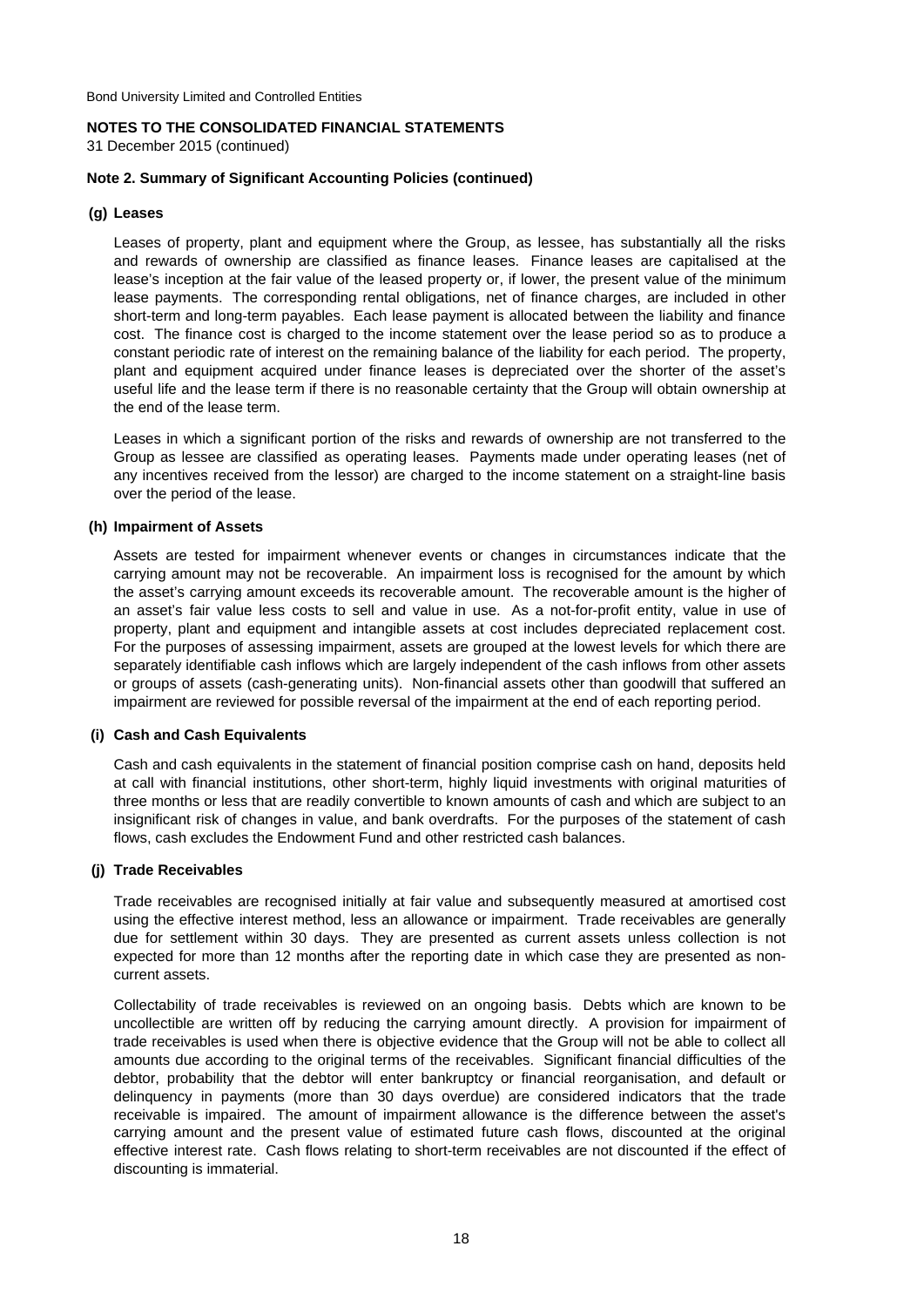### **NOTES TO THE CONSOLIDATED FINANCIAL STATEMENTS**

31 December 2015 (continued)

### **Note 2. Summary of Significant Accounting Policies (continued)**

### **(j) Trade Receivables (continued)**

The amount of the provision is recognised in the income statement within other expenses. When a trade receivable for which an impairment allowance had been recognised becomes uncollectible in a subsequent period, it is written off against the allowance account. Subsequent recoveries of amounts previously written off are credited against other expenses in the income statement.

### **(k) Inventories**

Food, beverages and general stores stock are stated at the lower of cost and net realisable value. Costs are assigned to inventory quantities on hand at balance date on the basis of weighted average costs. Costs of purchased inventory are determined after deducting rebates and discounts. Net realisable value is the estimated selling price in the ordinary course of business less the estimated costs necessary to make the sale.

### **(l) Financial Assets**

### **Initial recognition and measurement**

Financial assets are classified, at initial recognition, as financial assets at fair value through profit or loss, or as available-for-sale financial assets, as appropriate. All financial assets are recognised initially at fair value plus, in the case of financial assets not recorded at fair value through profit or loss, transaction costs that are attributable to the acquisition of the financial asset.

Regular purchases and sales of financial assets are recognised on trade-date – the date on which the Group commits to purchase or sell the asset.

#### **Subsequent measurement**

For purposes of subsequent measurement, financial assets are classified in two categories:

Financial assets at fair value through profit or loss

Available-for-sale financial assets

### *Financial assets at fair value through profit or loss*

Financial assets at fair value through profit or loss are financial assets held for trading. A financial asset is classified in this category if acquired principally for the purpose of selling in the short term. Assets in this category are classified as current assets if they are expected to be settled within 12 months; otherwise they are classified as non-current. Financial assets at fair value through profit or loss are subsequently carried at fair value. Gains or losses arising from changes in the fair value of the 'financial assets at fair value through profit or loss' category are presented in the income statement within other income or other expenses in the period in which they arise. Dividend income from financial assets at fair value through profit or loss is recognised in the income statement as part of revenue from continuing operations when the Group's right to receive payments is established. Interest income from these financial assets is included in the net gains/ (losses).

#### *Available-for-sale financial assets*

Available-for-sale financial assets include equity investments as disclosed under Note 13. Equity investments classified as available-for-sale financial assets are those that are neither classified as held for trading nor designated at fair value through profit or loss.

Available-for-sale financial assets are subsequently carried at fair value except where the range of reasonable fair value estimates is significant and the probabilities of the various estimates cannot be reasonably assessed. In this instance, available-for-sale financial assets are carried at cost.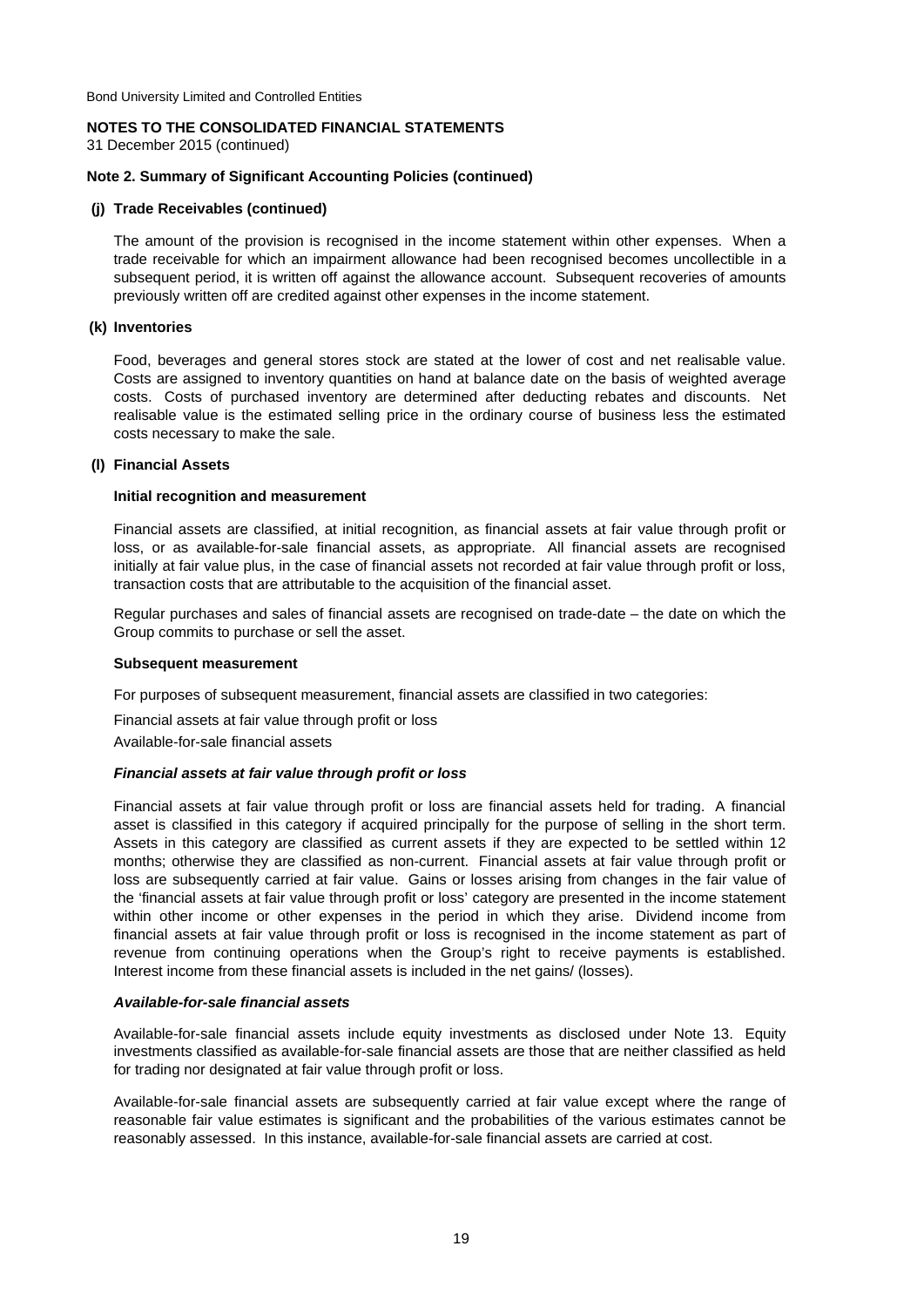31 December 2015 (continued)

### **Note 2. Summary of Significant Accounting Policies (continued)**

#### **(l) Financial Assets (continued)**

### **Derecognition**

Financial assets are derecognised when the rights to receive cash flows from the financial assets have expired or have been transferred and the Group has transferred substantially all the risks and rewards of ownership.

#### **Impairment of financial assets**

For available-for-sale financial assets, the Group assesses at each reporting date whether there is objective evidence that an investment or a group of investments is impaired.

In the case of equity investments classified as available-for-sale financial asset, objective evidence would include a significant or prolonged decline in the fair value of the investment below its cost. 'Significant' is evaluated against the original cost of the investment and 'prolonged' against the period in which the fair value has been below its original cost. When there is evidence of impairment, the cumulative loss – measured as the difference between the acquisition cost and the current fair value, less any impairment loss on that investment previously recognised in the statement of profit or loss – is removed from other comprehensive income and recognised in the statement of profit or loss. Impairment losses on equity investments are not reversed through profit or loss; increases in their fair value after impairment are recognised in other comprehensive income.

### **(m) Derivatives**

Derivatives are initially recognised at fair value on the date a derivative contract is entered into and are subsequently remeasured to their fair value at the end of each reporting period. The accounting for subsequent changes in fair value depends on whether the derivative is designated as a hedging instrument, and if so, the nature of the item being hedged. The Group designated its derivative as a hedge of a particular risk associated with the cash flows of recognised assets and liabilities and highly probable forecast transactions (cash flow hedge).

The Group documents at the inception of the hedging transaction the relationship between hedging instruments and hedged items, as well as its risk management objective and strategy for undertaking various hedge transactions. The Group also documents its assessment, both at hedge inception and on an ongoing basis, of whether the derivatives that are used in hedging transactions have been and will continue to be highly effective in offsetting changes in fair values or cash flows of hedged items.

The fair values of various derivative financial instruments used for hedging purposes are disclosed in Note 18. Movements in the hedging reserve in shareholders' equity are shown in note 24. The full fair value of a hedging derivative is classified as a non-current asset or liability when the remaining maturity of the hedged item is more than 12 months; it is classified as a current asset or liability when the remaining maturity of the hedged item is less than 12 months.

#### *Cash flow hedge*

The effective portion of changes in the fair value of derivatives that are designated and qualify as cash flow hedges is recognised in other comprehensive income and accumulated in the hedging reserve in equity. The gain or loss relating to the ineffective portion is recognised immediately in the income statement within other income or other expense.

Amounts accumulated in equity are reclassified to the income statement in the periods when the hedged item affects profit or loss. The gain or loss relating to the effective portion of interest rate swaps hedging variable rate borrowings is recognised in the income statement within 'finance costs'.

When a hedging instrument expires or is sold or terminated, or when a hedge no longer meets the criteria for hedge accounting, any cumulative gain or loss existing in equity at that time remains in equity and is recognised when the forecast transaction is ultimately recognised in the income statement. When a forecast transaction is no longer expected to occur, the cumulative gain or loss that was reported in equity is immediately transferred to the income statement.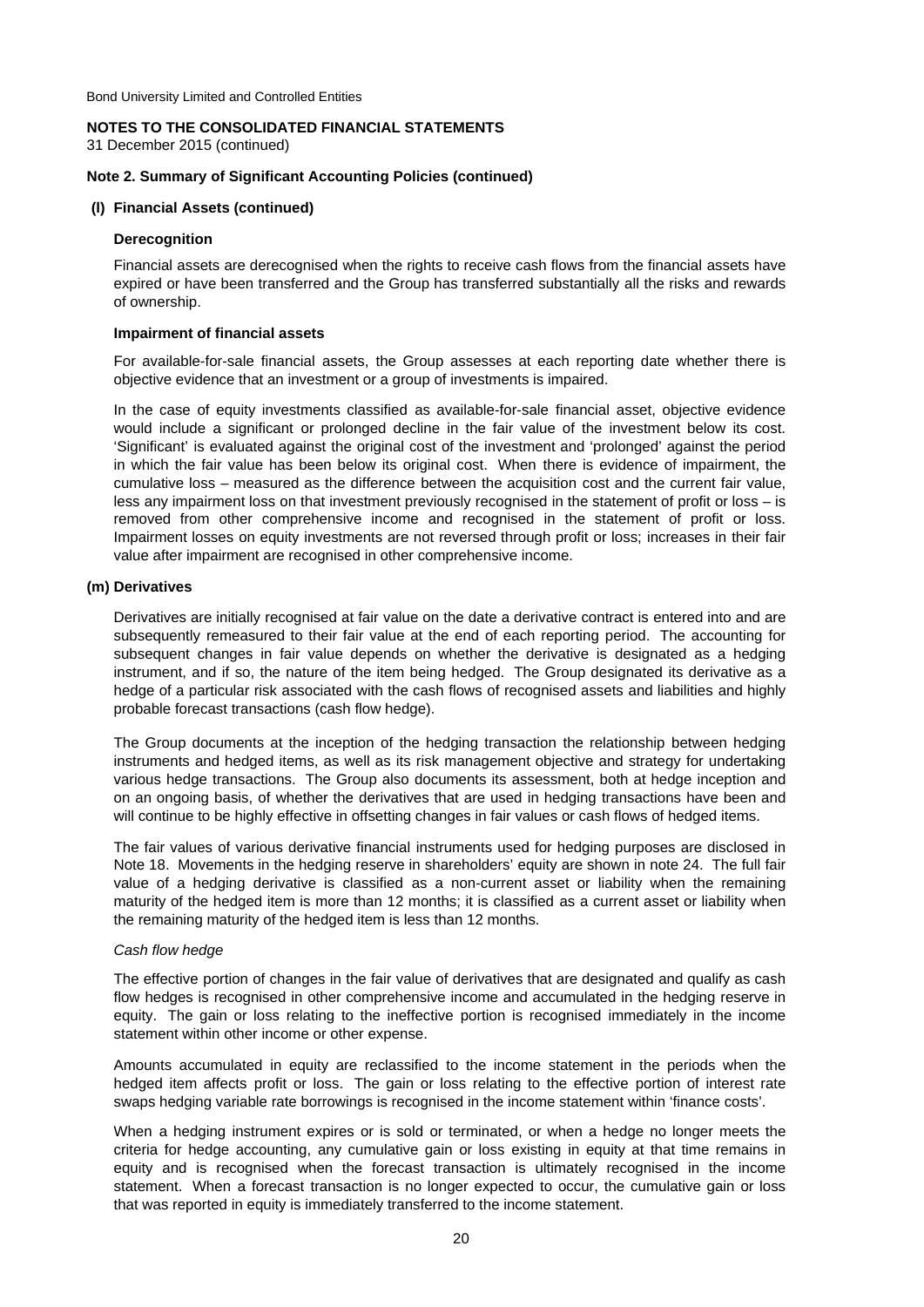# **NOTES TO THE CONSOLIDATED FINANCIAL STATEMENTS**

31 December 2015 (continued)

### **Note 2. Summary of Significant Accounting Policies (continued)**

### **(n) Property, Plant and Equipment**

All property, plant and equipment (except donated artworks) are stated at historical cost less depreciation. Historical cost includes expenditure that is directly attributable to the acquisition of the items. Donated artworks are capitalised at their fair value at the date of acquisition.

Subsequent costs are included in the asset's carrying amount or recognised as a separate asset, as appropriate, only when it is probable that future economic benefits associated with the item will flow to the Group and the cost of the item can be measured reliably. The carrying amount of any component accounted for as a separate asset is derecognised when replaced. All other repairs and maintenance are charged to the income statement during the reporting period in which they are incurred.

Where assets which would otherwise be classified as investment properties are held to meet service delivery objectives rather than to earn rental or for capital appreciation, they are classified as property in the financial statements.

Land and artworks are not depreciated. Depreciation on other assets is calculated using the straight line method to allocate their cost, net of their residual values, over their estimated useful lives or, in the case of certain leased plant and equipment, the shorter lease term. The assets have been depreciated as follows:

| <b>Buildings</b>                  | $10-50$ years |
|-----------------------------------|---------------|
| <b>Computer Equipment</b>         | 3 years       |
| Other Plant and Equipment         | 5 years       |
| <b>Leased Plant and Equipment</b> | 3-5 years     |
| <b>Furniture and Fitout</b>       | 5 years       |
| Library Books and Journals        | 5 years       |
| Motor vehicles                    | 5 years       |
| <b>Leased Motor Vehicles</b>      | 2-4 years     |

The assets' residual values and useful lives are reviewed, and adjusted if appropriate, at the end of each reporting period.

An asset's carrying amount is written down immediately to its recoverable amount if the asset's carrying amount is greater than its estimated recoverable amount (Note 2(g)).

Gains and losses on disposals are determined by comparing proceeds with carrying amount. These are included in the income statement.

#### **(o) Intangible Assets**

*Computer software*

Computer software has a finite useful life and are carried at cost less accumulated amortisation. Amortisation is calculated using the straight line method to allocate the cost of computer software over their estimated useful life of 3 years.

*Research and development costs - Course Development Costs* Research costs are expensed as incurred. Development expenditures on an individual project are recognised as an intangible asset when the group can demonstrate:

i) The technical feasibility of completing the intangible asset so that the asset will be available for use ii) Its intention to complete and its ability to use

- iii) How the asset will generate future economic benefits
- iv) The availability of resources to complete the asset
- v) The ability to measure reliably the expenditure during development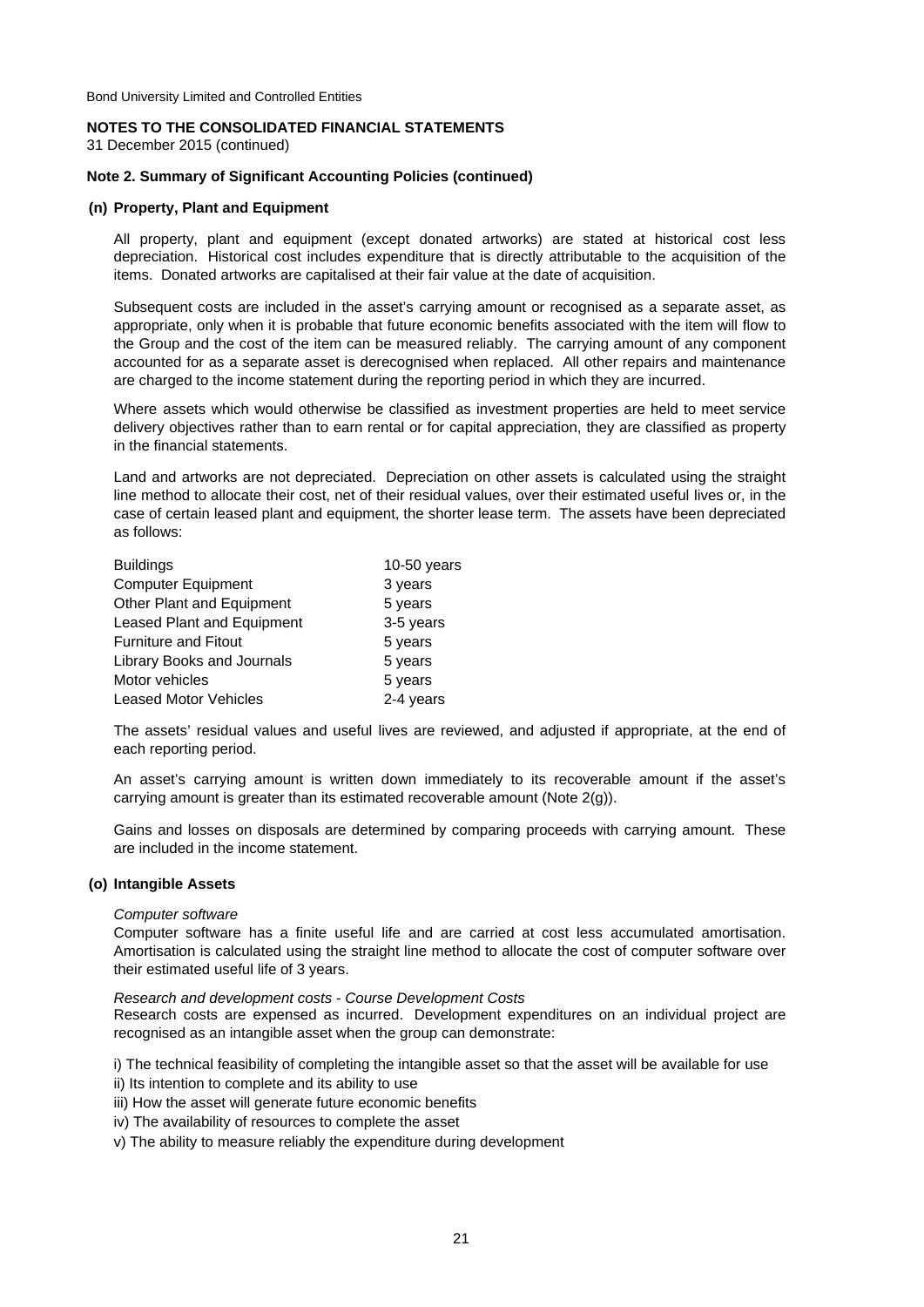31 December 2015 (continued)

### **Note 2. Summary of Significant Accounting Policies (continued)**

### **(o) Intangible Assets (continued)**

Following initial recognition of the development expenditure as an asset, the asset is carried at cost less any accumulated amortisation and accumulated impairment loss. Amortisation of the asset begins when development is complete and the asset is available for use. It is amortised over the period of expected future benefit. Amortisation is recorded in operating expense. During the period of development, the asset is tested for impairment annually.

### **(p) Trade and Other Payables**

These amounts represent liabilities for goods and services provided to the Group prior to the end of the financial year which are unpaid. The amounts are unsecured and are usually paid within 30 days of recognition. Trade and other payables are presented as current liabilities unless payment is not due within 12 months from the reporting date. They are recognised initially at their fair value and subsequently measured at amortised cost using the effective interest method.

### **(q) Borrowings**

Borrowings are initially recognised at fair value, net of transaction costs incurred. Borrowings are subsequently measured at amortised cost. Any difference between the proceeds (net of transaction costs) and the redemption amount is recognised in the income statement over the period of the borrowings using the effective interest method. Fees paid on the establishment of loan facilities are recognised as transaction costs of the loan to the extent that it is probable that some or all of the facility will be drawn down. In this case, the fee is deferred until the draw down occurs. To the extent there is evidence that it is probable that some or all of the facility will be drawn down, the fee is capitalised as a prepayment for liquidity services and amortised over the period of the facility to which it relates.

Borrowings are removed from the balance sheet when the obligation specified in the contract is discharged, cancelled or expired. The difference between the carrying amount of a financial liability that has been extinguished or transferred to another party and the consideration paid, including any non-cash assets transferred or liabilities assumed, is recognised in income statement as other income or other expenses.

Borrowings are classified as current liabilities unless the Group has an unconditional right to defer settlement of the liability for at least 12 months after the reporting period.

### **(r) Borrowing Costs**

Borrowing costs incurred for the construction of any qualifying asset are capitalised during the period of time that is required to complete and prepare the asset for its intended use or sale. Other borrowing costs are expensed in the period to which they relate. Any prepayment of interest is recorded as part of current receivables.

Borrowing costs for the Group include interest on long-term borrowings and finance lease charges.

#### **(s) Goods and Services Tax (GST)**

Revenues, expenses and assets are recognised net of the amount of associated GST, unless the GST incurred is not recoverable from the taxation authority. In this case it is recognised as part of the cost of acquisition of the asset or as part of the expense.

Receivables and payables are stated inclusive of the amount of GST receivable or payable. The net amount of GST recoverable from, or payable to, the taxation authority is included with other receivables or payables in the balance sheet.

Cash flows are presented on a gross basis. The GST components of cash flows arising from investing or financing activities which are recoverable from, or payable to the taxation authority, are presented as operating cash flows.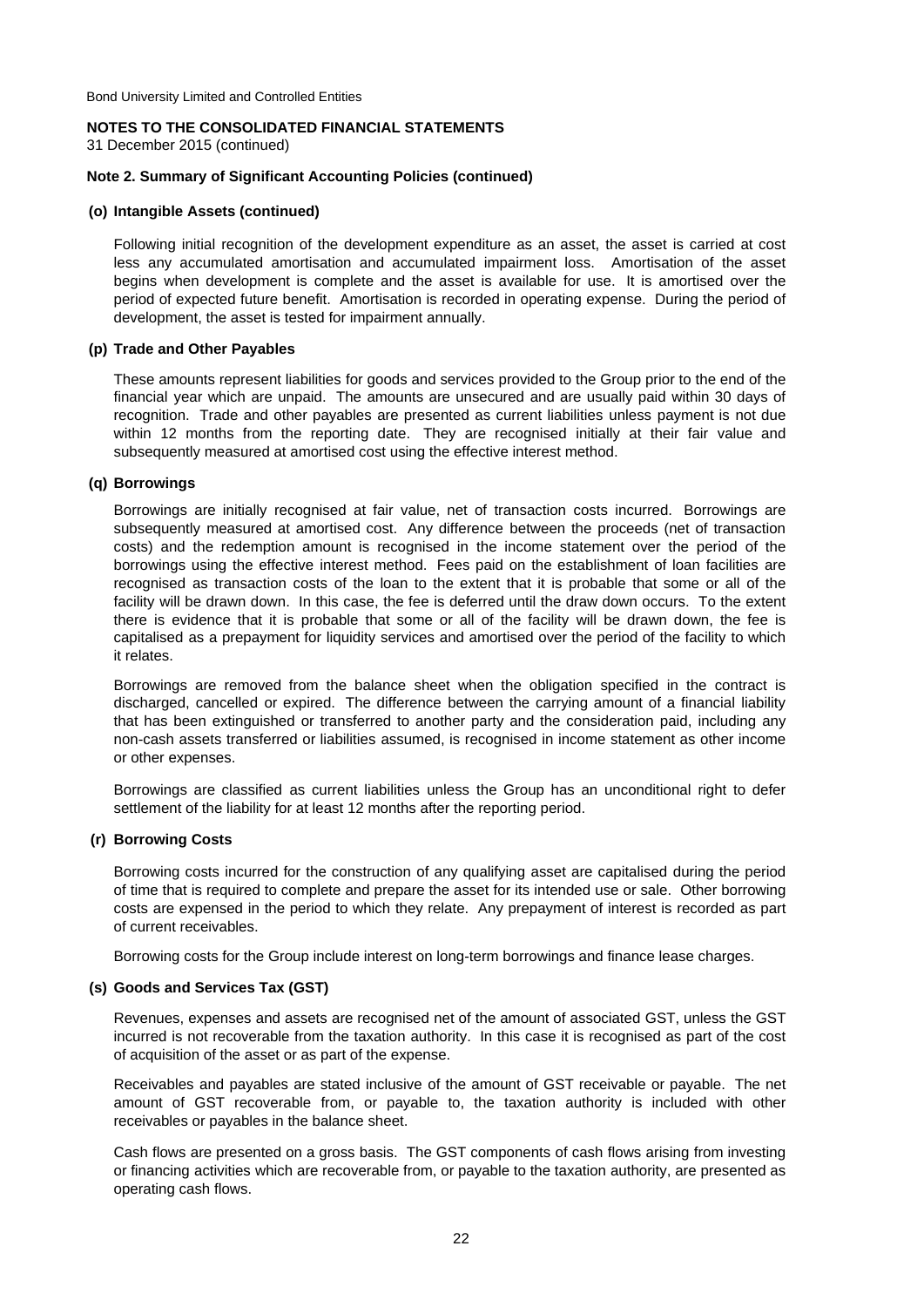### **NOTES TO THE CONSOLIDATED FINANCIAL STATEMENTS**

31 December 2015 (continued)

### **Note 2. Summary of Significant Accounting Policies (continued)**

#### **(t) Parent Entity Financial Information**

The financial information for the parent entity, Bond University Limited, disclosed in note 29 has been prepared on the same basis as the consolidated financial statements, except as set out below.

#### *Investments in subsidiaries*

Investments in subsidiaries are accounted for at cost in the financial statements of Bond University Limited.

### **(u) Provisions**

### *General*

Provisions are recognised when the Group has a present obligation (legal or constructive) as a result of past events, it is probable that an outflow of resources embodying economic benefits will be required to settle the obligation and a reliable estimate can be made of the amount of the obligation.

### *Wages, salaries and annual leave*

Liabilities for wages and salaries, including non-monetary benefits, annual leave expected to be settled within 12 months of the reporting date are recognized in respect of employees' services up to the reporting date. They are measured at the amounts expected to be paid when liabilities are settled.

### *Long service leave*

The liability for long service leave is recognized and measured as the present value of expected future payments to be made in respect of services provided by employees up to the reporting date using the projected unit credit method. Consideration is given to expected future wage and salary levels, experience of employee departures, and periods of service. Expected future payments are discounted using market yields at the reporting date that match, as closely as possible, the estimated future cash outflows.

### **(v) Post Employment Benefits**

All employees of the Group are entitled to benefits on retirement, disability or death from the Group's superannuation plan. The Group has a defined contribution plan that receives fixed contributions from Group companies and the Group's legal or constructive obligation is limited to these contributions.

Contributions to the defined contribution fund are recognised as an expense as they become payable. Prepaid contributions are recognised as an asset to the extent that a cash refund or a reduction in the future payments is available.

#### **(w) Government Grants**

Grants from the government are recognised as income in the year of receipt or where control of the right to receive the grant has been obtained.

### **(x) Contributions**

Grants, contributions, donations and gifts that are non-reciprocal in nature are recognised as revenue in the year in which the group obtains control over them.

Contributed assets are recognised at their fair value.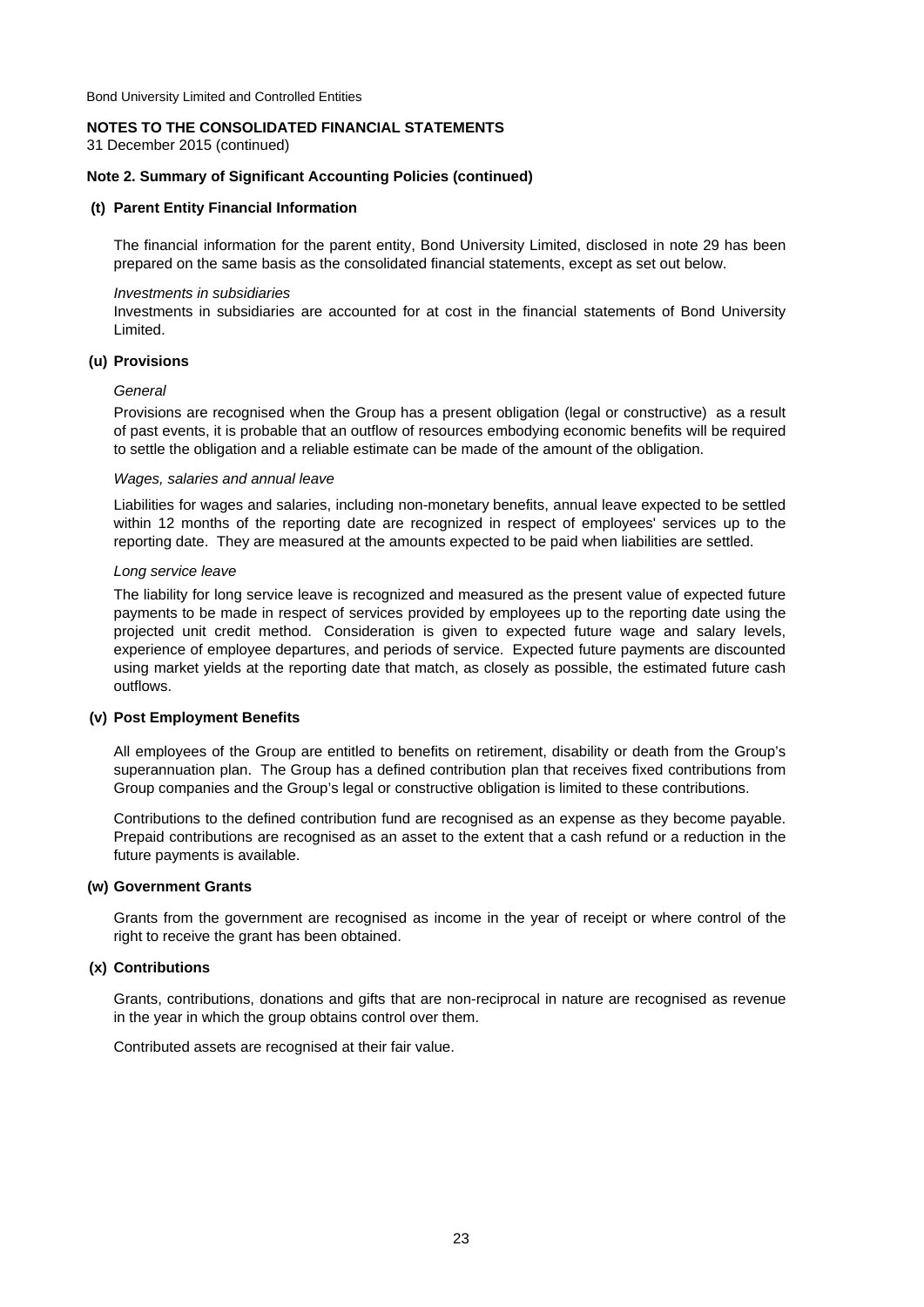# **NOTES TO THE CONSOLIDATED FINANCIAL STATEMENTS**

31 December 2015 (continued)

### **Note 2. Summary of Significant Accounting Policies (continued)**

### **(y) Reclassification**

Prior period amounts are reclassified in order to conform to the current period's presentation.

### **Note 3. Significant accounting judgments, estimates and assumptions**

The preparation of the Group's consolidated financial statements requires management to make judgements, estimates and assumptions that affect the reported amounts of revenues, expenses, assets and liabilities, and the accompanying disclosures, and the disclosure of contingent liabilities. Uncertainty about these assumptions and estimates could result in outcomes that require a material adjustment to the carrying amount of assets or liabilities affected in future periods.

### **Development Costs**

New program development costs are capitalised in accordance with the accounting policy. Initial capitalisation of costs is based on management's judgement that technological and economical feasibility is confirmed, usually when a program development project has reached defined milestones including the approval of the University Management Committee. In determining the amount to be capitalised, management includes all directly attributable costs necessary to create and prepare the new program to be capable of being offered to the market. As at 31 December 2015, the carrying amount of capitalised program development costs was \$312,412 (2014: \$565,297).

### **Investment in Education Australia Limited**

The Group fair values its financial assets in the statement of financial position. The Group however has valued its investment in Education Australia Limited at cost in prior years due to the lack of comprehensive and available data upon which a reliable valuation could be undertaken. Education Australia Limited holds a 50% interest in IDP Education Limited (IDP) and in November 2015, IDP was listed on the Australian Stock Exchange (ASX). The Group has determined that a significant degree of judgment is required to establish the fair value of its investment in Education Australia Limited and that at 31 December 2015, it is not in a position to reliably estimate this fair value. This judgment includes consideration of liquidity risk represented by the restrictions placed on the Group's ability to dispose or transfer its shares in Education Australia Limited and the limited or the lack of transaction history. The Group has determined that the investment will continue to be carried at cost until such time that more information becomes available. Refer to Note 13 for further disclosures.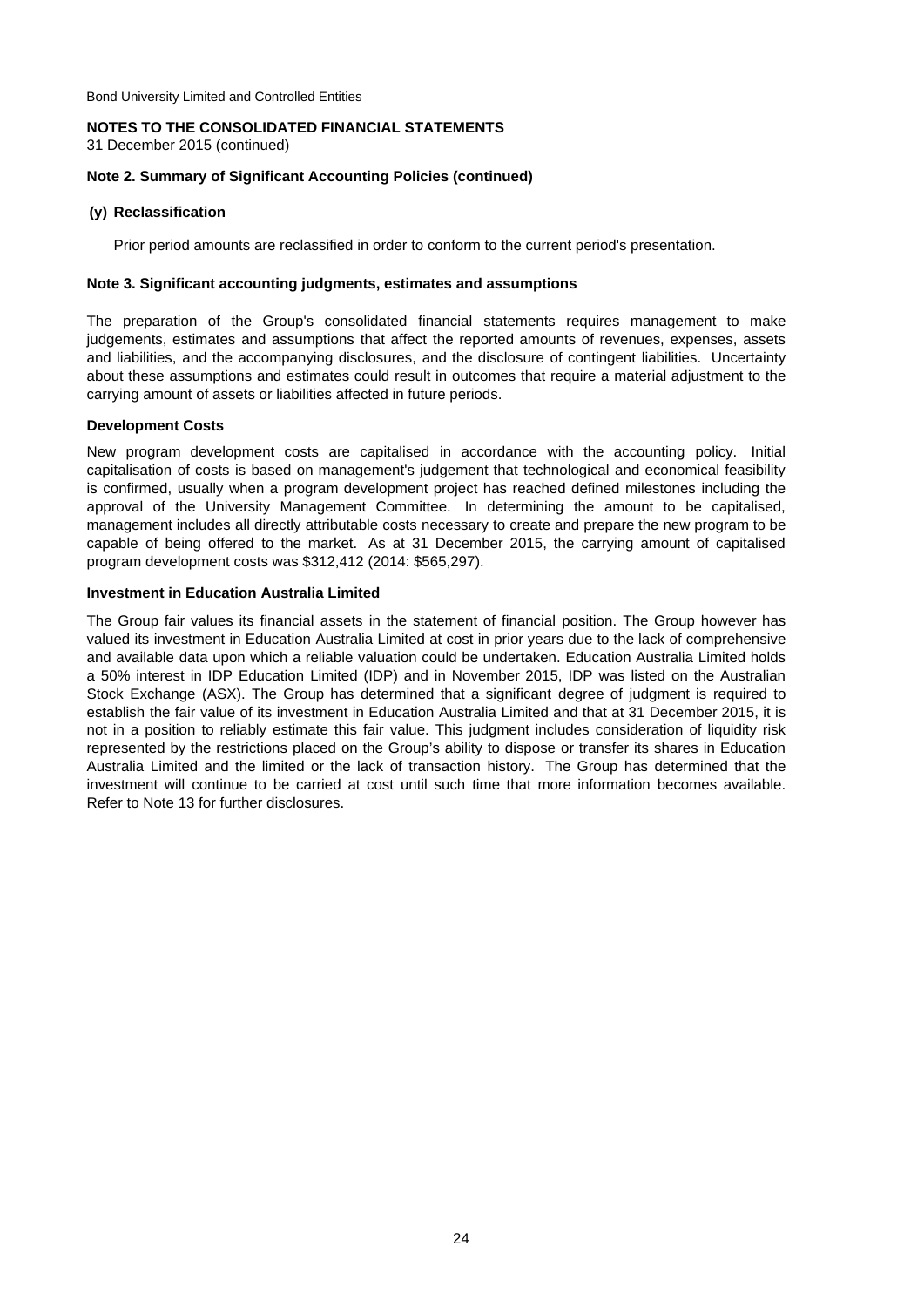31 December 2015 (continued)

### **Note 4. Revenue**

|                                     | 2015    | 2014    |
|-------------------------------------|---------|---------|
| From continuing operations          | \$'000  | \$'000  |
| Sales Revenue                       |         |         |
| Tuition revenue – University        | 131,767 | 127,069 |
| Tuition revenue – External Programs | 2,799   | 2,860   |
| Tuition revenue – Language Centre   | 2,147   | 2,262   |
| Tuition revenue - Bond College      | 2,822   | 2,385   |
| Sale of goods – food and beverages  | 7,072   | 6,104   |
| Student accommodation rent          | 4,392   | 4,304   |
| Consulting income                   | 766     | 1,262   |
| Other student fees and charges      | 746     | 792     |
| Fitness centre income               | 457     | 473     |
| Student activities fee income       | 924     | 871     |
| Sundry income                       | 3,318   | 3,543   |
|                                     | 157,210 | 151,925 |
| <b>Other Revenue</b>                |         |         |
| Interest                            | 2,666   | 2,720   |
| <b>Dividends</b>                    | 283     | 17      |
|                                     | 160,159 | 154,662 |

Tuition revenue does not include scholarships provided by the University to students which amounted to \$19,228,412 in 2015 and \$19,364,496 in 2014.

### **Note 5. Other Income**

**Note 6. Expenses**

|                 | 2015   | 2014   |
|-----------------|--------|--------|
|                 | \$'000 | \$'000 |
| Donations       | 7,063  | 4,223  |
| Research grants | 8,376  | 7,442  |
| Other grants    | 827    | 920    |
|                 | 16,266 | 12,585 |

Donations in 2015 include donated artworks which amounted to \$4,336,573.

|                                                                       | 2015    | 2014   |
|-----------------------------------------------------------------------|---------|--------|
| Profit before income tax includes the following specific<br>expenses: | \$'000  | \$'000 |
| (a) Salaries and related expenses                                     |         |        |
| Operating salaries and related expenses                               | 95,069  | 88,285 |
| Defined contribution superannuation expense                           | 10,806  | 9,835  |
| <b>Total Salaries and related expenses</b>                            | 105,875 | 98,120 |
| (b) Depreciation and Amortisation                                     |         |        |
| Depreciation                                                          |         |        |
| <b>Buildings</b>                                                      | 7,183   | 7,169  |
| Plant and equipment                                                   | 3,824   | 3,501  |
| Furniture and fitout                                                  | 3,754   | 5,073  |
| Motor vehicles                                                        | 28      | 24     |
| Library, books and journals                                           | 853     | 831    |
| Total depreciation                                                    | 15,642  | 16,598 |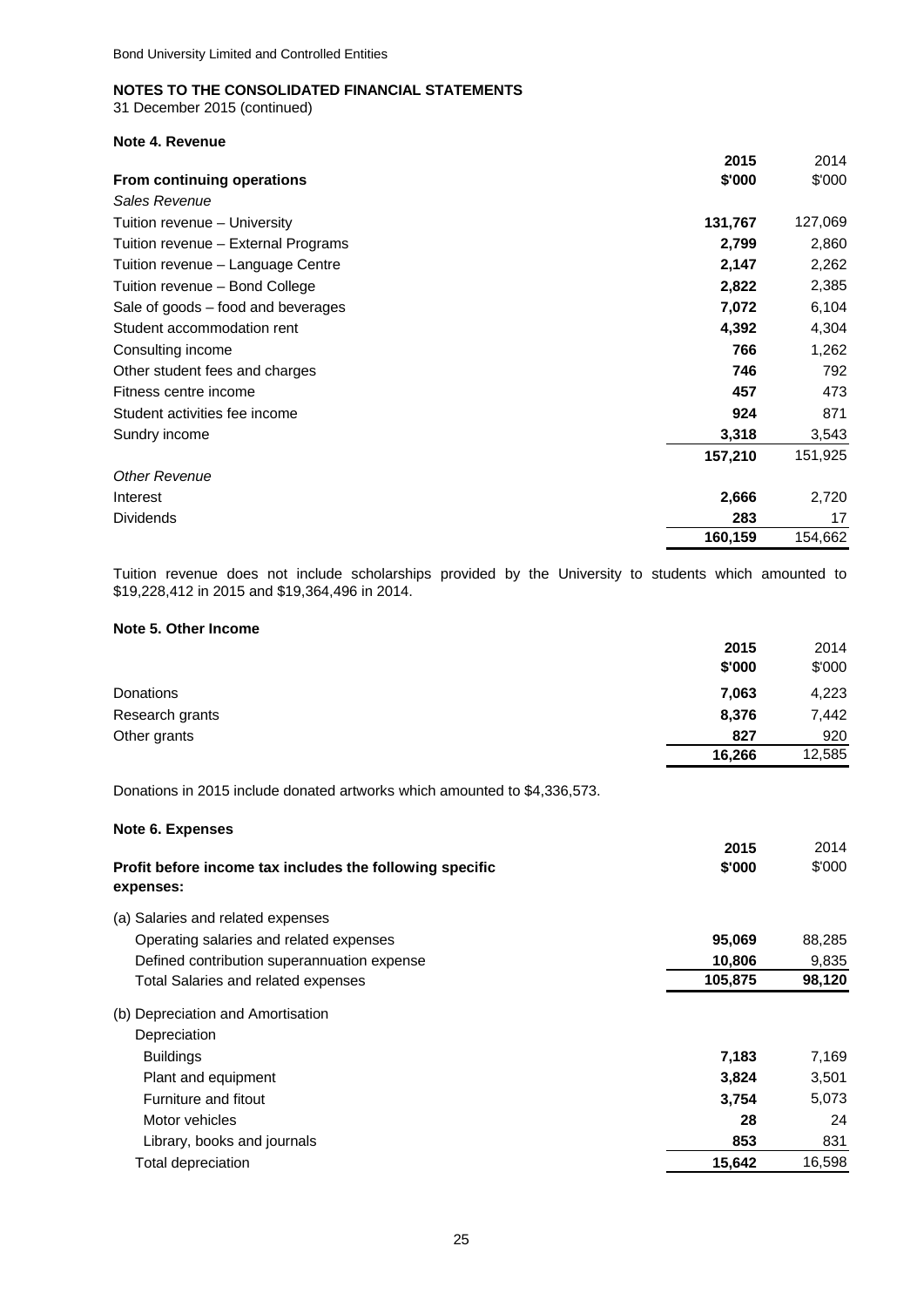31 December 2015 (continued)

### **Note 6. Expenses (continued)**

|                                                                                                      | 2015   | 2014   |
|------------------------------------------------------------------------------------------------------|--------|--------|
|                                                                                                      | \$'000 | \$'000 |
| Amortisation                                                                                         |        |        |
| Plant and equipment under finance leases                                                             | 530    | 832    |
| Motor vehicles under finance leases                                                                  | 11     | 67     |
| <b>Course Development Cost</b>                                                                       | 176    | 40     |
| Computer software                                                                                    | 877    | 898    |
| <b>Total amortisation</b>                                                                            | 1,594  | 1,837  |
| Total depreciation and amortisation                                                                  | 17,236 | 18,435 |
| (c) Finance costs                                                                                    |        |        |
| Interest and finance charges paid/payable                                                            | 1,985  | 2,127  |
| (d) Other expenses from ordinary activities                                                          |        |        |
| Net loss on disposal of property, plant and equipment<br>Rental expense relating to operating leases | 33     |        |
| Minimum lease payments                                                                               | 457    | 462    |
| Teaching and other expenses                                                                          | 12,358 | 11,799 |
| Total other expenses from ordinary activities                                                        | 12,848 | 12,261 |
| Note 7. Current Assets - Cash and Cash Equivalents                                                   |        |        |
|                                                                                                      | 2015   | 2014   |
|                                                                                                      | \$'000 | \$'000 |
| Cash at bank and on hand                                                                             | 45,361 | 26,172 |
| Term deposits                                                                                        | 23,028 | 36,000 |
|                                                                                                      | 68,389 | 62,172 |
| Note 8. Current Assets - Cash - Restricted                                                           |        |        |
|                                                                                                      | 2015   | 2014   |
|                                                                                                      | \$'000 | \$'000 |
| Cash - Restricted                                                                                    | 24.213 | 21,319 |

Of the above balance, a total amount of \$4,025,530 (2014: \$3,950,844) is set aside in the Endowment Fund and a total of \$20,187,191 (2014: \$17,368,493) represents grants and donations and other funds set aside for restricted purposes.

Restricted funds include funds granted by external parties under conditions that they may only be utilised for specified expenditure purposes and cannot be allocated to general purpose expenditure. The grantor of the funds specifies how the funds are supposed to be used.

### **Note 9. Current Assets – Trade and Other Receivables**

|                                                                       | 2015   | 2014   |
|-----------------------------------------------------------------------|--------|--------|
|                                                                       | \$'000 | \$'000 |
| Trade receivables                                                     | 2.414  | 2,343  |
| Less: Provision for impairment of trade receivables - refer note 9(a) | (647)  | (628)  |
|                                                                       | 1.767  | 1,715  |
| Other receivables                                                     | 2,408  | 2,491  |
| Less: Provision for impairment of other receivables - refer note 9(b) | (177)  | (160)  |
|                                                                       | 2,231  | 2,331  |
| Security deposits                                                     | 13     | 14     |
|                                                                       | 4.011  | 4,060  |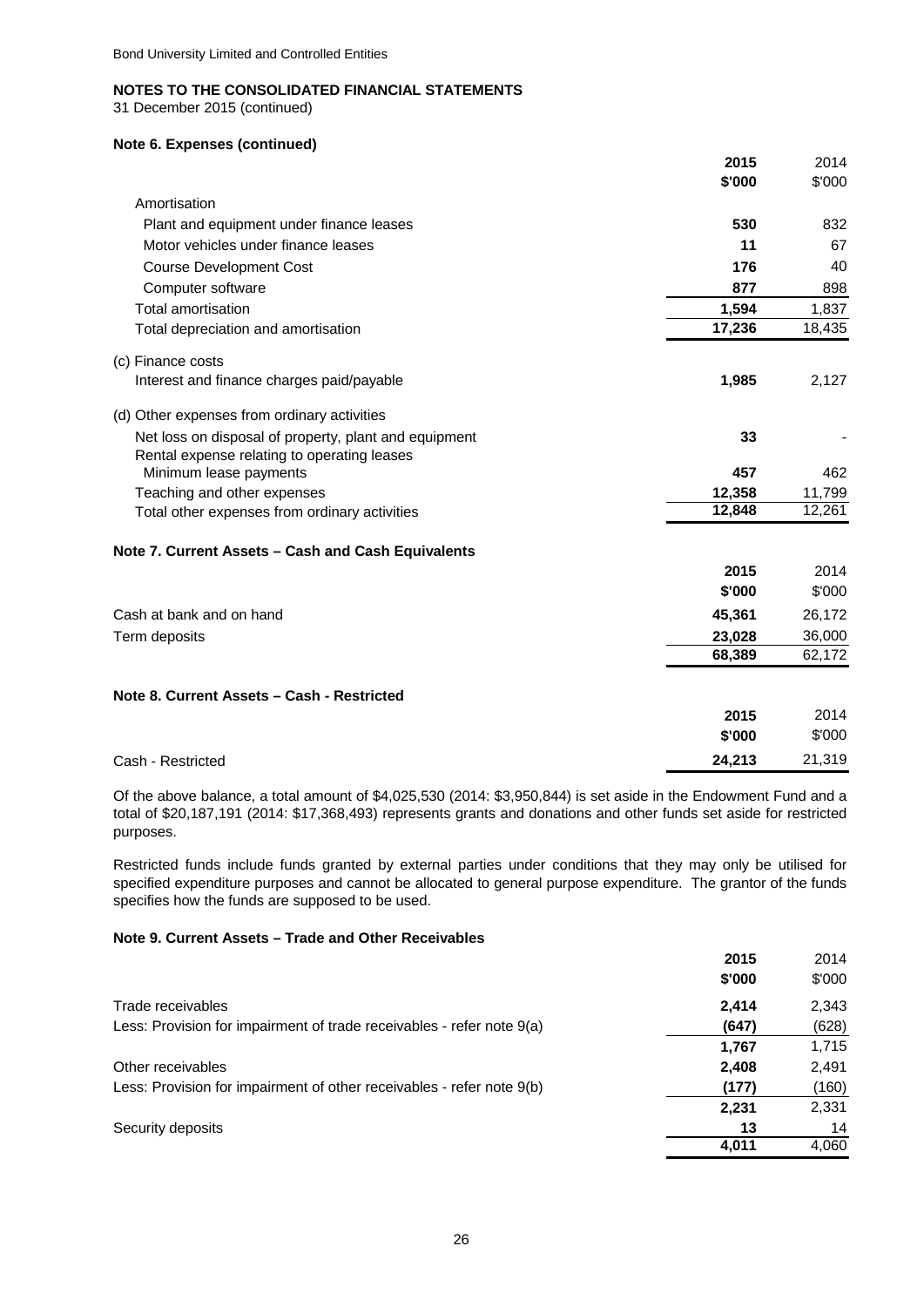31 December 2015 (continued)

### **Note 9. Current Assets – Trade and Other Receivables (continued)**

### **(a) Impaired trade receivables**

*Movements in the provision for impairment of trade receivables (current and non-current) are as follows:*

|                                                                                | 2015   | 2014   |
|--------------------------------------------------------------------------------|--------|--------|
|                                                                                | \$'000 | \$'000 |
| At 1 January                                                                   | 841    | 975    |
| Provision for impairment recognised during the year                            | 225    | (18)   |
| Receivables written off during the year as uncollectible                       | (194)  | (116)  |
|                                                                                | 872    | 841    |
| Representing provision for impairment of trade receivables:                    |        |        |
| Current (Note 9)                                                               | 647    | 628    |
| Non-current (Note 12)                                                          | 225    | 213    |
|                                                                                | 872    | 841    |
| (b) Impaired other receivables                                                 |        |        |
| Movements in the provision for impairment of other receivables are as follows: |        |        |
|                                                                                | 2015   | 2014   |
|                                                                                | \$'000 | \$'000 |
| At 1 January                                                                   | 160    |        |
| Provision for impairment recognised during the year                            | 17     | 160    |
|                                                                                | 177    | 160    |

These are debtors other than students and Campus Operations debtors. There is no interest charged on overdue amounts. Collateral is not normally obtained.

### **Note 10. Current Assets - Inventories**

|                  | 2015   | 2014   |
|------------------|--------|--------|
|                  | \$'000 | \$'000 |
| At cost          |        |        |
| Food             | 53     | 60     |
| <b>Beverages</b> | 72     | 64     |
| General stores   | 170    | 146    |
|                  | 295    | 270    |

| Note 11. Current Assets – Other Financial Assets at Fair Value Through Profit or Loss |        |        |
|---------------------------------------------------------------------------------------|--------|--------|
|                                                                                       | 2015   | 2014   |
|                                                                                       | \$'000 | \$'000 |
| Australian listed equity shares                                                       | 260    | 298    |

Changes in fair values of other financial assets at fair value through profit or loss are recorded in other income or other expense in the income statement.

#### **Note 12. Non-Current Assets – Trade Receivables**

|                                                                       | 2015   | 2014   |
|-----------------------------------------------------------------------|--------|--------|
|                                                                       | \$'000 | \$'000 |
| Trade receivables                                                     | 321    | 357    |
| Less: Provision for impairment of trade receivables - refer note 9(a) | (225)  | (213)  |
|                                                                       | 96     | 144    |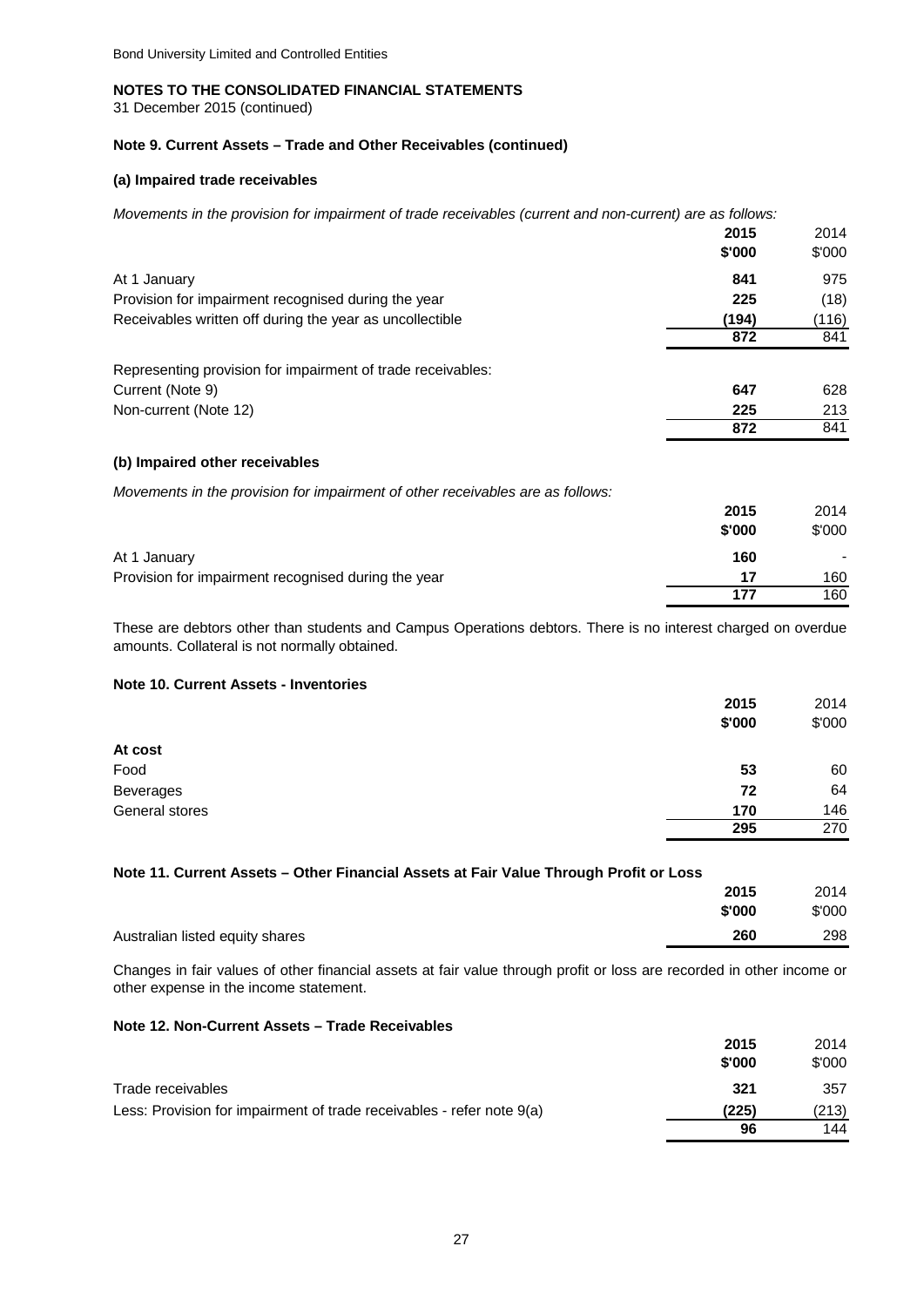31 December 2015 (continued)

### **Note 13. Non-Current Assets - Other Financial Assets**

|                                                             | 2015<br>\$'000 | 2014<br>\$'000 |
|-------------------------------------------------------------|----------------|----------------|
| Australian unlisted equity shares - at cost                 | 11             | 11             |
|                                                             |                |                |
| Note 14. Non-Current Assets - Property, Plant and Equipment |                |                |
|                                                             | 2015<br>\$'000 | 2014<br>\$'000 |
|                                                             |                |                |
| <b>Land and Buildings</b><br>Freehold land - at cost        | 12,897         | 12,897         |
|                                                             |                |                |
| Buildings - at cost                                         | 146,764        | 146,764        |
| Less: Accumulated depreciation                              | 56,664         | 49,481         |
|                                                             | 90,100         | 97,283         |
| <b>Construction in Progress</b>                             | 3,087          |                |
| <b>Total buildings</b>                                      | 93,187         | 97,283         |
| Total land and buildings                                    | 106,084        | 110,180        |
|                                                             |                |                |
| Plant and equipment and other assets<br>Artworks            | 4,882          | 360            |
|                                                             |                |                |
| Plant and equipment - at cost                               | 32,970         | 29,050         |
| Less: Accumulated depreciation                              | 22,965         | 19,681         |
|                                                             | 10,005         | 9,369          |
| Plant and equipment under finance lease                     | 1,499          | 1,898          |
| Less: Accumulated amortisation                              | 676            | 711            |
|                                                             | 823            | 1,187          |
| Furniture, fitout and other assets - at cost                | 56,388         | 53,671         |
| Less: Accumulated depreciation                              | 47,515         | 43,976         |
|                                                             | 8,873          | 9,695          |
|                                                             |                |                |
| Motor vehicles – at cost                                    | 141            | 141            |
| Less: Accumulated depreciation                              | 69<br>72       | 41<br>100      |
|                                                             |                |                |
| Motor vehicles under finance lease                          |                | 144            |
| Less: Accumulated amortisation                              |                | 76             |
|                                                             | ۰              | 68             |
| Library - at cost                                           | 21,764         | 21,371         |
| Less: Accumulated depreciation                              | 19,555         | 19,146         |
|                                                             | 2,209          | 2,225          |
| Total plant and equipment and other assets                  | 26,864         | 23,004         |
| Total property, plant and equipment                         | 132,948        | 133,184        |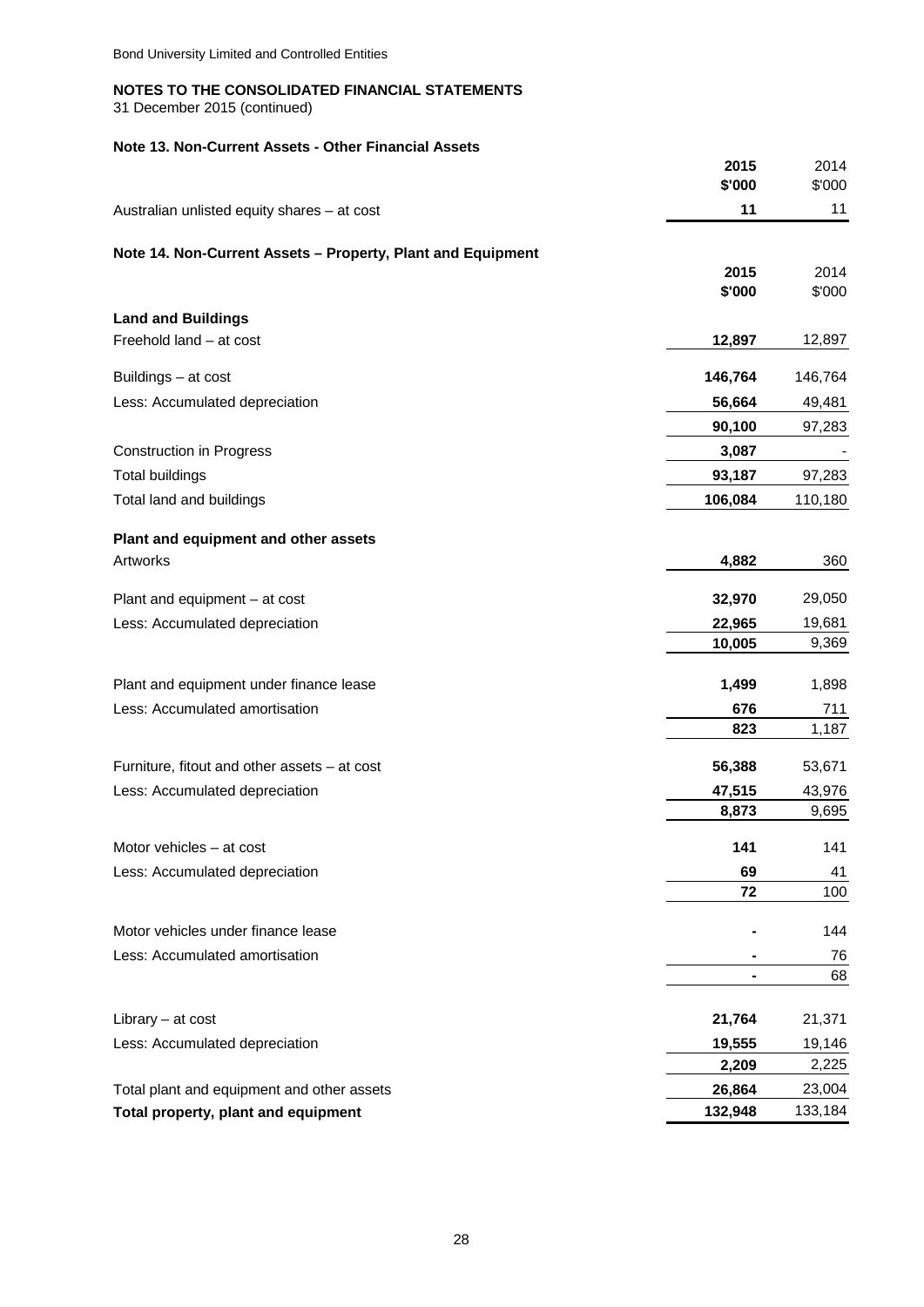31 December 2015 (continued)

### **Note 14. Non-Current Assets – Property, Plant and Equipment (continued)**

### **(a) Non-current assets pledged as security**

Refer to note 21 for information on non-current assets pledged as security by the Group.

### **(b) Reconciliations**

Reconciliations of the carrying amounts of each class of property, plant and equipment at the beginning and end of the current financial year are set out below.

| Opening<br>net book<br>amount at<br>1 Jan 2015 | <b>Additions</b>         |        |        | <b>Closing net</b><br>amortisation book amount<br>at 31 Dec<br>2015 |
|------------------------------------------------|--------------------------|--------|--------|---------------------------------------------------------------------|
| \$'000                                         | \$'000                   | \$'000 | \$'000 | \$'000                                                              |
| 12,897                                         |                          |        |        | 12,897                                                              |
| 97,283                                         |                          |        | 7,183  | 90,100                                                              |
| $\overline{\phantom{a}}$                       | 3,087                    |        |        | 3,087                                                               |
| 360                                            | 4,522                    |        |        | 4,882                                                               |
| 9,369                                          | 4,481                    | 21     | 3,824  | 10,005                                                              |
| 1,187                                          | 166                      |        | 530    | 823                                                                 |
| 9,695                                          | 3,043                    | 111    |        | 8,873                                                               |
| 100                                            | $\overline{\phantom{0}}$ |        | 28     | 72                                                                  |
| 68                                             |                          | 57     | 11     |                                                                     |
| 2,225                                          | 849                      | 12     | 853    | 2,209                                                               |
| 133,184                                        | 16,148                   | 201    | 16,183 | 132,948                                                             |
|                                                |                          |        |        | <b>Disposals Depreciation/</b><br>charge<br>3,754                   |

### **Note 15. Non-Current Assets – Intangible Assets**

|                                      | 2015   | 2014   |
|--------------------------------------|--------|--------|
|                                      | \$'000 | \$'000 |
| <b>Intangible Assets</b>             |        |        |
| Computer software - at cost          | 12,809 | 11,402 |
| Less: Accumulated amortisation       | 10,847 | 10,159 |
|                                      | 1,962  | 1,243  |
| Computer software - work in progress | 707    | 837    |
| <b>Total Computer software</b>       | 2,669  | 2,080  |
| <b>Course Development Cost</b>       | 528    | 605    |
| Less: Accumulated amortisation       | 216    | 40     |
|                                      | 312    | 565    |
| <b>Total Intangible Assets</b>       | 2,981  | 2,645  |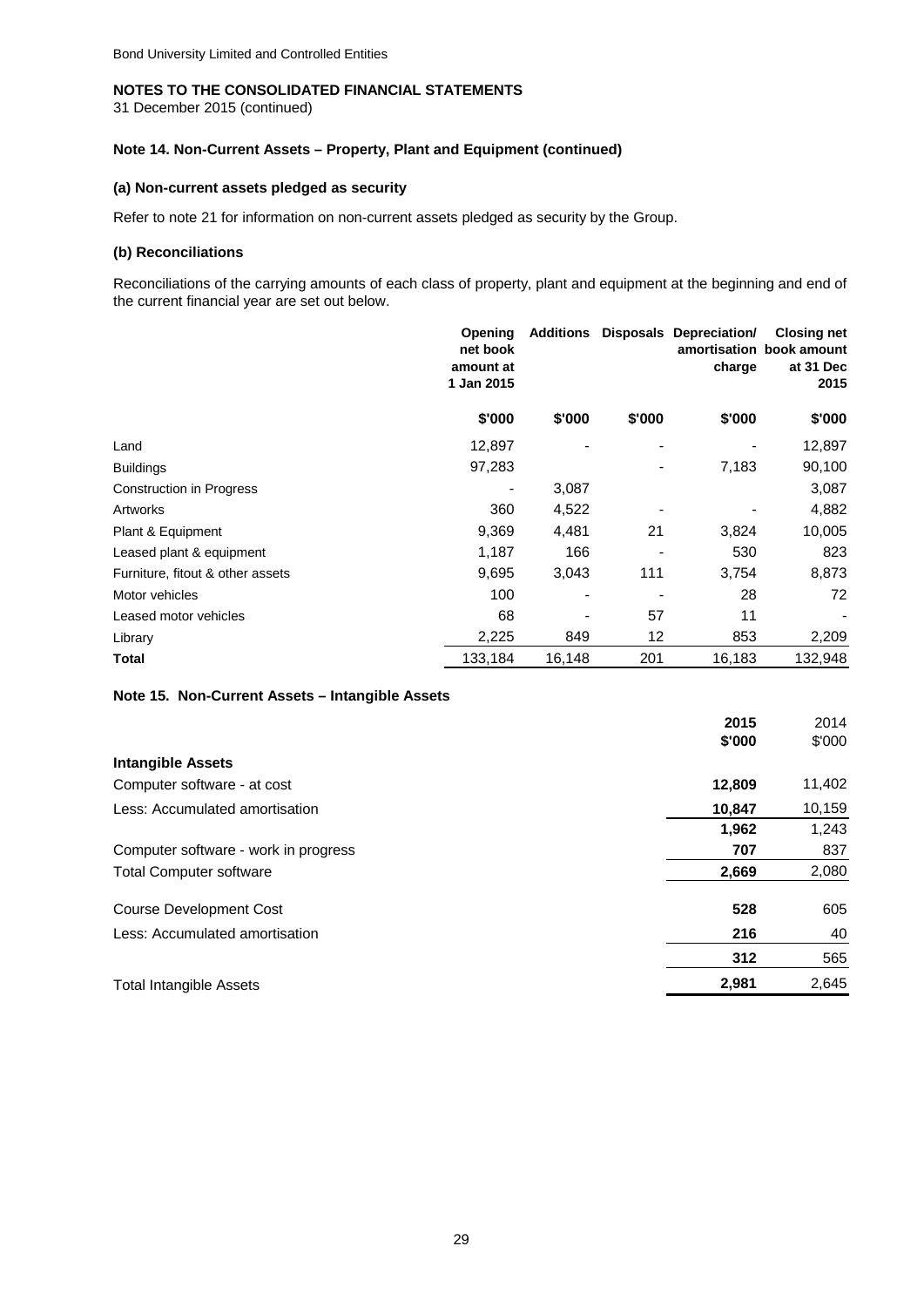31 December 2015 (continued)

### **Note 15. Non-Current Assets – Intangible Assets (continued)**

|                                      | <b>Opening net Additions</b><br>book<br>amount at<br>1 Jan 2015 |                              |        |        | Disposals Transfers Amortisation | <b>Closing net</b><br>charge book amount<br>at 31 Dec<br>2015 |
|--------------------------------------|-----------------------------------------------------------------|------------------------------|--------|--------|----------------------------------|---------------------------------------------------------------|
|                                      | \$'000                                                          | \$'000                       | \$'000 | \$'000 | \$'000                           | \$'000                                                        |
| Computer software                    | 1,243                                                           | 1,596                        |        |        | 877                              | 1,962                                                         |
| Computer software - work in progress | 837                                                             | 707                          |        | (837)  | $\,$                             | 707                                                           |
| <b>Course Development Cost</b>       | 565                                                             | $\qquad \qquad \blacksquare$ | 77     |        | 176                              | 312                                                           |
| Total                                | 2.645                                                           | 2.303                        | 77     | (837)  | 1,053                            | 2.981                                                         |

### **Note 16. Current Liabilities – Trade and Other Payables**

|                | 2015   | 2014   |
|----------------|--------|--------|
|                | \$'000 | \$'000 |
| Trade payables | 11,315 | 10,377 |
| Other payables | 1.430  | 223    |
|                | 12,745 | 10,600 |

### **Other payables**

Other payables relate to Fee-Help payable to the Department of Education.

### **Note 17. Current Liabilities – Interest-bearing loans and borrowings**

|                                                             | 2015   | 2014   |
|-------------------------------------------------------------|--------|--------|
|                                                             | \$'000 | \$'000 |
| <b>Secured</b>                                              |        |        |
| Bank loan                                                   |        | 667    |
| Lease liabilities                                           | 370    | 565    |
| Total secured current interest-bearing loans and borrowings | 370    | 1,232  |
| Note 18. Derivative Financial Instruments                   |        |        |
|                                                             | 2015   | 2014   |
|                                                             | \$'000 | \$'000 |
| <b>Current liabilities</b>                                  |        |        |
| Interest rate swap contracts - cash flow hedges             |        | 100    |
|                                                             |        | 100    |

### **Instruments used by the Group**

The Group was party to derivative financial instruments in the normal course of business in order to hedge exposure to fluctuations in interest rates.

#### *Interest rate swap contracts – cash flow hedges*

The swap which expired on 16 November 2015 covered 75% (2014: 75%) of the loan principal outstanding.

The gain or loss from remeasuring the hedging instruments at fair value is recognised in other comprehensive income and deferred in equity in the hedging reserve, to the extent that the hedge is effective. It is reclassified to profit and loss when the hedged interest expense is recognised. In the year ended 31 December 2015 a loss of \$145,555 was reclassified into profit and loss (2014: loss of \$21,181) and included in finance cost. There was no hedge ineffectiveness in the current or prior year.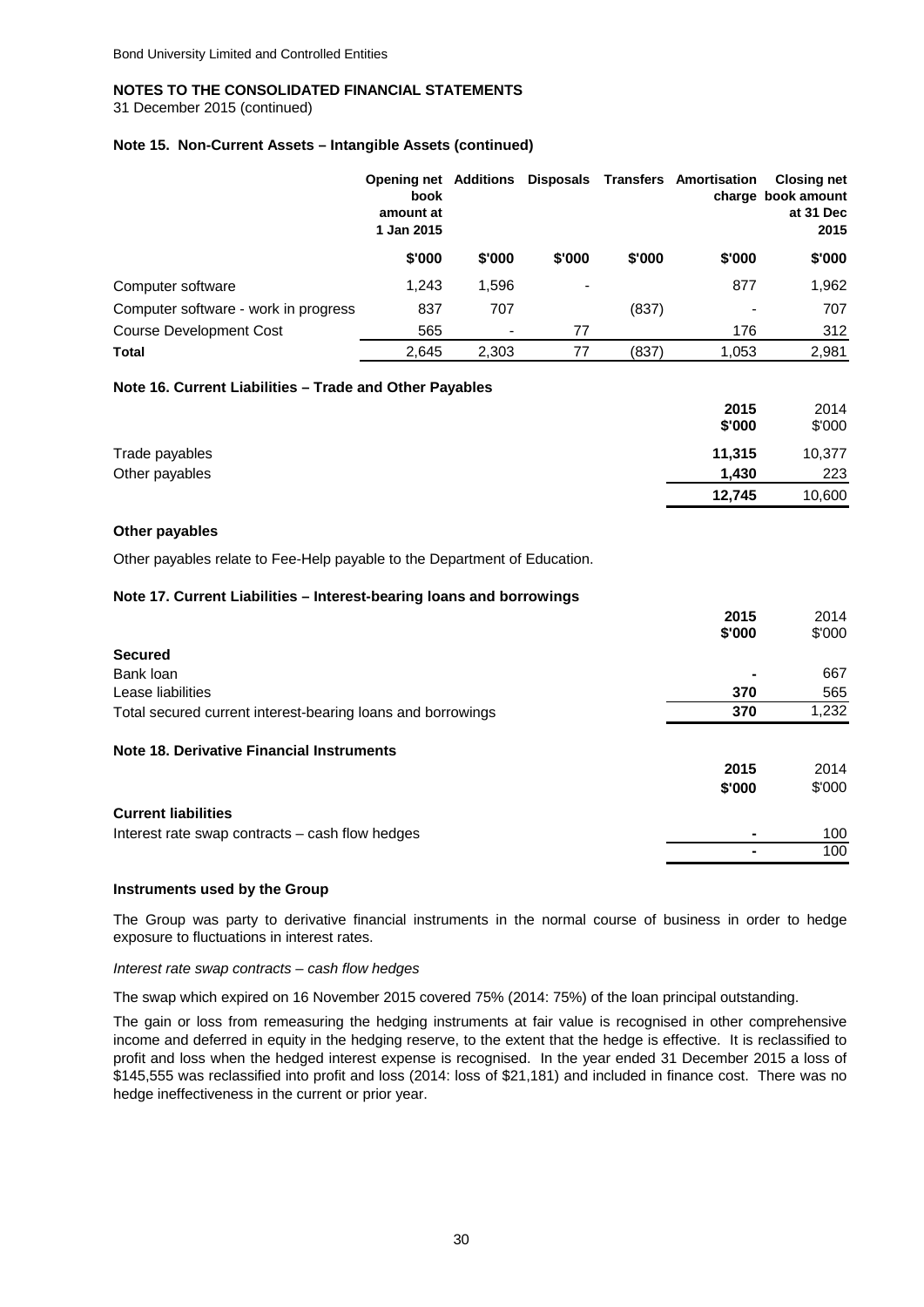31 December 2015 (continued)

### **Note 19. Current Liabilities – Provisions**

|                                                                          | 2015   | 2014   |
|--------------------------------------------------------------------------|--------|--------|
|                                                                          | \$'000 | \$'000 |
| Employee benefits - annual leave                                         | 7,573  | 6,716  |
| Employee benefits - long service leave                                   | 8,108  | 6,439  |
|                                                                          | 15,681 | 13,155 |
| Note 20. Current Liabilities - Other                                     |        |        |
|                                                                          | 2015   | 2014   |
|                                                                          | \$'000 | \$'000 |
| Deferred income                                                          |        |        |
| - student fees                                                           | 12,395 | 11,306 |
| - fitness centre                                                         | 35     | 39     |
|                                                                          | 12,430 | 11,345 |
| Note 21. Non-Current Liabilities - Interest-bearing loans and borrowings |        |        |
|                                                                          | 2015   | 2014   |
|                                                                          | \$'000 | \$'000 |
| <b>Secured</b>                                                           |        |        |
| Bank loan                                                                | 36,492 | 36,571 |
| Lease liabilities                                                        | 491    | 730    |
| Total non-current interest-bearing loans and borrowings                  | 36,983 | 37,301 |

The amortised balance of the loan establishment fee capitalised as at 31 December 2015 was \$175,000 (2014: \$95,740).

### **(a) Total Secured Liabilities**

| The total secured liabilities (current and non-current) are as follows: |        |        |
|-------------------------------------------------------------------------|--------|--------|
| Bank loan                                                               | 36.492 | 37.238 |
| Lease liabilities                                                       | 861    | 1.295  |
| Total secured liabilities                                               | 37.353 | 38.533 |

### **(b) Assets Pledged as Security**

The bank loan is secured by:

- first registered mortgages over the freehold land and buildings;
- first registered company charge over all assets and undertakings of all entities in the Group;
- cross guarantee between Bond University Limited and all entities in the Group.

Lease liabilities are effectively secured as the rights to the leased asset recognised in the financial statements revert to the lessor in the event of default.

The following financial covenants apply to the bank loan using terms defined therein:

- gearing ratio must at all times be less than 3.0 times; and
- interest cover ratio must at all times to be more than 2.5 times.

The company complied at all times during the year with the above covenants.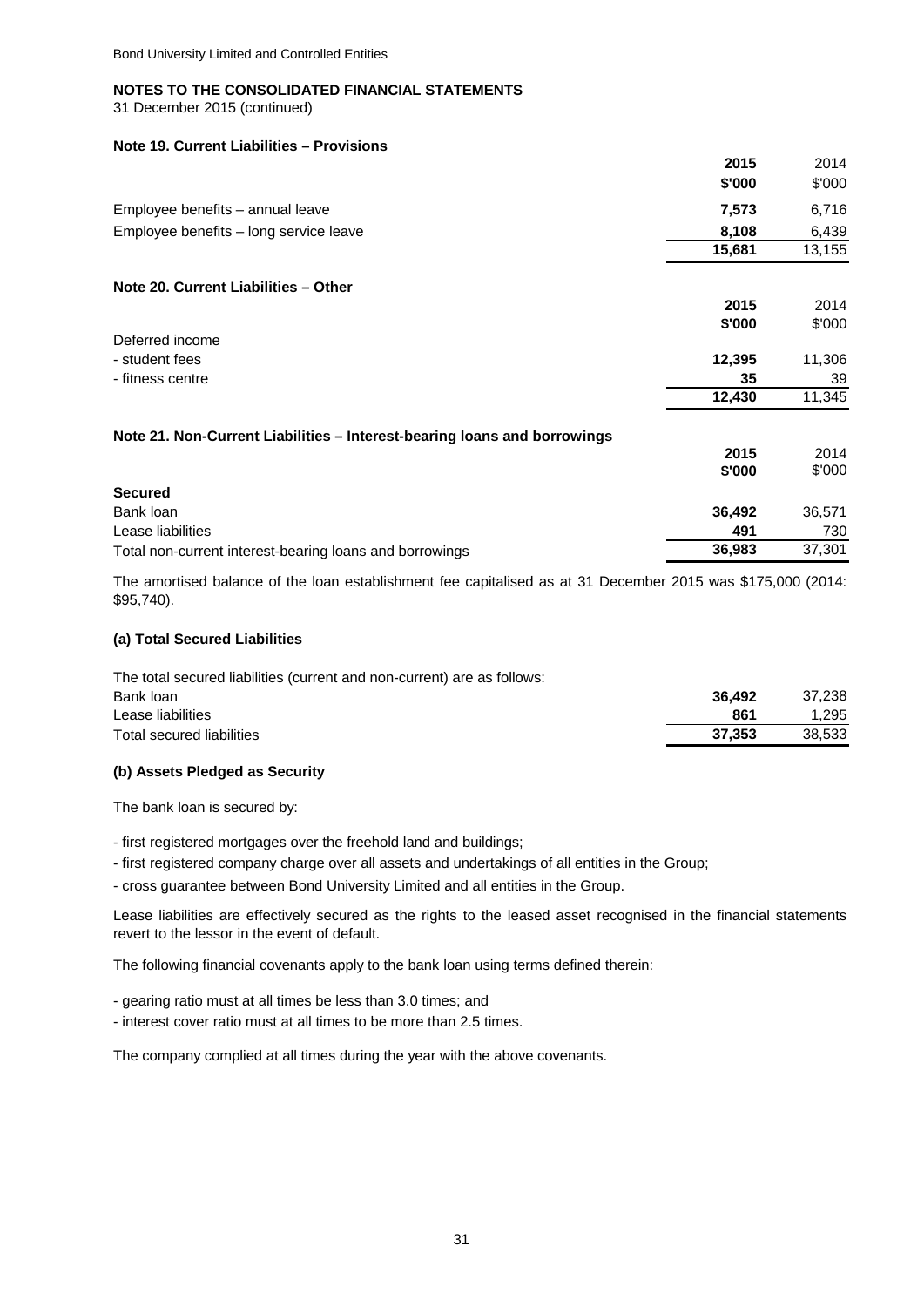31 December 2015 (continued)

### **Note 21. Non-Current Liabilities – Borrowings (continued)**

The carrying amounts of assets pledged as security for current and non-current interest bearing liabilities are:

|                                                                                     | 2015<br>\$'000 | 2014<br>\$'000 |
|-------------------------------------------------------------------------------------|----------------|----------------|
| <b>Current</b>                                                                      |                |                |
| <b>Floating charge</b>                                                              |                |                |
| Cash and cash equivalents                                                           | 68,389         | 62,172         |
| Cash - Restricted                                                                   | 24,213         | 21,319         |
| Receivables                                                                         | 4,011          | 4,060          |
| Prepayments                                                                         | 4,814          | 2,543          |
| Inventories                                                                         | 295            | 270            |
| Other financial assets at fair value through profit or loss                         | 260            | 298            |
| Total current assets pledged as security                                            | 101,982        | 90,662         |
| <b>Non-current</b>                                                                  |                |                |
| First mortgage                                                                      |                |                |
| Freehold land and buildings                                                         | 106,084        | 110,180        |
| Finance lease                                                                       |                |                |
| Plant and equipment under finance lease                                             | 823            | 1,187          |
| Motor vehicles under finance lease                                                  |                | 68             |
|                                                                                     | 823            | 1,255          |
| Floating charge<br>Receivables                                                      | 96             | 144            |
| Other financial assets                                                              | 11             | 11             |
| Plant and equipment                                                                 | 26,041         | 21,749         |
| Intangible assets                                                                   | 2,981          | 2,645          |
|                                                                                     | 29,129         | 24,549         |
| Total non-current assets pledged as security                                        | 136,036        | 135,984        |
| Total assets pledged as security                                                    | 238,018        | 226,646        |
| (c) Financing Arrangements                                                          |                |                |
| Unrestricted access was available at balance date to the following lines of credit: |                |                |
| <b>Multi-option facilities</b>                                                      | 2015<br>\$'000 | 2014<br>\$'000 |
| <b>Total facilities</b>                                                             | 1,300          |                |
| Used at balance date                                                                | 122            | $\blacksquare$ |
| Unused at balance date                                                              | 1,178          |                |
|                                                                                     |                |                |
| <b>Bank loan facilities</b>                                                         |                |                |
| <b>Total facilities</b>                                                             | 45,000         | 40,000         |
| Used at balance date                                                                | 36,667         | 37,333         |
| Unused at balance date                                                              | 8,333          | 2,667          |

The current interest rate on the bank loans drawn is 3.05% (2014: 5.31%).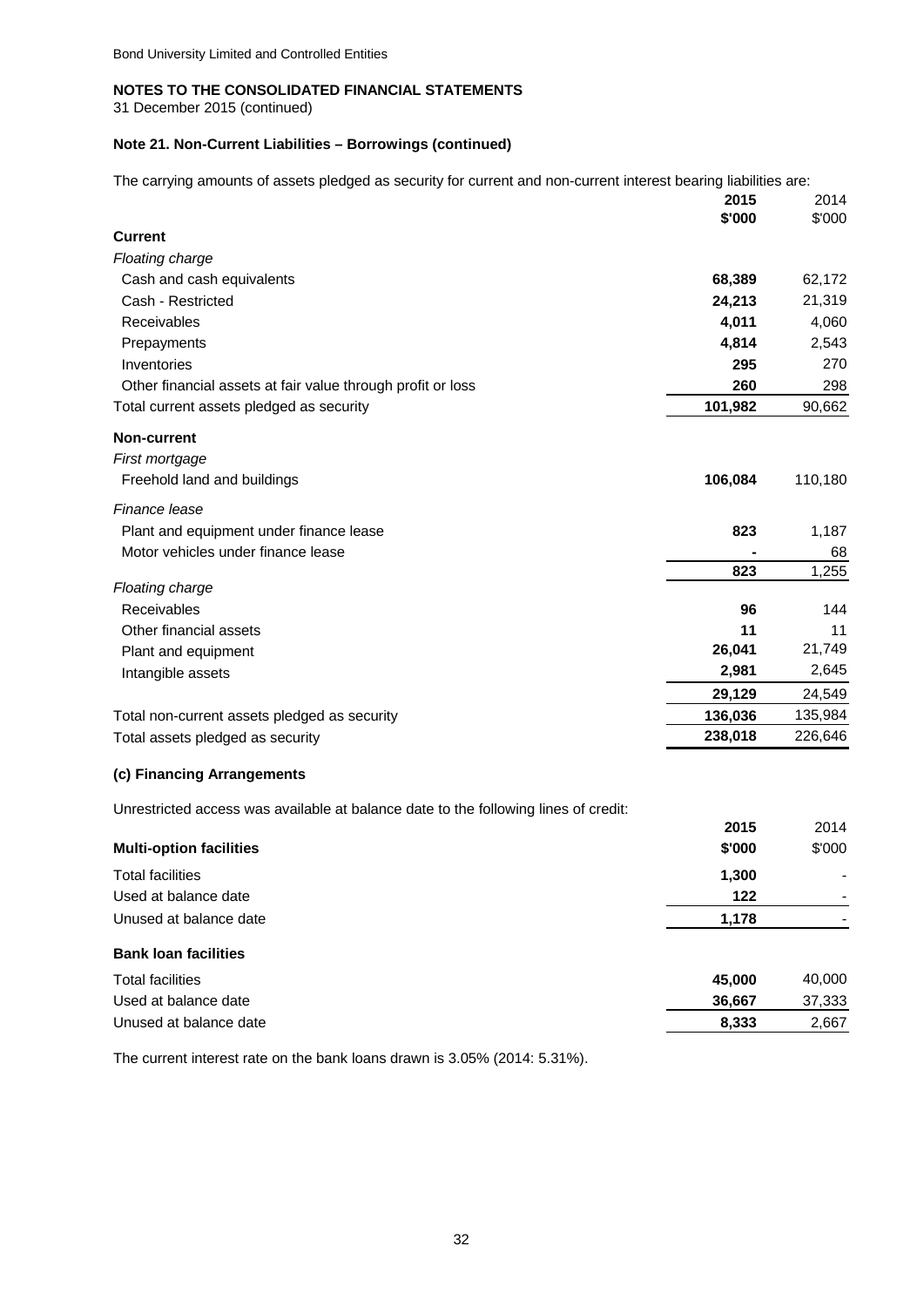31 December 2015 (continued)

### **Note 22. Non-Current Liabilities – Provisions**

|                                        | 2015   | 2014   |
|----------------------------------------|--------|--------|
|                                        | \$'000 | \$'000 |
| Employee benefits - long service leave | 2.261  | 2.076  |
|                                        |        |        |

### **Note 23. Contributed Equity**

Bond University Limited was incorporated as a company limited by guarantee on 12 February 1987. Pursuant to the Constitution of the company, every member has undertaken in the event of a deficiency on winding up to contribute an amount not exceeding \$10. At 31 December 2015, Bond University Limited had 30 (2014: 30) members.

### **Note 24. Reserves and Retained Earnings**

|                                                    | 2015   | 2014   |
|----------------------------------------------------|--------|--------|
| (a) Reserves                                       | \$'000 | \$'000 |
| Hedging reserve - cash flow hedges                 |        | (100)  |
| Movements:                                         |        |        |
| Balance 1 January                                  | (100)  | (33)   |
| Reclassification during the year to profit or loss | 245    | 21     |
| Net loss during the year                           | (145)  | (88)   |
| Net movement in cash flow hedges                   | 100    | (67)   |
| Balance 31 December                                |        | (100)  |
| (b) Retained earnings                              |        |        |
| Movements in retained earnings were as follows:    |        |        |

| Balance 1 January       | 150.937 | 145.643 |
|-------------------------|---------|---------|
| Net profit for the year | 6.611   | 5,294   |
| Balance 31 December     | 157.548 | 150.937 |
|                         |         |         |

### **(c) Nature and purpose of reserves**

The hedging reserve is used to record gains or losses on a hedging instrument in a cash flow hedge that are recognised in other comprehensive income, as described in note 2(l). Amounts are reclassified to profit and loss when the associated hedge transaction affects profit and loss.

### **Note 25. Contingencies**

The parent entity and consolidated entity had no contingent liabilities at 31 December 2015.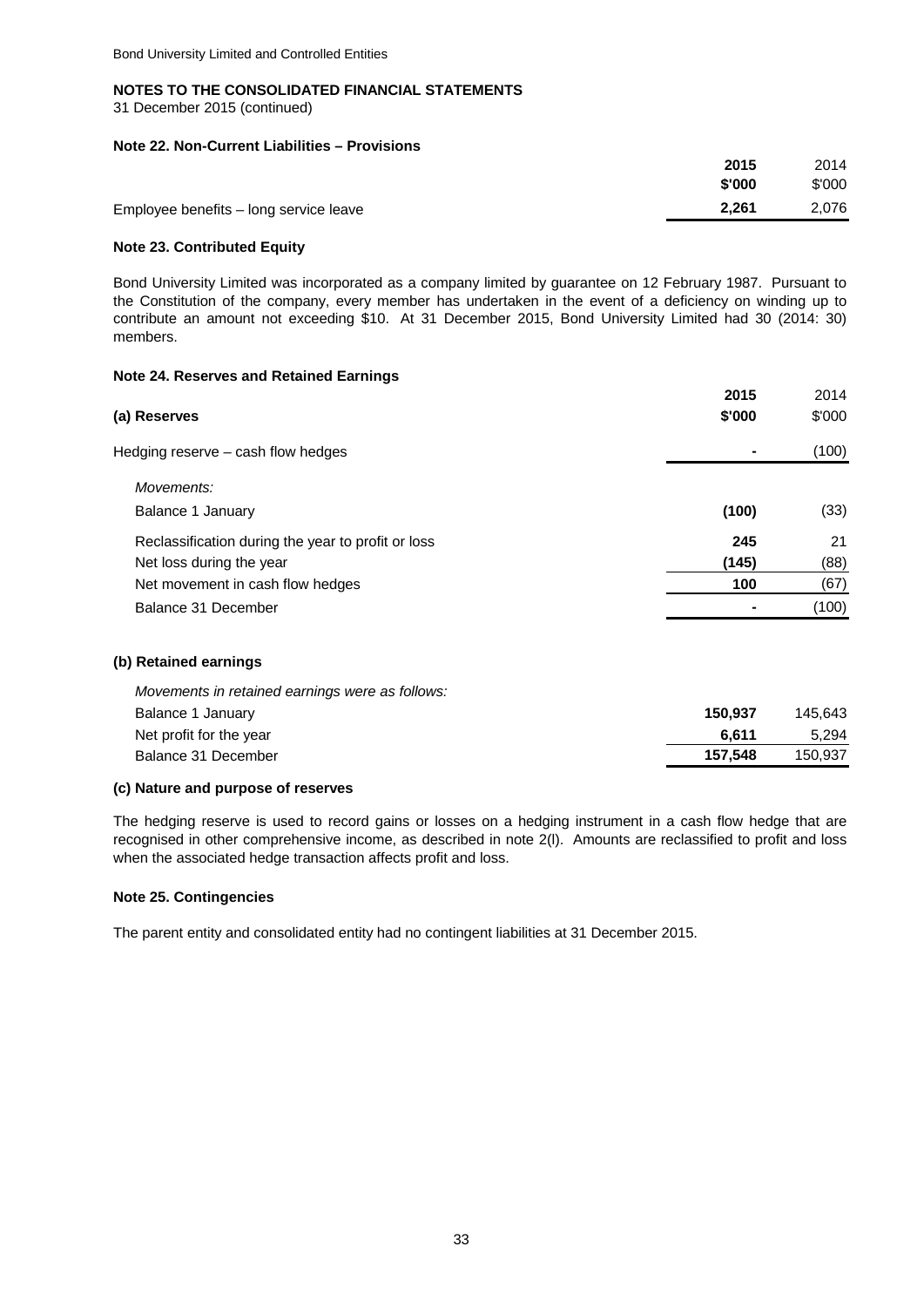31 December 2015 (continued)

### **Note 26. Commitments**

### **(a) Capital Commitments**

Commitments in relation to fixed price building contracts not recognised as liability, payable:

|                 | 2015   | 2014                     |
|-----------------|--------|--------------------------|
|                 | \$'000 | \$'000                   |
| Within one year | 4.403  | $\overline{\phantom{a}}$ |

### **(b) Lease Commitments**

### *(i) Non-cancellable Operating Leases*

The Group leases various motor vehicles under non-cancellable operating leases expiring within one to five years. The leases have varying terms and renewal rights. On renewal, the terms of the leases are renegotiated.

Commitments for minimum lease payments in relation to non-cancellable operating leases are payable as follows:

|                                                   | 2015   | 2014                     |
|---------------------------------------------------|--------|--------------------------|
|                                                   | \$'000 | \$'000                   |
| Within one year                                   | 371    | 358                      |
| Later than one year but not later than five years | 473    | 468                      |
| Later than five years                             |        | $\overline{\phantom{0}}$ |
|                                                   | 844    | 826                      |

### *(ii) Finance Leases*

The Group leases various motor vehicles and plant and equipment with a carrying amount of \$0.8 million (2014: \$1.3 million) under finance leases expiring within one to five years. Under the terms of the leases, the Group has the option to extend the lease term or return the leased assets to the financer on expiry of the leases.

Commitments in relation to finance leases are payable as follows:

|                                                   | 2015   | 2014   |
|---------------------------------------------------|--------|--------|
|                                                   | \$'000 | \$'000 |
| Within one year                                   | 421    | 643    |
| Later than one year but not later than five years | 535    | 809    |
| Later than five years                             |        |        |
| Minimum lease payments                            | 956    | 1,452  |
| Less: Future finance charges                      | 95     | 157    |
| Total lease liabilities                           | 861    | 1,295  |
| Representing lease liabilities:                   |        |        |
| Current (note 17)                                 | 370    | 565    |
| Non-current (note 21)                             | 491    | 730    |
| Total lease liabilities                           | 861    | 1,295  |
|                                                   |        |        |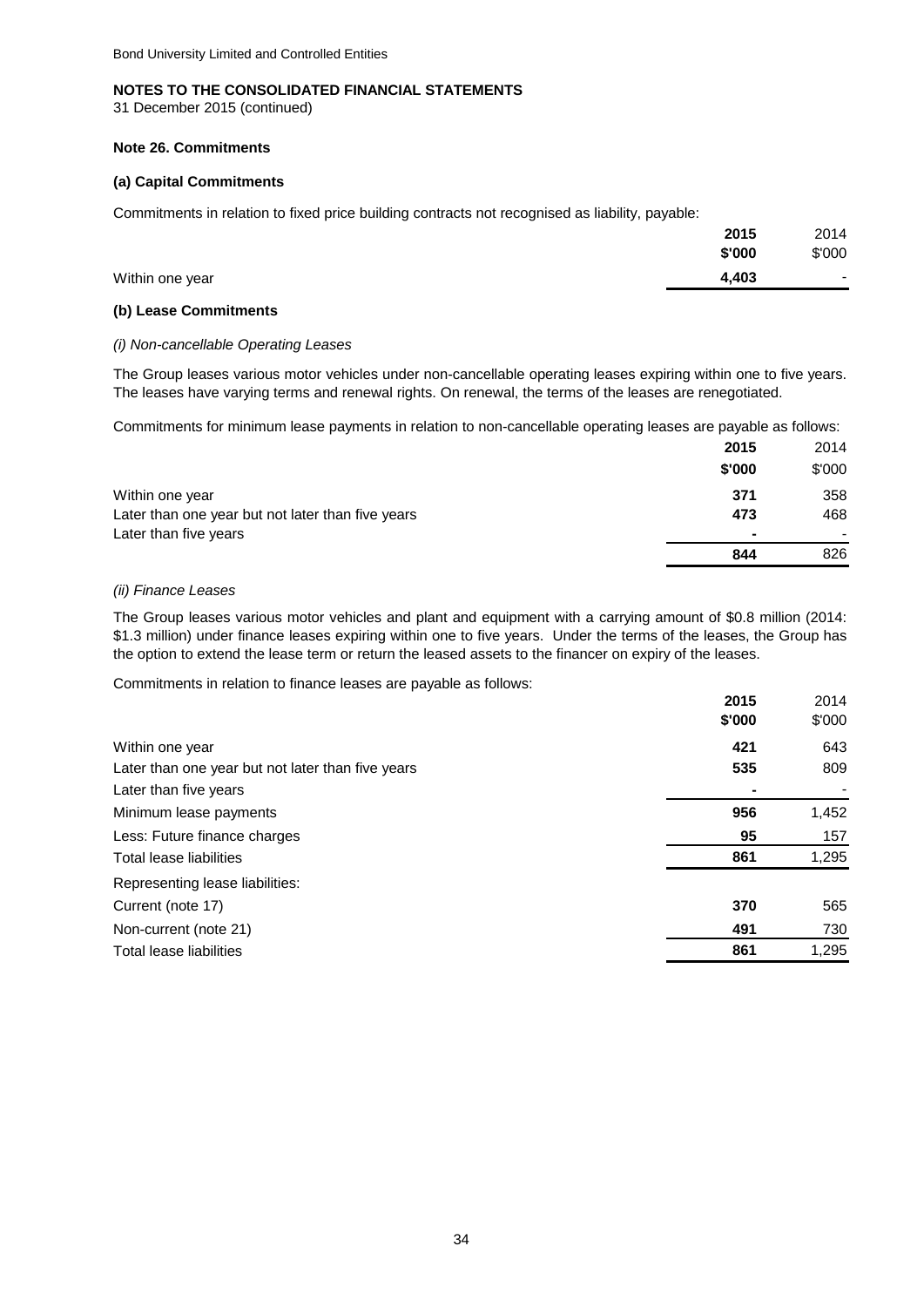### **NOTES TO THE CONSOLIDATED FINANCIAL STATEMENTS**

31 December 2015 (continued)

### **Note 27. Related Party Transactions**

### **(a) Parent entity**

The ultimate parent entity within the Group is Bond University Limited.

### **(b) Subsidiaries**

Interests in subsidiaries are set out in note 28.

### **(c) Key management personnel compensation**

|                                       | 2015   | 2014   |
|---------------------------------------|--------|--------|
|                                       | \$'000 | \$'000 |
| Key management personnel compensation | 3.425  | 3.315  |

### **(d) Transactions with key management personnel**

There are no other transactions with key management personnel during the year other than salary payments.

### **Note 28. Subsidiaries**

The consolidated financial statements incorporate the assets, liabilities and results of the following subsidiaries in accordance with the accounting policy described in note 2(c).

| Name of Entity            | Country of    | <b>Class of</b> |      | <b>Cost of Parent</b>      |                         |      |  |
|---------------------------|---------------|-----------------|------|----------------------------|-------------------------|------|--|
|                           | Incorporation | shares          |      | <b>Entity's Investment</b> | <b>Equity Holding *</b> |      |  |
|                           |               |                 | 2015 | 2014                       | 2015                    | 2014 |  |
|                           |               |                 | S    | \$                         | %                       | %    |  |
| Campus Operations Pty Ltd | Australia     | Ordinary        | 2    | 2                          | 100                     | 100  |  |
| Lashkar Pty Ltd           | Australia     | Ordinary        |      |                            | 100                     | 100  |  |
|                           |               |                 | 3    | 3                          |                         |      |  |

\* The proportion of ownership interest is equal to the proportion of voting power held.

### **Note 29. Parent Entity Financial Information**

### **(a) Summary financial information**

The individual financial statements for the parent entity show the following aggregate amounts:

| 2015<br>Information relating to Bond University Ltd.<br>\$'000 | 2014<br>\$'000 |
|----------------------------------------------------------------|----------------|
| 111,293<br>Current assets                                      | 101,193        |
| 234,871<br>Total assets                                        | 224,377        |
| <b>Current liabilities</b><br>37,485                           | 34,469         |
| 77,210<br><b>Total liabilities</b>                             | 73,846         |
| Shareholders' equity                                           |                |
| <b>Issued capital</b>                                          |                |
| Reserves                                                       | (100)          |
| 157,662<br>Retained earnings                                   | 150,631        |
| 157,662<br>Total shareholder's equity                          | 150,531        |
| 7,031<br><b>Profit for the year</b>                            | 6,635          |
| 7,131<br>Total comprehensive income of the parent entity       | 6,568          |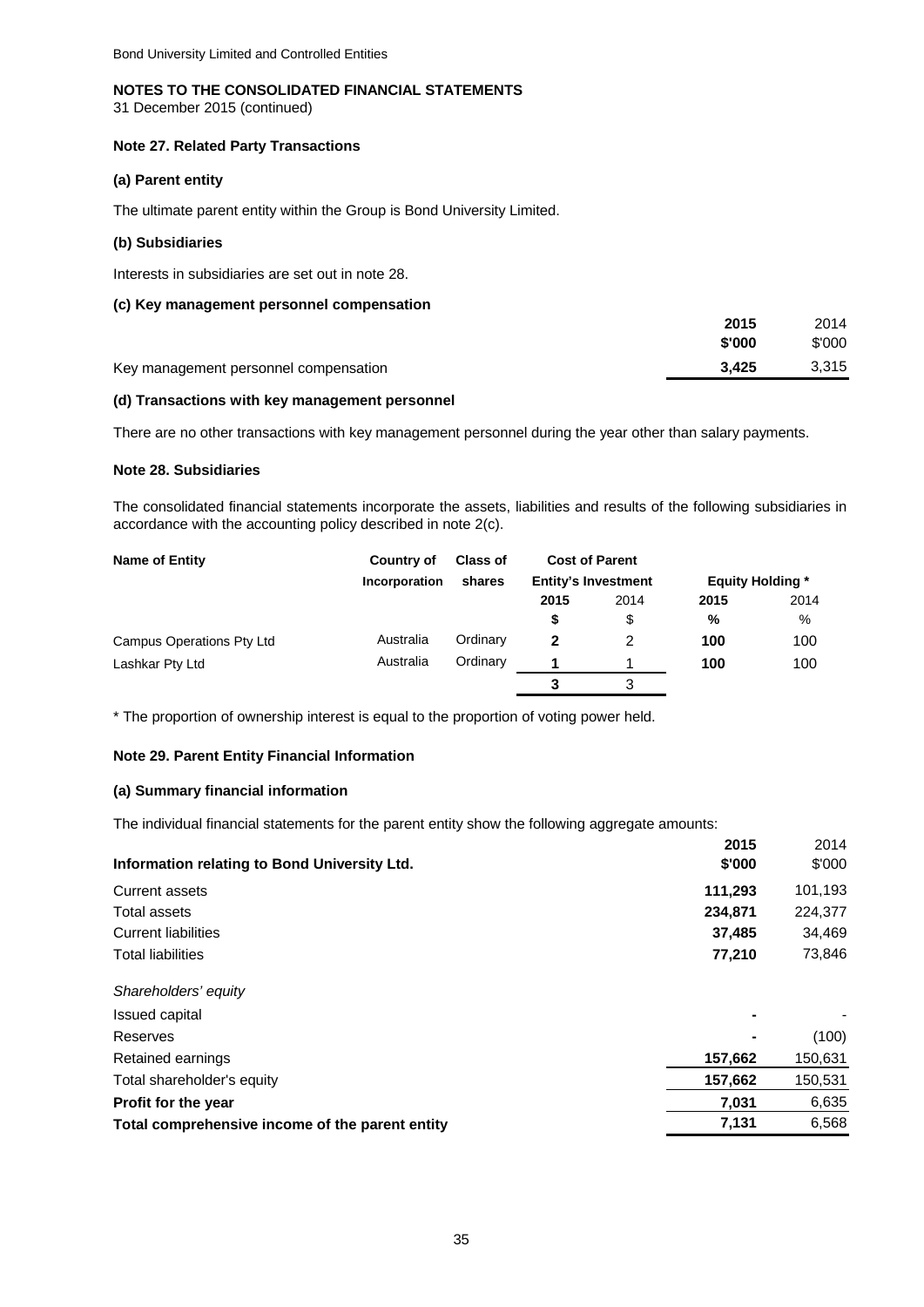31 December 2015 (continued)

### **Note 29. Parent Entity Financial Information (continued)**

#### **(b) Guarantees entered into by the parent entity**

Cross guarantees have been executed between Bond University Ltd and all of its subsidiaries to satisfy the requirements of the Group's financing arrangement. The Group has not sought relief under ASIC Class Order 98/1418. However, these entities are not required to prepare accounts on the basis that they do not meet the criteria to be classified as large proprietary companies.

### **(c) Contingent liabilities of the parent entity**

The parent entity did not have any contingent liabilities as at 31 December 2015 or 31 December 2014. For information about guarantees given by the parent entity, please see above.

### **Note 30. Non-cash Investing and Financing Activities**

|                                                               | 2015   | 2014   |
|---------------------------------------------------------------|--------|--------|
|                                                               | \$'000 | \$'000 |
| Acquisition of plant and equipment by means of finance leases | 166    | 1.055  |

### **Note 31. Events Occurring After the Reporting Period**

Since balance date, the Group has entered into a contract for the purchase of vacant land to the value of \$13 million, inclusive of fees and charges.

There has not been any other matter or circumstance not otherwise dealt with in the financial report that has significantly affected or may significantly affect the Group.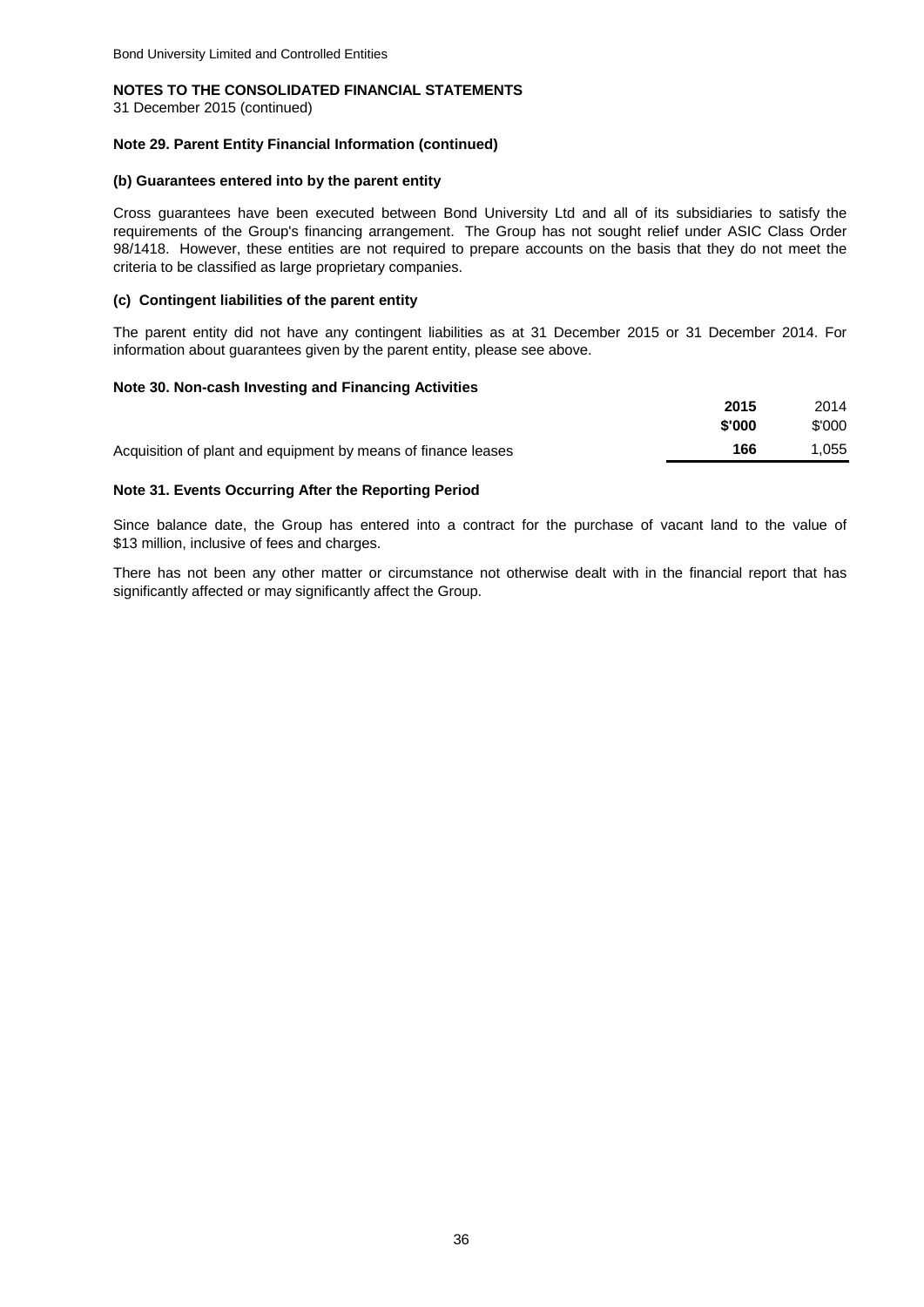31 December 2015 (continued)

#### **Note 32. Acquittal of Australian Government Financial Assistance Parent Entity (University) Only**

| (a) Higher education loan programmes (excl OS-HELP) |                                                        | <b>FEE-HELP</b> |                | <b>SA-HELP</b>                                                                  | Total          |               |  |
|-----------------------------------------------------|--------------------------------------------------------|-----------------|----------------|---------------------------------------------------------------------------------|----------------|---------------|--|
|                                                     | 2015                                                   | 2014            | 2015           | 2014                                                                            | 2015           | 2014          |  |
|                                                     | \$'000                                                 | \$'000          | \$'000         | \$'000                                                                          | \$'000         | \$'000        |  |
| Cash Payable/(Receivable) at beginning of year      | 223                                                    | 466             | 11             | $\overline{7}$                                                                  | 234            | 473           |  |
| Cash received during the reporting period           | 51,183                                                 | 54,258          | 31             | 40                                                                              | 51,214         | 54,298        |  |
| Cash available for the period                       | 51,406                                                 | 54,724          | 42             | 47                                                                              | 51,448         | 54,771        |  |
| <b>Revenue Earned</b>                               | 49,984                                                 | 54,501          | 34             | 36                                                                              | 50,018         | 54,537        |  |
| Cash Payable/(Receivable) at end of year            | 1,422                                                  | 223             | 8              | 11                                                                              | 1,430          | 234           |  |
| (b) Scholarships                                    | Australian<br>Postgraduate<br>Awards<br>2015<br>\$'000 | 2014<br>\$'000  | 2015<br>\$'000 | <b>International</b><br>Postgraduate<br>Research<br><b>Scholarships</b><br>2014 | 2015<br>\$'000 | Total<br>2014 |  |
| Cash received during the reporting period           | 555                                                    | 486             | 67             | \$'000<br>67                                                                    | 622            | \$'000<br>553 |  |
| Net accrual adjustments                             |                                                        |                 |                | $\overline{a}$                                                                  |                |               |  |
| Revenue for the period                              | 555                                                    | 486             | 67             | 67                                                                              | 622            | 553           |  |
| Surplus from the previous year Financial Statements | 208                                                    | 167             | 7              | 18                                                                              | 215            | 185           |  |
| Total revenue including accrued revenue             | 763                                                    | 653             | 74             | 85                                                                              | 837            | 738           |  |
| Expenses including accrued expenses                 | 427                                                    | 445             | 70             | 78                                                                              | 497            | 523           |  |
| Surplus for the reporting period                    | 336                                                    | 208             | 4              | 7                                                                               | 340            | 215           |  |

| (c) Education Research                              |        | Joint<br><b>JRE</b><br>Research<br>Engineering<br>Engagement<br>Cadetships<br>Program |        | Research<br><b>Training Scheme</b> |                | Research<br><b>Infrastructure</b><br><b>Block Grants</b> |        | <b>Sustainable</b><br>Research<br><b>Excellence in</b><br><b>Universities</b> |                          | <b>Total</b> |                |        |
|-----------------------------------------------------|--------|---------------------------------------------------------------------------------------|--------|------------------------------------|----------------|----------------------------------------------------------|--------|-------------------------------------------------------------------------------|--------------------------|--------------|----------------|--------|
|                                                     | 2015   | 2014                                                                                  | 2015   | 2014                               | 2015           | 2014                                                     | 2015   | 2014                                                                          | 2015                     | 2014         | 2015           | 2014   |
|                                                     | \$'000 | \$'000                                                                                | \$'000 | \$'000                             | \$'000         | \$'000                                                   | \$'000 | \$'000                                                                        | \$'000                   | \$'000       | \$'000         | \$'000 |
| Cash received during the reporting period           | 721    | 657                                                                                   | 19     | 14                                 | 1,165          | 1,018                                                    | 259    | 260                                                                           | 527                      | 472          | 2,691          | 2,421  |
| Net accrual adjustments                             |        |                                                                                       |        |                                    | $\blacksquare$ |                                                          |        |                                                                               | $\overline{\phantom{0}}$ |              | $\blacksquare$ |        |
| Revenue for the period                              | 721    | 657                                                                                   | 19     | 14                                 | 1.165          | 018.ا                                                    | 259    | 260                                                                           | 527                      | 472          | 2,691          | 2,421  |
| Surplus from the previous year Financial Statements |        |                                                                                       | 29     | 15                                 |                |                                                          |        | $\overline{\phantom{a}}$                                                      |                          |              | 29             | 15     |
| Total revenue including accrued revenue             | 721    | 657                                                                                   | 48     | 29                                 | 1.165          | 0.018                                                    | 259    | 260                                                                           | 527                      | 472          | 2.720          | 2,436  |
| Expenses including accrued expenses                 | 721    | 657                                                                                   |        |                                    | 165. ا         | 1,018                                                    | 259    | 260                                                                           | 527                      | 472          | 2,672          | 2,407  |
| Surplus for the reporting period                    |        |                                                                                       | 48     | 29                                 | ٠              |                                                          |        | $\overline{\phantom{a}}$                                                      |                          |              | 48             | 29     |

The reported surplus for JRE Engineering Cadetships of \$47,567 for 2015 is expected to be returned to the Department of Education.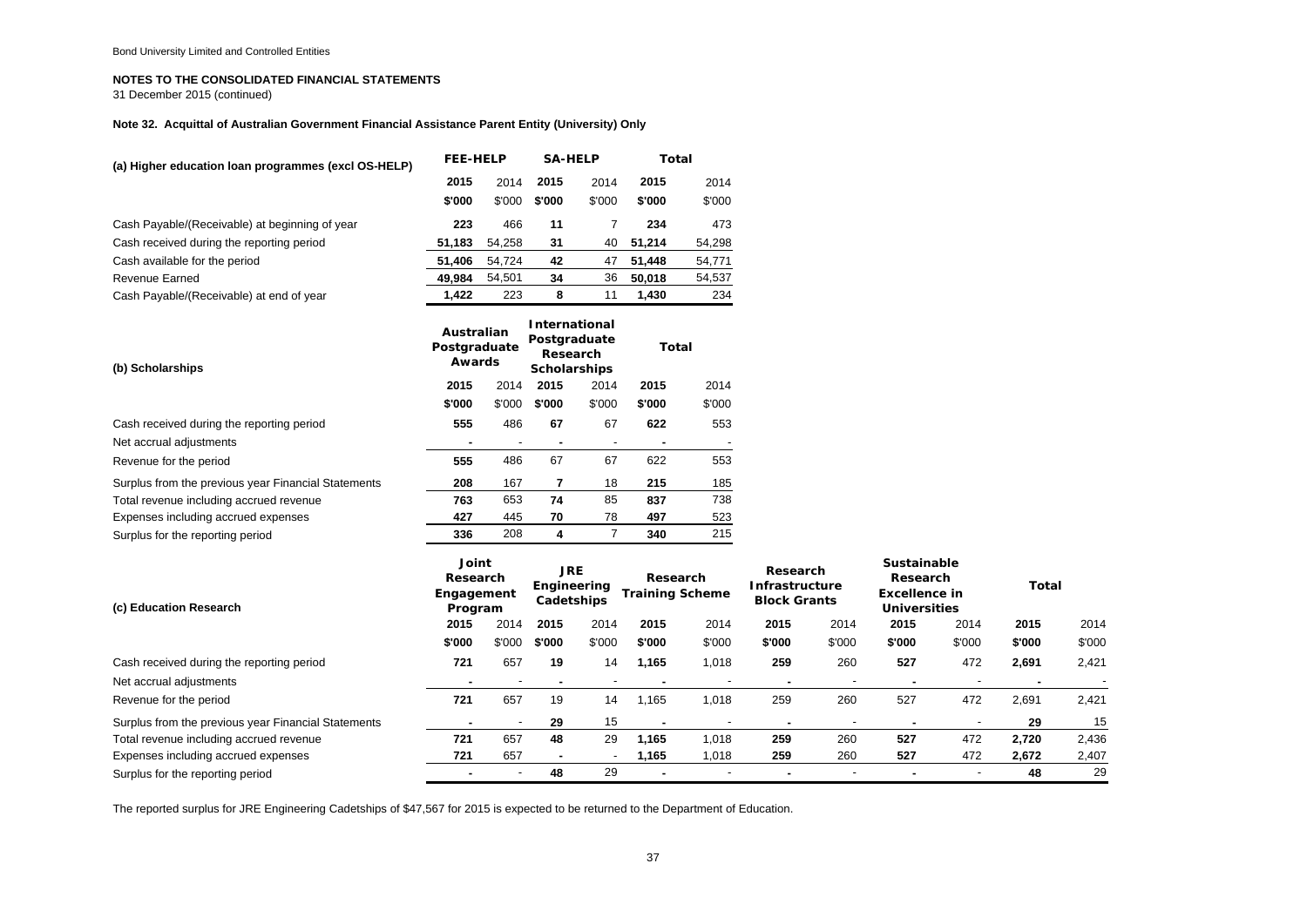31 December 2015 (continued)

### **Note 32. Acquittal of Australian Government Financial Assistance Parent Entity (University) Only (continued)**

#### **(d) Australian Research Council Grants**

| (i) Discovery                                       | <b>Projects</b> |        | <b>Fellowships</b> |                          | Total  |        |
|-----------------------------------------------------|-----------------|--------|--------------------|--------------------------|--------|--------|
|                                                     | 2015            | 2014   | 2015               | 2014                     | 2015   | 2014   |
|                                                     | \$'000          | \$'000 | \$'000             | \$'000                   | \$'000 | \$'000 |
| Cash received during the reporting period           | 77              | 139    | 187                | 180                      | 264    | 319    |
| Net accrual adjustments                             |                 |        |                    | $\overline{\phantom{a}}$ | ۰      |        |
| Revenue for the period                              | 77              | 139    | 187                | 180                      | 264    | 319    |
| Surplus from the previous year Financial Statements | 220             | 135    | 83                 | 98                       | 303    | 233    |
| Total revenue including accrued revenue             | 297             | 274    | 270                | 278                      | 567    | 552    |
| Expenses including accrued expenses                 | 67              | 54     | 195                | 195                      | 262    | 249    |
| Surplus for the reporting period                    | 230             | 220    | 75                 | 83                       | 305    | 303    |

| (ii) Linkages                                       | <b>Projects</b> |        | Total  |        |  |  |
|-----------------------------------------------------|-----------------|--------|--------|--------|--|--|
|                                                     | 2015            | 2014   | 2015   | 2014   |  |  |
|                                                     | \$'000          | \$'000 | \$'000 | \$'000 |  |  |
| Cash received during the reporting period           |                 |        |        |        |  |  |
| Net accrual adjustments                             |                 |        |        |        |  |  |
| Revenue for the period                              |                 |        |        |        |  |  |
| Surplus from the previous year Financial Statements |                 | 53     | ۰      | 53     |  |  |
| Total revenue including accrued revenue             |                 | 53     | ۰      | 53     |  |  |
| Expenses including accrued expenses                 |                 | 53     |        | 53     |  |  |
| Surplus for the reporting period                    |                 |        |        |        |  |  |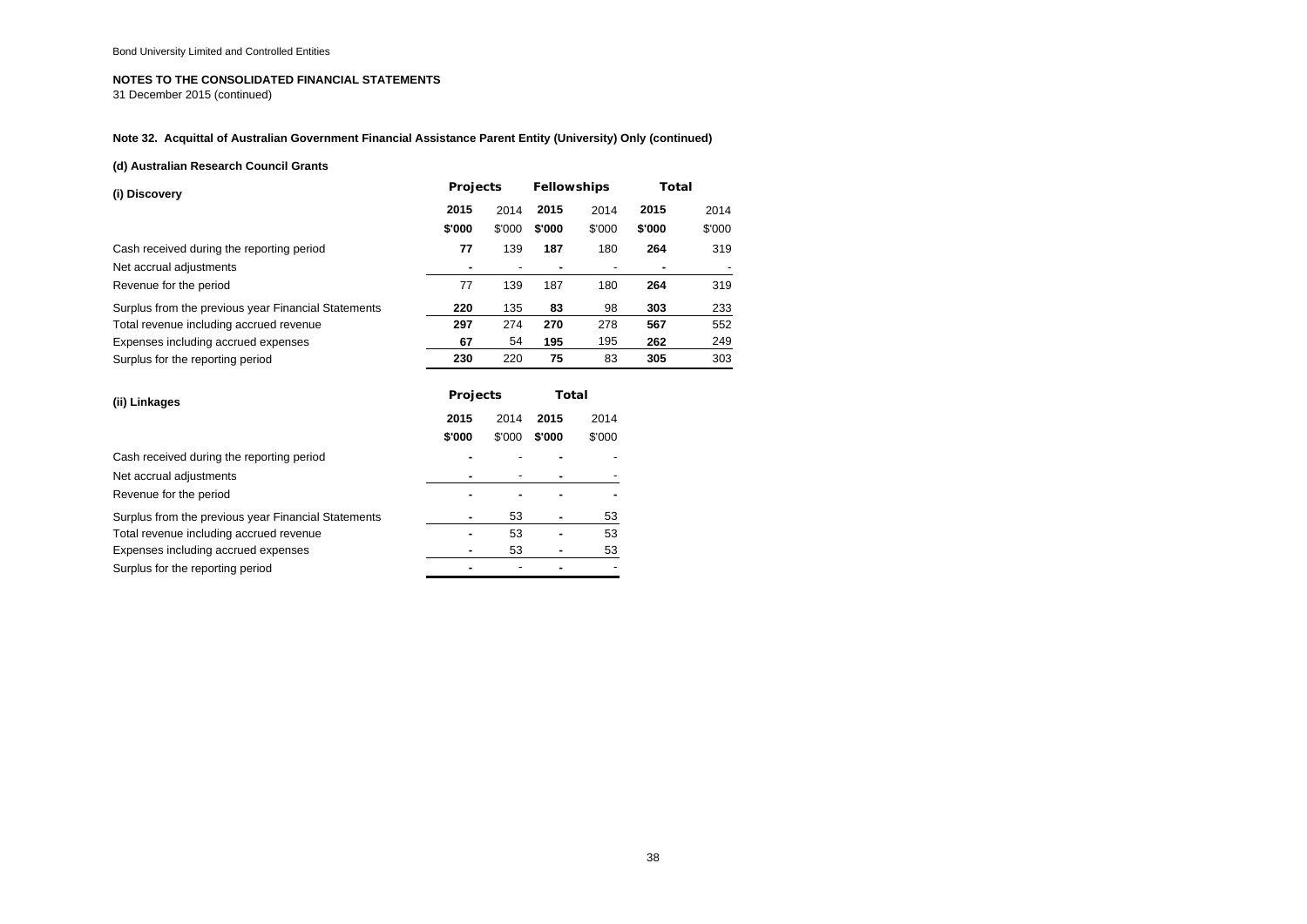### **DIRECTORS' DECLARATION**

In accordance with a resolution of the directors of Bond University Limited, I state that:

In the opinion of the directors:

- (a) The financial statements and notes of Bond University Limited for the financial year ended 31 December 2015 are in accordance with the *Corporations Act 2001* and the *Australian Charities and Not-for-Profits Commission Act 2012,* including:
- (i) Giving a true and fair view of its financial position as at 31 December 2015 and performance for the year ended on that date; and
- (ii) Complying with Accounting Standards Reduced Disclosure Requirements (including the Australian Accounting Interpretations) and the *Corporations Regulations 2001* and the *Australian Charities and Not-for-Profits Commission Regulation 2013.*
- (b) There are reasonable grounds to believe that the Company will be able to pay its debts as and when they become due and payable.

On Behalf of the Board

the M. Mige

Gold Coast 9 March 2016

Tim Brakford

Dr H M Nugent AO **Professor Tim Brailsford** Director and Chancellor Vice Chancellor and President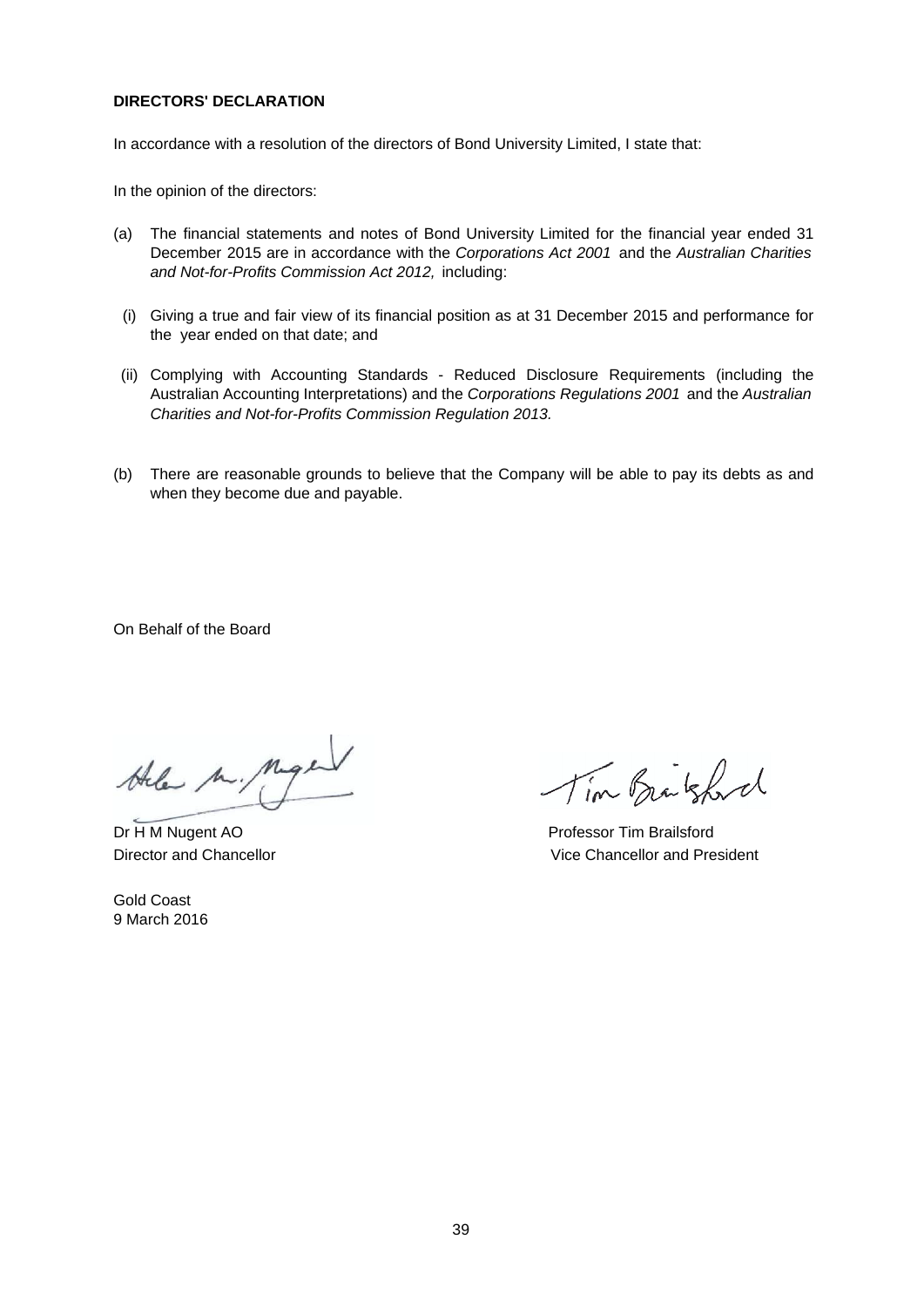

Ernst & Young 111 Eagle Street Brisbane QLD 4000 Australia GPO Box 7878 Brisbane QLD 4001

 Tel: +61 7 3011 3333 Fax: +61 7 3011 3100 ey.com/au

# **Independent auditor's report to the members of Bond University Limited**

We have audited the accompanying financial report of Bond University Limited, which comprises the statement of financial position as at 31 December 2015, the statement of comprehensive income, statement of changes in equity and statement of cash flows for the year then ended, notes comprising a summary of significant accounting policies and other explanatory information, and the directors' declaration.

# **Directors' responsibility for the financial report**

The directors of the registered entity are responsible for the preparation of the financial report that gives a true and fair view in accordance with Australian Accounting Standards – Reduced Disclosure Requirements, the *Corporations Act 2001* and the *Australian Charities and Not-for-Profits Commission Act 2012* and for such internal controls as the directors determine are necessary to enable the preparation of the financial report that is free from material misstatement, whether due to fraud or error.

# **Auditor's responsibility**

Our responsibility is to express an opinion on the financial report based on our audit. We conducted our audit in accordance with Australian Auditing Standards. Those standards require that we comply with relevant ethical requirements relating to audit engagements and plan and perform the audit to obtain reasonable assurance about whether the financial report is free from material misstatement.

An audit involves performing procedures to obtain audit evidence about the amounts and disclosures in the financial report. The procedures selected depend on the auditor's judgment, including the assessment of the risks of material misstatement of the financial report, whether due to fraud or error. In making those risk assessments, the auditor considers internal controls relevant to the preparation of the financial report that gives a true and fair view in order to design audit procedures that are appropriate in the circumstances, but not for the purpose of expressing an opinion on the effectiveness of the registered entity's internal controls. An audit also includes evaluating the appropriateness of accounting policies used and the reasonableness of accounting estimates made by the directors, as well as evaluating the overall presentation of the financial report.

We believe that the audit evidence we have obtained is sufficient and appropriate to provide a basis for our audit opinion.

# **Independence**

In conducting our audit we have complied with the independence requirements of the *Australian Charities and Not-for-Profits Commission Act 2012*. We have given to the directors of the registered entity a written Auditor's Independence Declaration, a copy of which is included in the directors' report.